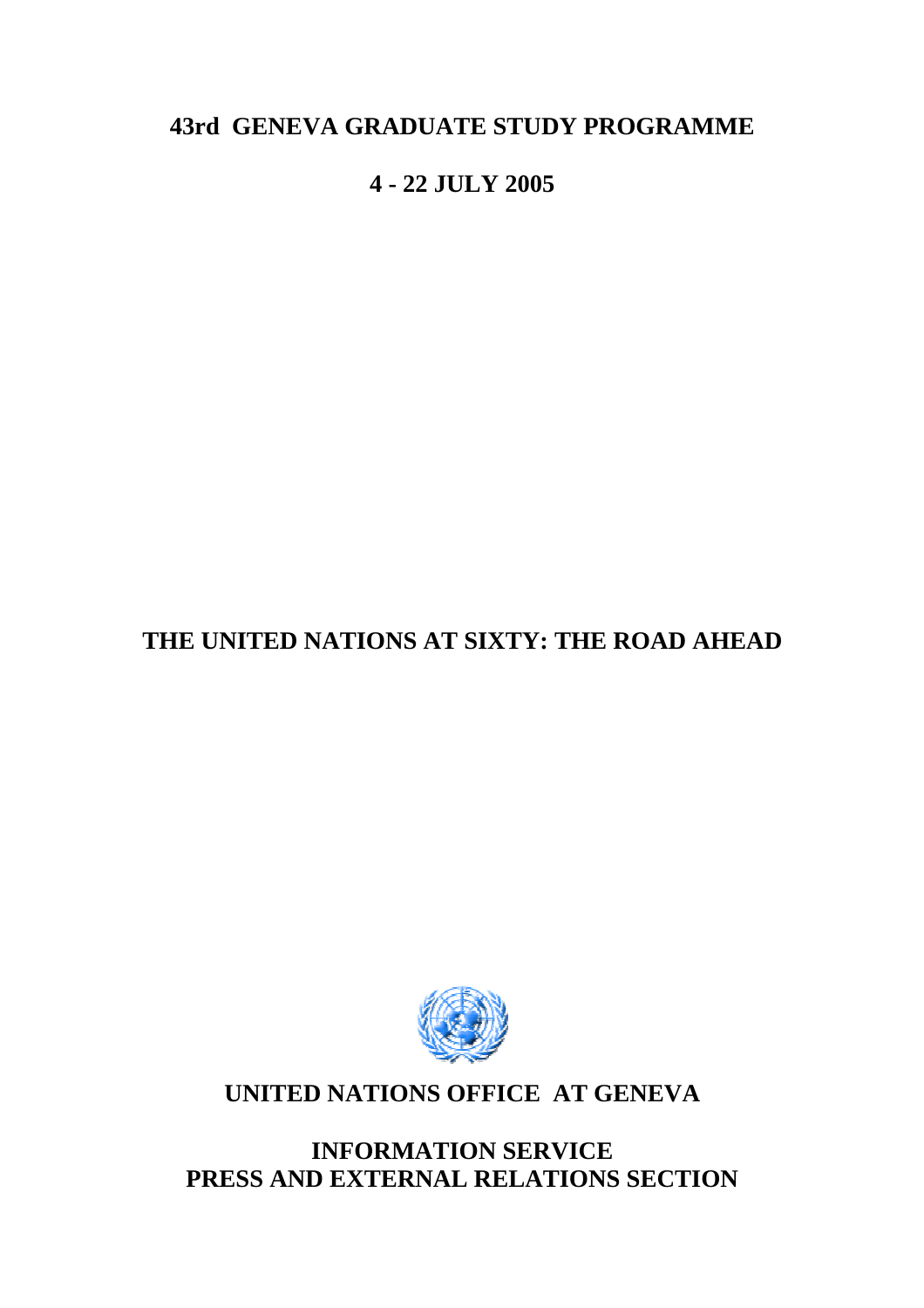

**Remarks by Mr. Sergei Ordzhonikidze United Nations Under-Secretary-General Director-General of the United Nations Office at Geneva Opening of the 43rd Geneva Graduate Study Programme** 

> **Palais des Nations, Salle VII Monday, 4 July 2005, at 10:30 a.m.**

#### **Ladies and Gentlemen Dear Friends:**

It is a great pleasure to welcome you all to the **Palais des Nations** today for the  $43<sup>rd</sup>$  Geneva Graduate Study Programme. I always appreciate meeting with young, bright minds – and I know that you are such bright minds because you have all been carefully selected to join this Programme. But, I appreciate it all the more today because of the subject of your discussions here. Over the coming three weeks, you will study and discuss the United Nations under the title **"The United Nations at sixty: the road ahead"**. And I think it is only appropriate that the future of this Organization be carefully examined and debated by those young minds that will lead our efforts one day. I have no doubt that you will be critical but also creative and constructive, and I very much look forward to hearing the outcome of your exchanges – both those among yourselves and with those officials that you will engage with during the Programme.

Because your debates are indeed very timely. You meet just as the commemorations of the  $60<sup>th</sup>$  anniversary of the signing of the United Nations Charter have commenced. You have probably already on your way here in the Hall des pas perdus seen parts of our exceptional international art exhibition that forms part of a series of events to mark the anniversary in Geneva. In September, the largest number ever of Heads of State and Government will gather in New York for the 2005 World Summit to discuss the challenges facing the international community and how we may strengthen our collective mechanisms, including the United Nations, to address these challenges in the future. It is an occasion to take stock, consider achievements and setbacks, and to look ahead.

The threats and challenges facing our world range from terrorism, weapons of mass destruction, genocide and civil war to extreme poverty, endemic disease and climate change – to mention only a few. The lectures and working groups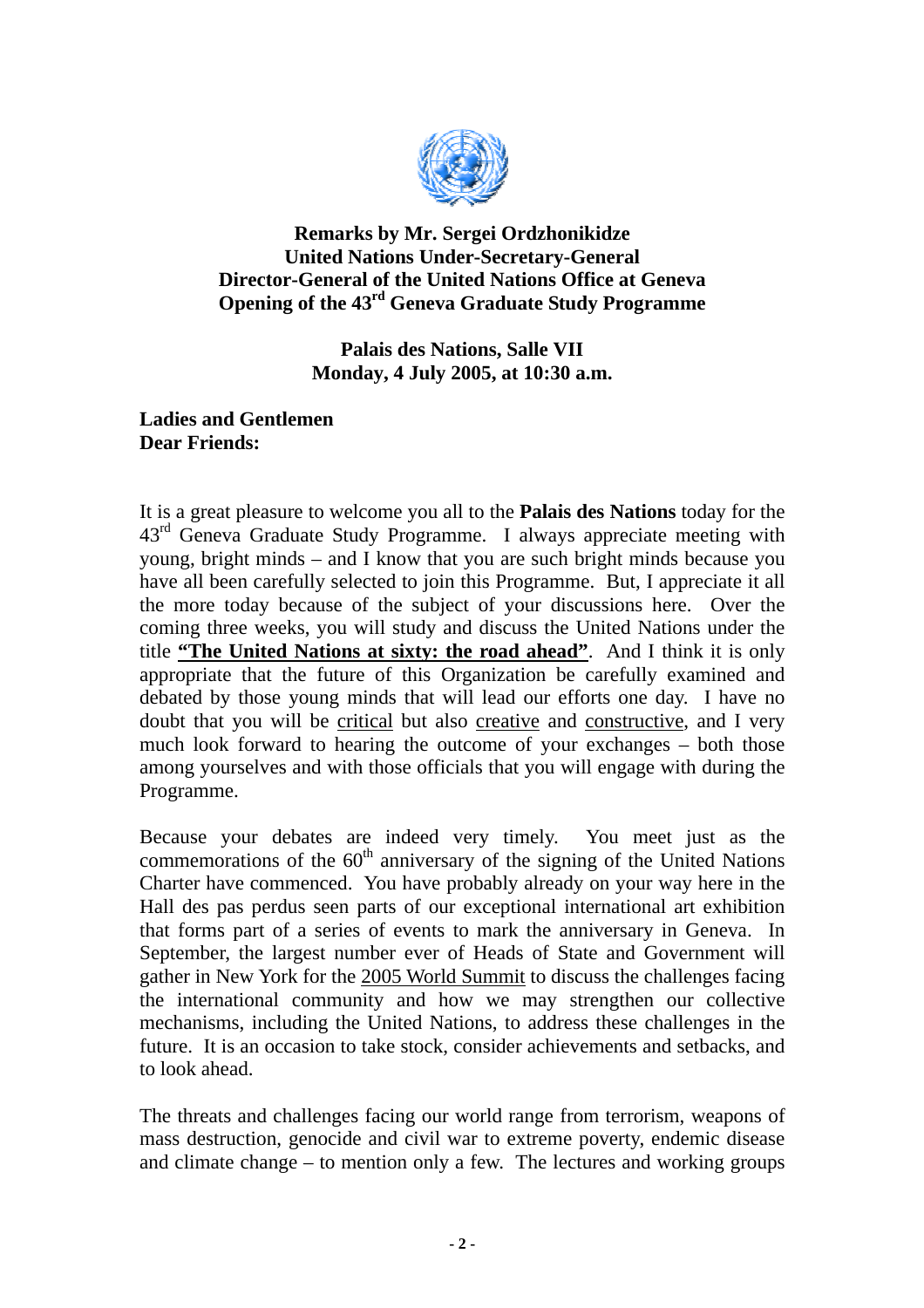that you will take part in over the course of the Programme all reflect these threats and challenges that world leaders will also address when they come together. And as you discuss under the different headings, you will appreciate the complex linkages across the issues. Environmental issues, economic and social development, and human rights cannot be promoted in isolation; the issues are inter-related, and our efforts to confront the challenges in these fields must be sensitive and responsive to those connections for our strategies to be effective.

In March of this year, the Secretary-General released his report entitled "In Larger Freedom: towards development, security and human rights for all". For those of you who may not yet be familiar with the details of that report, I am sure that you will be by the time you leave Geneva. The report contains a set of bold proposals to advance more effectively and efficiently the three objectives: development, security and human rights. The report thus provides a cohesive and concise framework for decisions by Member States at the 2005 World Summit. The report is based on a keen appreciation of the linkages across the three issues. The Secretary-General emphasizes that progress on development; security and human rights go hand-in-hand. Unless all three causes are advanced, none will succeed. It is also stressed that a threat to one is a threat to all. While some countries may feel most threatened by extreme poverty and others by global terrorism, we must recognize that we cannot confront any of the threats if we do not address them in parallel – because they are connected. And we must respond together. Overcoming our common vulnerabilities therefore calls for collective action.

#### Allow me to give a few examples of these critical linkages:

Addressing conflict and instability is an essential element in our development efforts, particularly given that the largest proportion of conflicts takes place in the poorest countries. According to a recent report by the United Nations Food and Agriculture Organization, armed conflicts have become the leading cause of hunger. In the past five years alone, more than forty countries have suffered the devastating impact of violent conflict.

Poverty, ill health, disease and disempowerment, on the other hand, may also contribute to instability, and in some cases even create conditions that may be conducive to support for terrorist activities. Advancing the development agenda is therefore also an important element in our efforts to maintain international peace and security.

Progress on arms control and disarmament could also make a valuable contribution towards development. New figures indicate that in 2004 alone, the global total spent on munitions topped \$1 trillion. In contrast, the amount spent on aid over the same period was \$78.6 billion. Disarmament could thus liberate significant resources to be channelled towards development efforts, in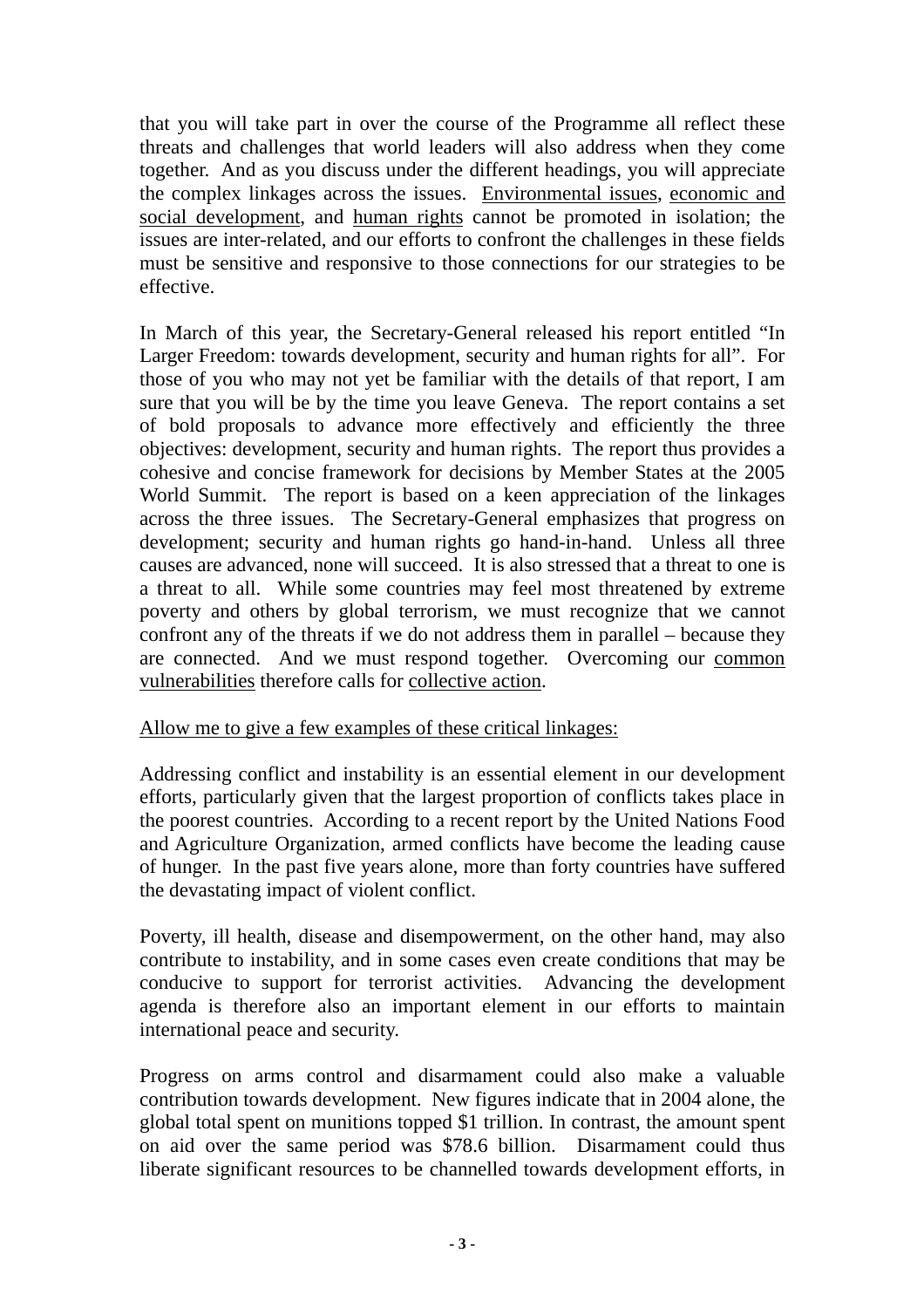addition to building greater confidence among States and contributing towards stability, which, in turn, would also be conducive to further development.

Yet, neither security nor development can be attained unless based on a solid foundation of human rights. As you can see, the links are many, and we cannot afford to ignore them.

### **Ladies and Gentlemen:**

The development agenda is indeed central. In the year 2000, world leaders adopted eight Millennium Development Goals. These goals set specific targets for combating extreme poverty, providing primary education, promoting gender equality, reducing child mortality, improving maternal health, fighting the HIV/AIDS pandemic, ensuring environmental sustainability and promoting global partnerships for development. The Goals are a blueprint for progress for the world's most vulnerable, with a deadline for achievement of 2015.

World leaders will also at the 2005 Summit consider how far we have come in the implementation of those critical commitments. In early June, the Secretary-General released The *Millennium Development Goals Report 2005*, an authoritative evaluation of progress towards meeting the Goals, both regionally and globally. The scoreboard so far is mixed:

Despite strong economic growth in several regions, in particular Asia, more than one billion people continue to live in extreme poverty; 20,000 die from it each day. If current trends persist, the poorest countries in Africa are likely to have, by 2015, an increasing proportion of those living in extreme poverty, lacking primary education and dying before the age of 5. Child mortality rates have generally declined, but progress has slowed in many regions and has even reversed in parts of Central Asia. By the end of 2004, an estimated 39 million people were living with HIV. These are only a few examples.

Much has been achieved in ensuring development for the world's poorest but much more remains to be done. As the Secretary-General, Mr. Kofi Annan, emphasized when he last week addressed the High-Level Segment of the Economic and Social Council – a principal organ of the United Nations that you will hear more about over the coming weeks – the World Summit offers a once-in-a-generation opportunity to give a major boost to our efforts to reach the development goals. If we are to meet the Goals by the target date of 2015, an all-out global effort is needed.

I have only touched upon the many, multidimensional issues before the international community. You will revisit them all in greater depth throughout your time here. And as you do, I hope that you yourselves consider what kind of world you want to live in and want to pass on. Today's leaders will give us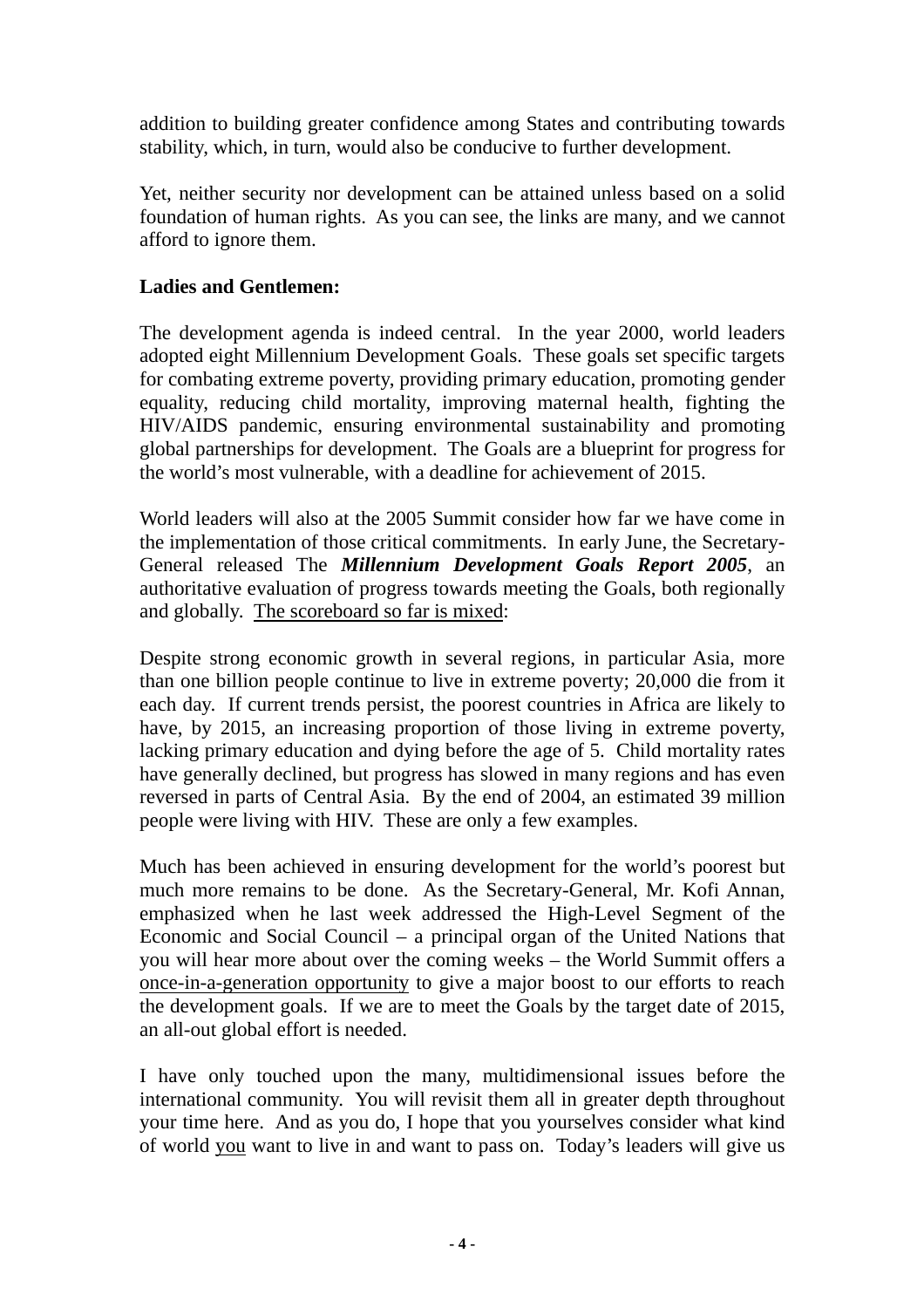their answer when they come together in September. In only a few years, it will be your generation that will be the decision-makers.

I hope that your weeks here will not only enlighten you factually when it comes to the formal structures and the many activities of the United Nations family. I trust that your time here will spark fresh thinking among you and will encourage you to continue thinking and discussing the value and efficiency of multilateral mechanisms. I have no doubt that you will ask piercing questions of those who come to present their work to you – and I hope that you also will be prepared to answer their questions to you about what kind of world and what kind of United Nations you want.

#### **Thank you very much.**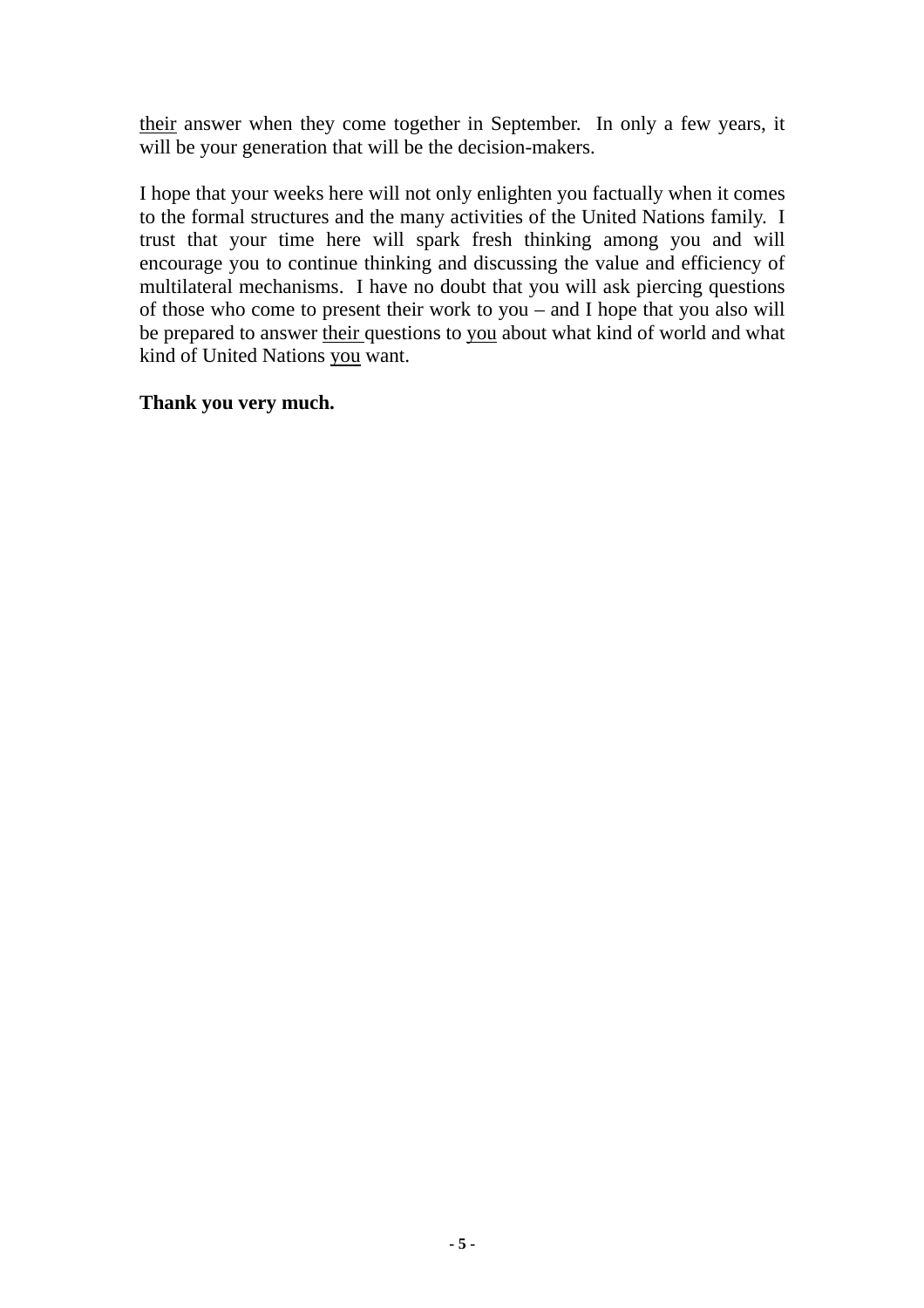# **THE UNITED NATIONS AT SIXTY: THE ROAD AHEAD**

43rd Geneva Graduate Study Programme

# **CONTENTS**

*Page* 

| PARTI    |                                 |    |
|----------|---------------------------------|----|
| PART II  | ECONOMIC AND SOCIAL DEVELOPMENT | 25 |
| PART III |                                 | 41 |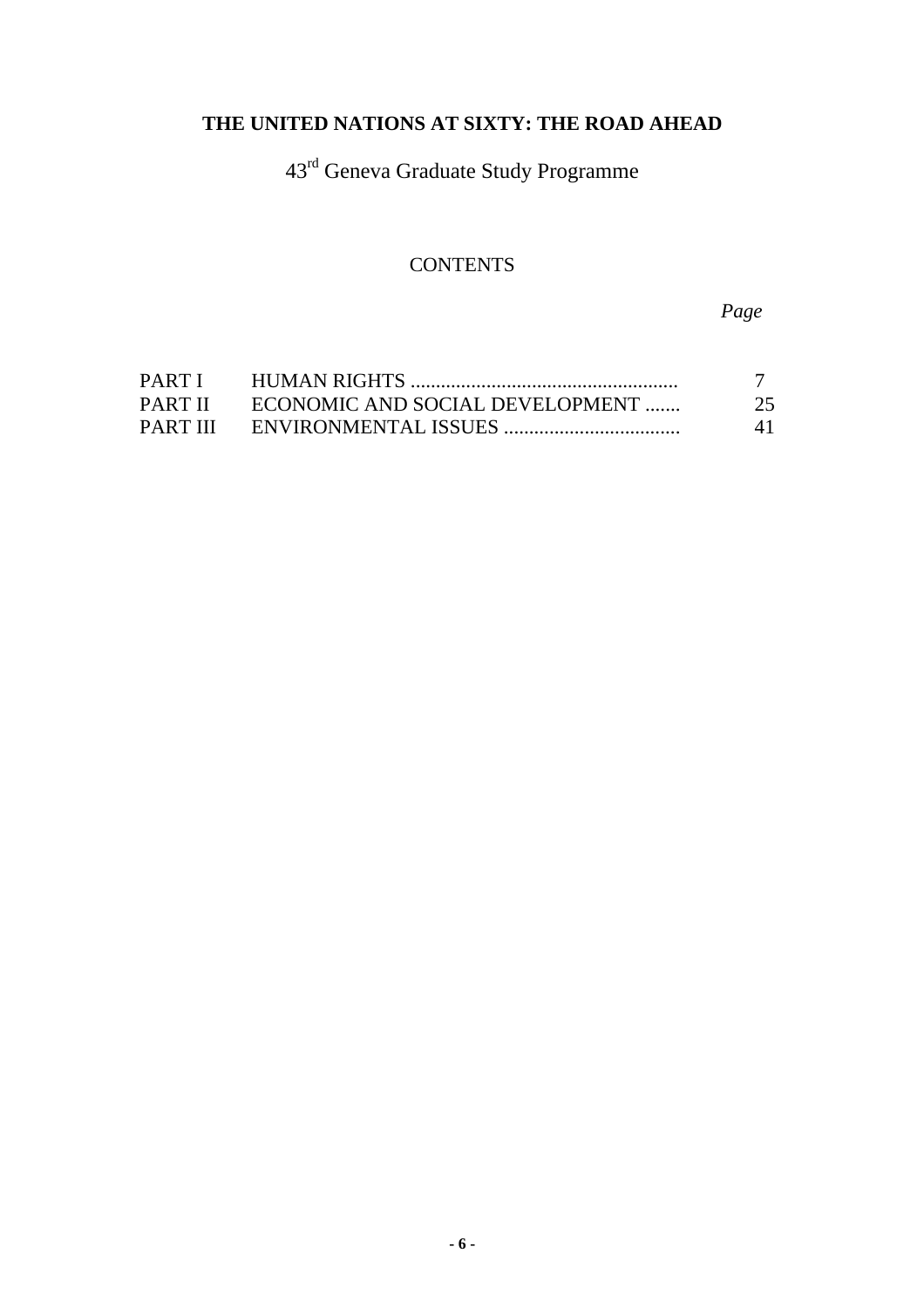#### **PART I HUMAN RIGHTS**

#### **TABLE DES MATIERES / CONTENTS**

#### **I. Introduction**

#### **II. Thematic recommendations**

- A. [Implementation Gap in the Field](#page-7-0)
- B. [Human Rights Council](#page-8-0)
- C. [Droits de l'homme et Pacte mondial \(Global Compact\)](#page-9-0)
- [D. Les Droits économiques, sociaux et culturels, les mécanismesde Plaintes](#page-10-0)  [Individuelles.](#page-10-0)
- E. [Treaty Based Bodies](#page-10-0)
- F. [Indigenous Peoples](#page-11-0)
- G. [Closing the Gender Gap; Equal Access to Human Rights for All](#page-12-0)
- H. [Human rights components in peacekeeping operations](#page-13-0)
- I. [The Security Council and the use of force for the protection of human rights](#page-14-0)
- J. [Terrorisme et droits de l'homme](#page-16-0)

#### **III. Conclusion**

| Annexe I: Ordre du jour et Programme de travail du GTDH /                  |
|----------------------------------------------------------------------------|
| Agenda and Work Programmed of the WGHR/                                    |
| Annexe II : Documents examinés par le GTDH / Documents studied by the WGHR |

#### **I. Introduction**

*"We will not enjoy development without security we will not enjoy security without development, and we will not enjoy either without respect for human rights."* (A/59/2005, para. 17)

Soixante ans après la création de l'ONU, la géopolitique mondiale a bien changé. Accomplissant avec un certain succès sa mission d'instaurer la paix sur le globe, l'ONU est très critiquée dans ses institutions. Une réforme, voulue par le Secrétaire général, s'impose. A la lecture du rapport de Kofi Annan (« Dans une liberté plus grande » et ses trois additifs), du rapport du groupe de personnalités de haut niveau sur les menaces (« Les défis et le changement »), et des objectifs du millénaire, il convient d'envisager les perspectives d'avenir pour l'ONU. Le manque de véritable progrès montre clairement l'écart qui existe entre ce que l'on souhaiterait et la réalité. Pendant trois semaines, le Groupe de travail sur les droits de l'homme, composé de 31 membres, a débattu de l'état actuel des droits de l'homme dans le monde et du rôle des Nations Unies, en tenant compte particulièrement des propositions de réformes et des documents distribués au groupe. Le Groupe de travail a établi en son sein des sous-groupes de travail et des rapporteurs pour étudier des questions diverses qui ont donné lieu à des comptes rendus approuvés et ensuite inscrits dans le rapport. Le Groupe de travail considère que les moyens sont là, mais que le véritable enjeu se situe au niveau de la mise en application des normes universelles sur les droits de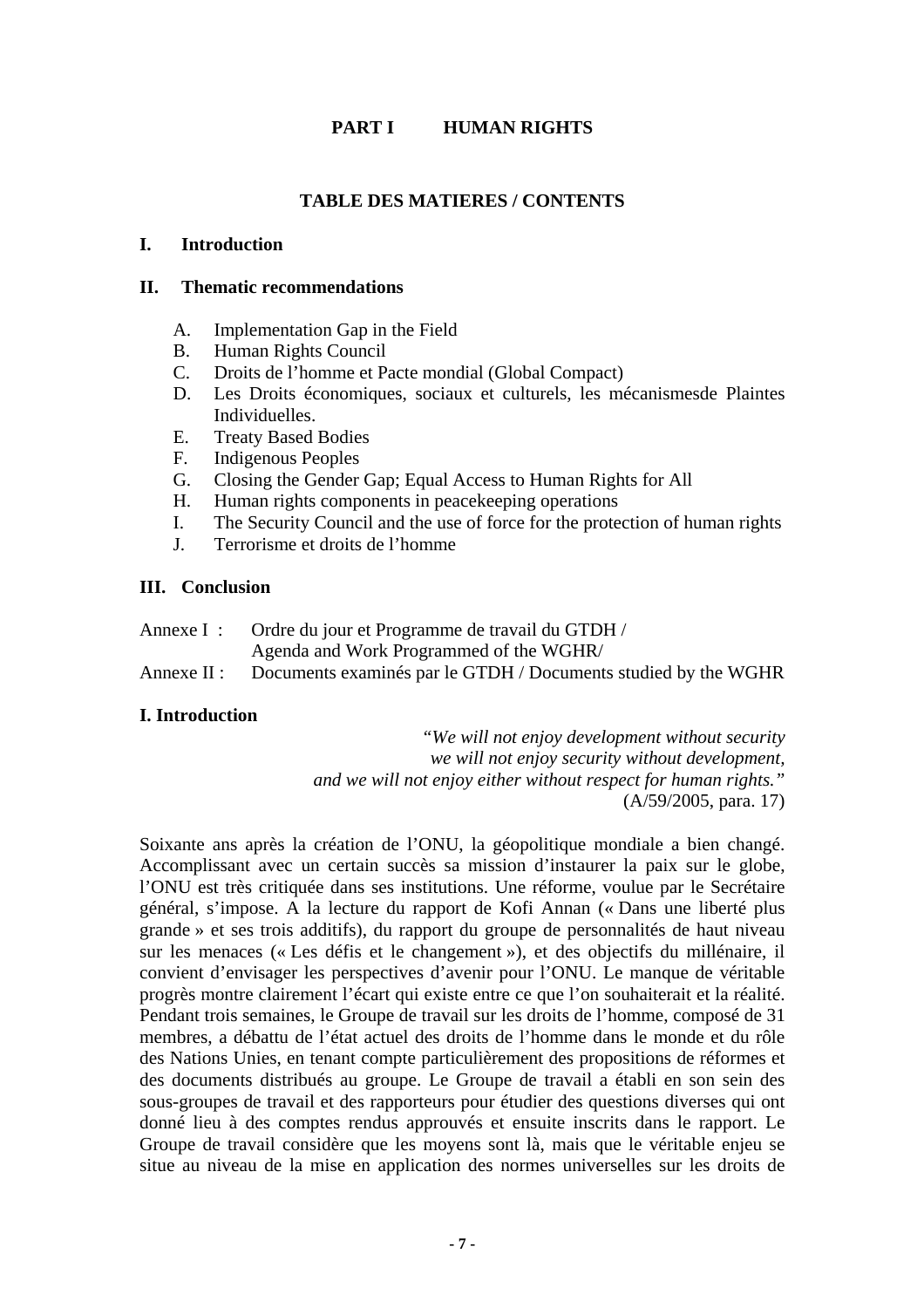<span id="page-7-0"></span>l'homme : c'est là que se situe le fossé. Le groupe pense que la réforme proposée par l'Assemblée générale ne va pas assez loin. Après avoir débattu de ces différentes questions, le Groupe de travail soumet par conséquent les recommandations qui suivent pour permettre à tous les êtres humains de bénéficier des droits de l'homme.

#### **II. Thematic recommendations**

#### **A. Implementation Gap in the Field**

#### **Introduction**

Implementation gaps are the gaps between the lofty rhetoric of human rights in the halls of the United Nations and the sobering reality on the ground, as mentioned by the High Commissioner for Human Rights. She also notes that all components of the Office of the High Commissioner for Human Rights (OHCHR) can better work towards bridging implementation gaps, at the country-level, in a coordinated and sustained manner.

#### **Challenges**

Commitment gaps at the international level, where governments pursue polices that contribute or do not prevent human rights abuses. Trade regulations can act as a severe impediment for human rights implementation.

Security gaps arise when countries continue to abuse human rights.

Capacity gaps concern the capability of national human rights institutions.

Knowledge gaps can be closed by better means of informing the public through media and human rights education.

#### **Recommendations**

Implementation challenges can only be resolved if member States themselves assist in turning human rights commitments into reality. Faced with this challenge, it is essential for countries with consistent human rights legislations and technical expertise to assist the High Commissioner for Human Rights in her work. Regional organizations, such as the European Union (EU), can play an important role. Following the EU's policy of incorporating human rights clauses into external trade and cooperation agreements (preceded by formal human rights negotiations), it is recommended that there be an increase of joint ventures between regional organizations and the United Nations in countries of concern. With regards to United Nations initiatives, this could entail an offer of a targeted series of technical and human rights assistance to remedy the issues of concern (through United Nations Development Programme and OHCHR technical projects) and to encourage countries with human rights concerns to set up joint trade consortia that will allow greater investment and trade in accordance with chartered indicators for tangible improvements in human rights situations. The work conditions in many countries violate human rights, yet under the principle of non-discrimination put forth by the World Trade Organization (WTO), other member States are not allowed to ban the sale of these products. An additional protocol should be adopted that will allow them to opt out of importing products from countries and corporations that violate human rights.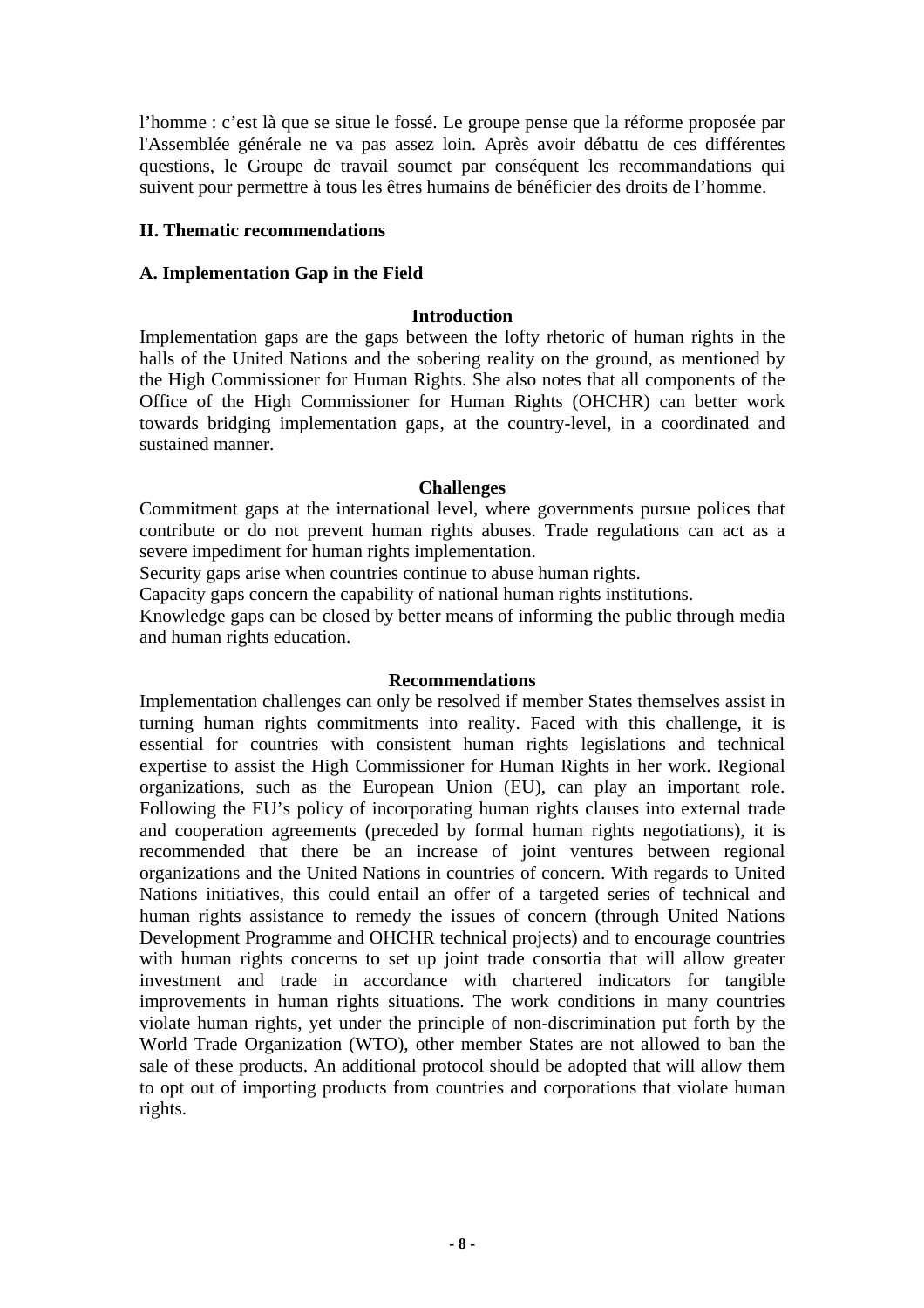<span id="page-8-0"></span>Economically and politically powerful regional arrangements must offer incentives, which can compel governments to stop deliberate human rights abuses. Member States must show the political will to make membership in international economic regimes conditional upon the implementation and commitment of international human rights regimes. Genuine human rights conditionality in bilateral trade agreements and increased cooperation with special procedures will have an impact on governments that continue to violate human rights.

The capacity of national human rights institutions (e.g. national human rights commissions) is determined by political will. In order to strengthen the capacity of national institutions, the United Nations must engage these institutions in the development of knowledge. The financial and technical assistance of the OHCHR is needed to ensure the genuine independence, expertise and mandate of these national institutions. It would benefit the capacity to include non-governmental organizations and grassroots organizations in the treaty reporting and implementation process to a greater degree. Given the fact that certain non-governmental organizations, accredited to the Economic, Social and Cultural Council, are directed by governments to uphold the national agenda in the civic arena, it is recommended that the Human Rights Council should have the mandate to accredit non-governmental organizations according to criteria, which assure their non-governmental status and their autonomy.

Countries that violate human rights fear the attention of the global public. Broad and continuous media coverage of human rights violations is thus crucial to the enforcement and implementation of human rights. Fortunately, the interest of the media and the general public in human rights issues is constantly growing. It is therefore suggested that the United Nations support media and media agencies that provide objective, broad and continuous high quality coverage of the situations in countries of concern by offering incentives such as media awards. The number of information events both in the offices and in the field should be increased. The flow of human rights information should be expedited. Human rights issues should be made part of primary education in all countries.

#### **B. Human Rights Council**

#### **Challenges**

Critics from the international community assess that the United Nations Human Rights Commission suffers from "No Action Motion" and from a lack of credibility. The reform of the Commission, possibly into a Council, is therefore committed to meet a great challenge regarding these dysfunctions.

#### **Recommendations**

The Working Group recommends that the delegates of member States at the Council must be appointed by their respective States according to their competencies and expertise.

The Working Group recommends to the General Assembly to authorize the Human Rights Council to adopt a consultative status with non-governmental organizations (the Draft Outcome A/59/HLPM/CRP.1. confirms that the consultation of nongovernmental organizations by the United Nations Human Rights Council should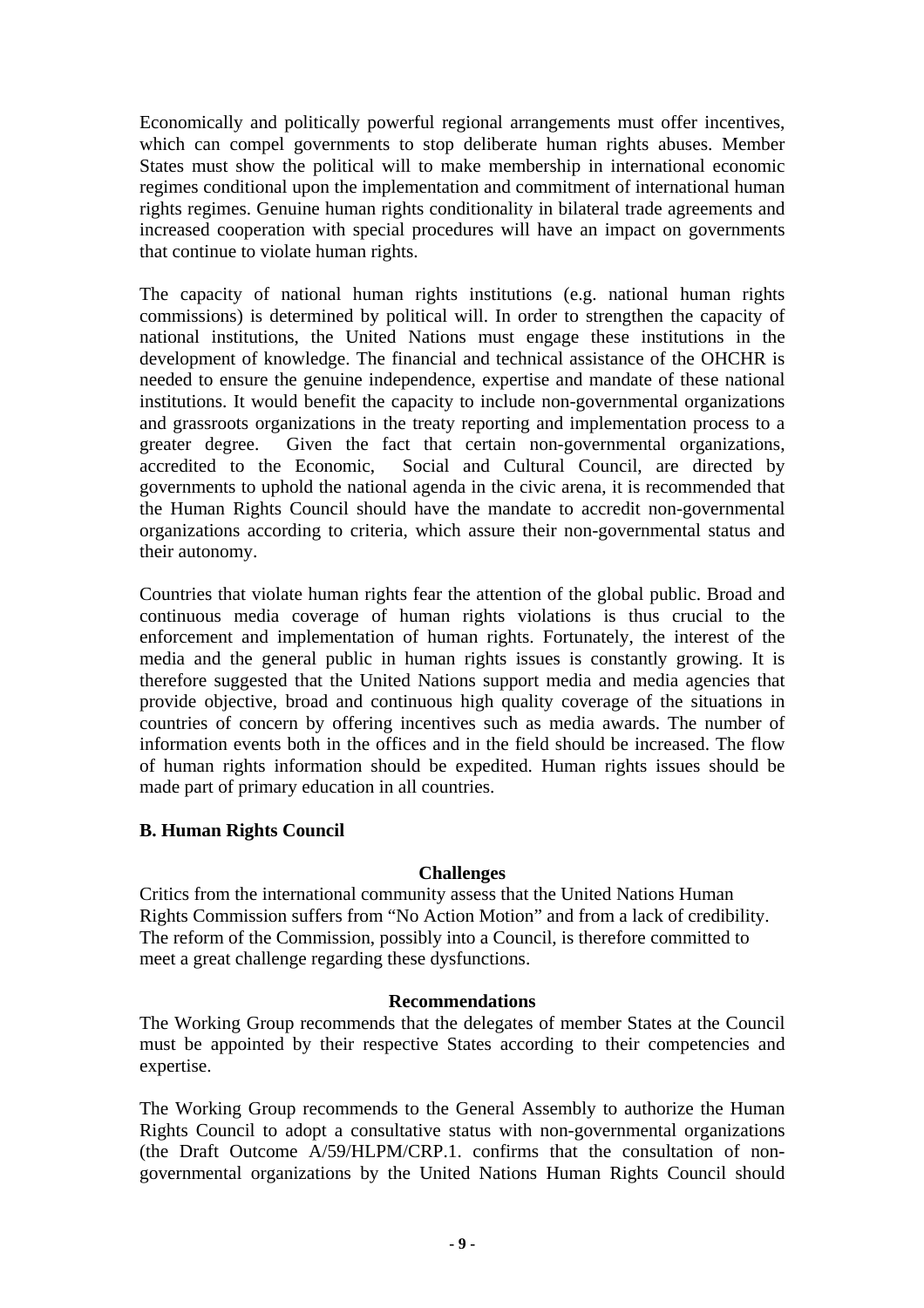<span id="page-9-0"></span>remain operational). The Human Rights Council is seen as independent from the Economic and Social Council and would be a subsidiary organ of the General Assembly. Therefore the Charter needs to be revised accordingly.

#### **C. Droits de l'homme et Pacte mondial (Global Compact)**

En 2005, 1700 entreprises se sont engagées à promouvoir et faire respecter un ensemble de valeurs dans le domaine des droits de l'homme, des normes de travail, de l'environnement et de la lutte contre la corruption à travers la signature du Pacte mondial (Global Compact).

#### **Recommandations**

Sélection rigoureuse des entreprises dès l'adhésion par un groupe d'experts : le Groupe de travail propose de réaliser une sélection rigoureuse dès l'adhésion des membres, afin de permettre l'établissement d'un label « Pacte mondial ». Un rapport devra être rédigé par les entreprises désireuses de rallier le Pacte mondial et devra être soumis à l'approbation d'un groupe d'experts du HCNUDH (Haut Commissariat aux droits de l'homme), de l'OIT, du PNUE, du PNUD et de représentants d'entreprises déjà membres. Ceci induirait une responsabilité collective de tous les partenaires.

Suivi des progrès des entreprises et sanctions pour les « sociétés inactives » par le groupe d'experts : depuis juin 2004, le Bureau du Pacte mondial prévoit une sanction unique pour les entreprises ne communiquant aucun progrès aux Nations Unies: elles seront indiquées comme « sociétés inactives » sur le site du Pacte mondial. Cependant, à ce jour, sur le site Internet du Pacte mondial aucune entreprise n'est répertoriée comme inactive. Le Groupe de travail recommande que le Bureau du Pacte mondial tienne ses engagements. En outre, nous proposons la mise en place d'un audit aléatoire d'un échantillon représentatif d'entreprises avec une grille de sanctions préétablies.

Progrès dans les quatre domaines du Pacte mondial : chaque année, un rapport sur les progrès effectués doit être communiqué au Secrétaire général. La plupart des entreprises choisissent de porter leurs efforts sur l'environnement. Le Groupe de travail propose que des progrès soient réalisés dans les quatre grands domaines (droits de l'homme, normes du travail, environnement et lutte contre la corruption) afin que les entreprises ne choisissent pas, elles-mêmes, le ou les domaines à améliorer.

Demande de cotisations : le Groupe de travail recommande qu'une cotisation au Pacte mondial soit établie afin d'améliorer les services du Bureau et lui donner une dimension plus importante.

Délivrance d'un certificat : afin d'assurer au Pacte mondial une plus grande visibilité, le Groupe de travail conseille l'attribution d'un certificat sur le modèle de la certification ISO.

Propositions d'encouragements à travers des récompenses : le Groupe de travail propose l'instauration d'un système pour décerner des prix aux entreprises ayant fait le plus de progrès dans l'année.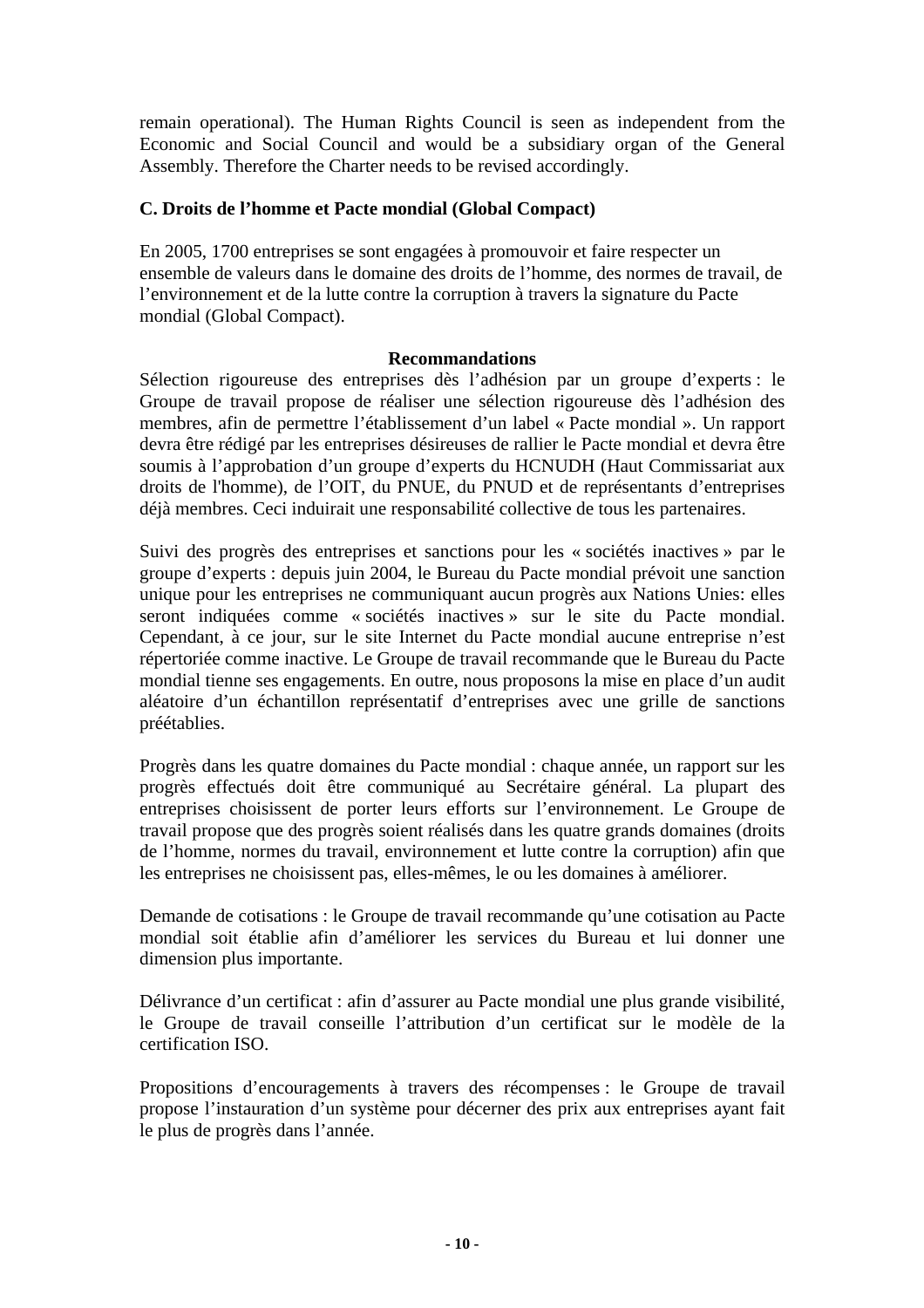#### <span id="page-10-0"></span>**D. Les Droits économiques, sociaux et culturels, les mécanismes de plaintes individuelles.**

#### **Enjeux**

Les droits économiques, sociaux et culturels sont souvent perçus comme des droits de « seconde classe », qui ne sont pas obligatoires, ni susceptibles de recours judiciaire et qui ne peuvent être assurés que progressivement, avec le temps.

L'universalité, l'interdépendance et l'indissociabilité de tous les droits de l'homme avaient été réaffirmées dans la déclaration et le programme d'action de Vienne en 1993. Ceux qui estiment avoir été sujets de violations des droits garantis dans le Pacte n'ont pas la possibilité de présenter des plaintes formelles au Comité des droits économiques, sociaux et culturels.

#### **Recommandations**

L'élaboration le plus vite possible d'un Protocole facultatif au Pacte international relatif aux droits économiques sociaux et culturels, qui rendrait justiciables ces droits, « renforcerait l'application pratique du Pacte et permettrait d'attirer l'attention de l'opinion publique sur les droits économiques sociaux et culturels. » (E/1992/23/, par.362)

#### **E. Treaty Based Bodies**

#### **Challenges**

The United Nations' Human Rights Treaty System, consists of a collection of seven International Conventions and seven Bodies set up to monitor progress in implementation thereof and to provide authoritative guidance on the meaning of the treaty provisions and the measures needed to protect rights at the national level. All United Nations member States are parties to at least one of the Conventions, others participate evenly in six. The importance of the proper functioning of the system lies in the reporting process, which is a means to asses achievements and to identify the elements of non – compliance.

#### **Recommendations**

The existing Treaty Monitoring Bodies System should be strengthened with the aim to ensure effective enjoyment by all of rights guaranteed in the substantive parts of the seven Treaties. The effectiveness of the Human Rights Treaty Bodies should be improved by the following measures:

Treaty Bodies should function as a unified system. Their work should be consolidated and replaced by a unified standing treaty body, empowered to recognize and to consider all violations of the rights they cover. This would only be possible if all Committees were able to function in partnership, supported in their various mandates by the Office of High Commissioner of Human Rights, ensuring the holistic approach and jurisprudential coherence.

Human support is crucial. Significant resources raised outside the regular budget should be devoted to staffing the unit dealing with the treaty bodies.

Country engagement is also important to ensure a correct and efficient Treaty Body review process. Geographically-based desk officers and staff working in the field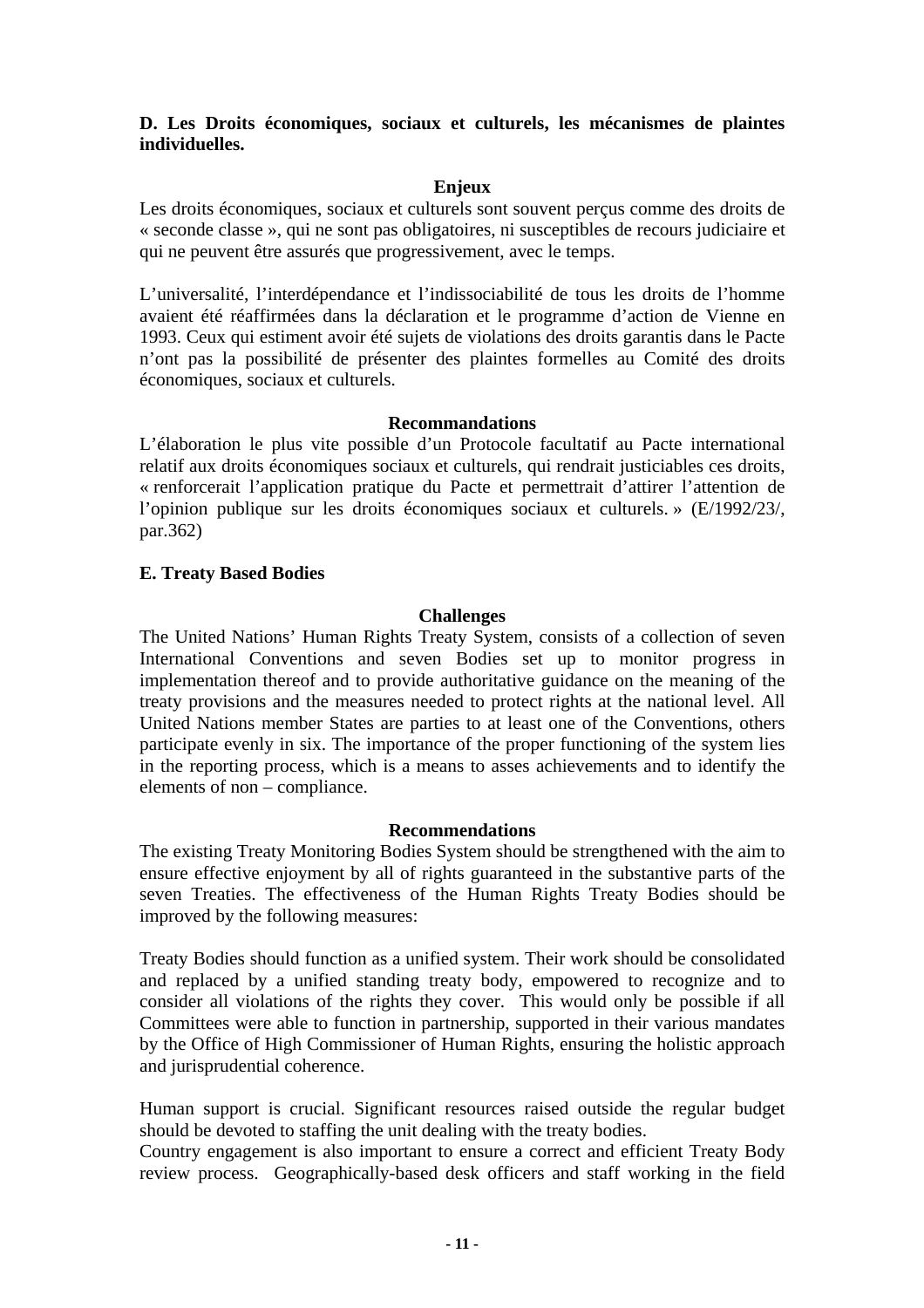<span id="page-11-0"></span>should work more closely with governments to engage in the reporting process and to follow up on the recommendations presented by Treaty Bodies and the decisions on individual complaints.

#### **F. Indigenous Peoples**

*"We the peoples of the United Nations….."(United Nations Charter)*

Throughout world communities native inhabitants are struggling to affirm their own identity as peoples; they seek respect for their cultures, traditions and religions, but above all, for the recognition of the rights related to every human being. The present phase of the United Nations reform must be regarded as an opportunity to finally bring the issue of indigenous peoples on top of both national and international agendas.

#### **Challenges**

Approval of the Draft Declaration on Indigenous Peoples

Implement legal and material measures in domestic affairs

Ensure complete, precise and reciprocal information between States and IP in order to create an appropriate place for debate

Avoid the loss of all the achievements of the working group in the possible transition from a human rights Commission to a Council

Establish an effective representation system at both national and international level Face and solve the issue of the cross-bordering peoples

#### **Recommendations**

Towards member States

(1) States must recognize the position of indigenous peoples within the rest of the humanity; therefore, they must approve the Draft Declaration on indigenous peoples as soon as possible.

(2) Transforming this legal instrument into a Convention should also be considered.

(3) States must implement the necessary measures to turn the commitments of the Declaration and of their own national laws into reality.

(4) States should not use their economical difficulties as a pretext to neglect the protection of indigenous peoples rights.

(5) States must correctly inform the authorities as well as the civil society regarding the indigenous peoples and promote their rights.

(6) States should respect and promote the rights of the indigenous peoples to be informed and provide the appropriate information related to their rights.

(7) A suitable status should be given to the present working group on indigenous peoples in the future reform. It should be at least up-graded into a sub-commission.

(8) States must adopt the necessary measures to ensure that indigenous peoples are effectively and adequately represented in their national institutions.

(9) Member States should start debating together with indigenous peoples the question of cross-bordering people and actively search for a solution.

Toward Indigenous Peoples

(1) Indigenous peoples should endorse dialogue with governments and cooperate to find solutions locally before resorting to international measures.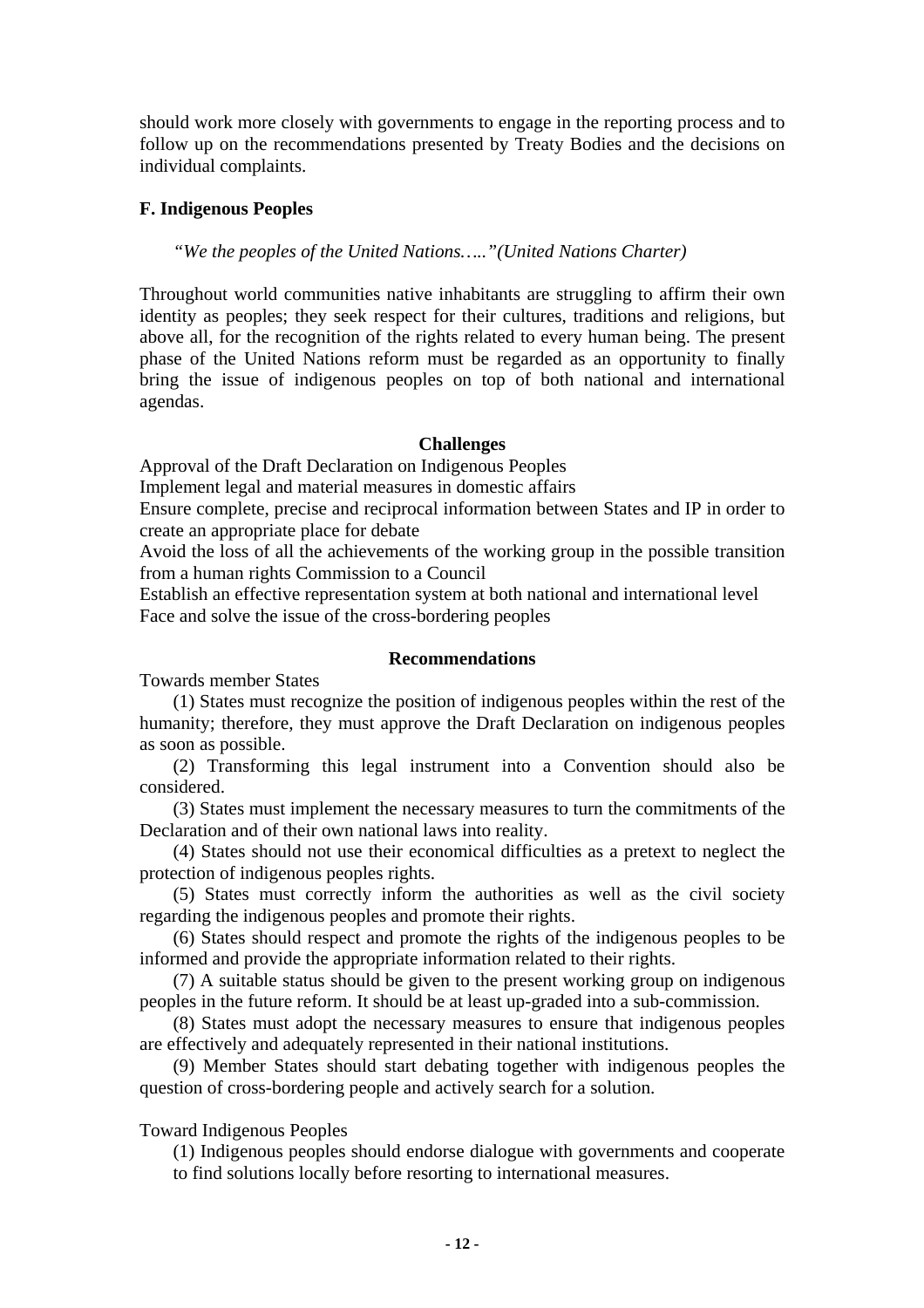<span id="page-12-0"></span>(2) As is the case with member States, indigenous peoples should also be fully committed to the respect of human rights in order to establish a real harmonization among different cultures.

#### **G. Closing the Gender Gap; Equal Access to Human Rights for All**

#### **Challenges**

Decouple poverty, malnutrition, illiteracy and unsustainability from gender To overcome political, economic and social discrimination against women The United Nations reform of the human rights system – a chance to unite all United Nations organs working on women's rights under one roof improving effectiveness of their work

Implementation of the Millennium Development Goals concerning women's and children's health to ensure the sustainability of families

War and conflict have culturally been regarded as a "gendered" activity. Women and young girls are at the greatest risk and danger, also facing the risks of rape, forced impregnation, sexual assaulted or sexual slavery.

This gender-based exclusion has detrimental effects on the long-term sustainability of a settlement, because the experiences, perspectives, and needs of 50 per cent of the populations are ignored. A few international agreements have recognized the significance of the role of women in these efforts.

#### **Recommendations**

Abolish school fees for primary school education to improve access to schools for girls. This will help to enhance the economic and social competitiveness of women and families as well as an increase of public health.

The non-discrimination of women is a general principle a State must implement into its national legislation not distinguishing between citizens and residents of the country. This has to be kept in mind considering the feminization of migration flows and the increase in human trafficking.

Institutional changes have to be considered:

- If the reform of the Commission to a Human Rights Council is considered (including an increase in funding), the integration of the Commission on the Status of Women into the Human Rights system should be considered.
- The Committee on the Elimination of all Forms of Discrimination against Women should be given sufficient means to be able to deal with all country reports in a timely manner following their submission.

All measures of international conduct should promote the principle of gender equality to start a process of awareness building.

Member States should ratify the Statute of Rome authorizing an International Criminal Court, which formally recognizes any form of sexual violence as crimes against humanity and war crimes, including as a form of torture and a grave war crime, whatever they occur in a systematic or non-methodical manner.

Member States should promote equitable participation of women in diplomatic conflict resolution and reconstruction initiatives at all levels, and to that end:

- recruit more women at the diplomatic services of member States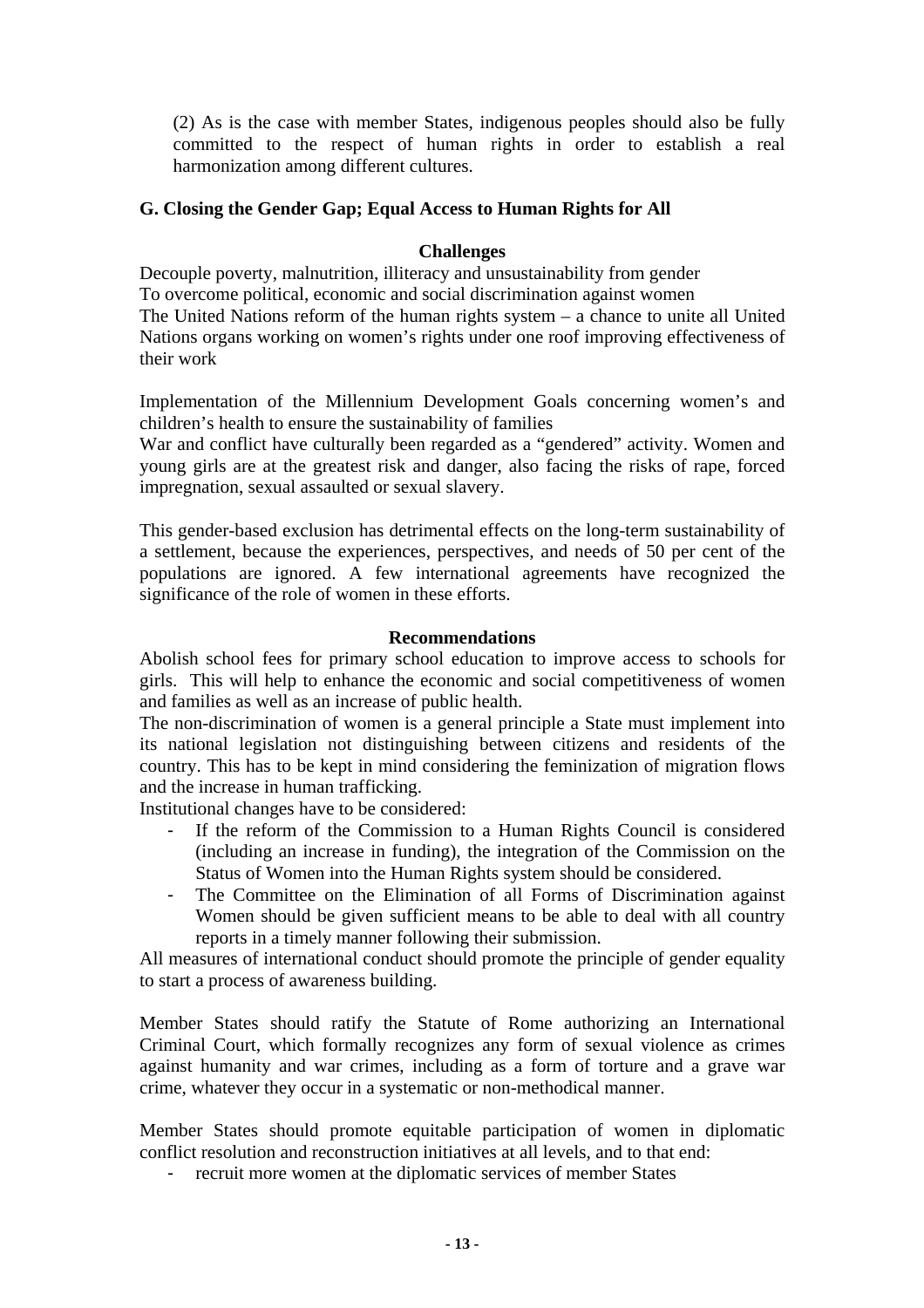- <span id="page-13-0"></span>- train women within the diplomatic corps of member States in negotiation, facilitation and mediation skills, creating rosters of qualified women for peace and security related assignments
- nominate more women to international diplomatic assignments, specifically to senior positions (United Nations special representatives, peace commissions, fact-finding missions, etc…)
- increase the percentage of women in delegations of national, regional and international meetings concerned with peace and security, as well as in formal peace negotiations
- require international diplomatic peace teams to systematically consult with women's community-based peace groups and organizations, ensuring that their problems and priorities are reflected in the official peace process

#### **H. Human rights components in peacekeeping operations**

#### **Introduction**

United Nations Security Council mandated peacekeeping operations in the past lacked the overall capability to promote and protect human rights in the field. Reasons for this included, among other things, the varying standards of human rights awareness among the contributing troop sending nations and the absence of an explicit human rights component on the ground, which supplemented the ongoing peace building efforts. The OHCHR's role in implementing human rights activities in the field is the right step to address these shortcomings.

#### **Recommendations**

Peacekeeping operations should utilize existing capabilities and means with regard to the training and selection of peacekeepers under the auspices of the Department of Peacekeeping Operations (DPKO) and the OHCHR. The role of the existing human rights components for peacekeeping missions should be strengthened and eventually become a permanent, non-divisible aspect of any United Nations peacekeeping operation.

Bien que les opérations de maintien de la paix relèvent du Conseil de Sécurité (conformément au chapitre VII de la Charte des Nations Unies), il n'en reste pas moins que la question relative aux droits de l'homme doit demeurer un enjeu majeur dans ce contexte « militaire ». C'est ainsi qu'il existe plusieurs organes qui collaborent dans cette optique sur le terrain, tel le Département des opérations de maintien de la paix et le Haut Commissariat des droits de l'homme en vertu d'un accord signé en 1999. Le sous-Groupe de travail s'est orienté plus particulièrement sur les questions relatives aux institutions judiciaires nationales, aux personnels des opérations de maintien de la paix, à l'impunité et aux lois d'amnistie.

Au niveau institutionnel :

- **Les recommandations:**
- La justiciabilité de tous les droits de l'homme (y compris les droits économiques sociaux et culturels).
- La révision du chapitre VII de la Charte des Nations Unies ou une application plus stricte de ce chapitre afin d'éviter des interventions non autorisées, comme au Kosovo ou en Afghanistan.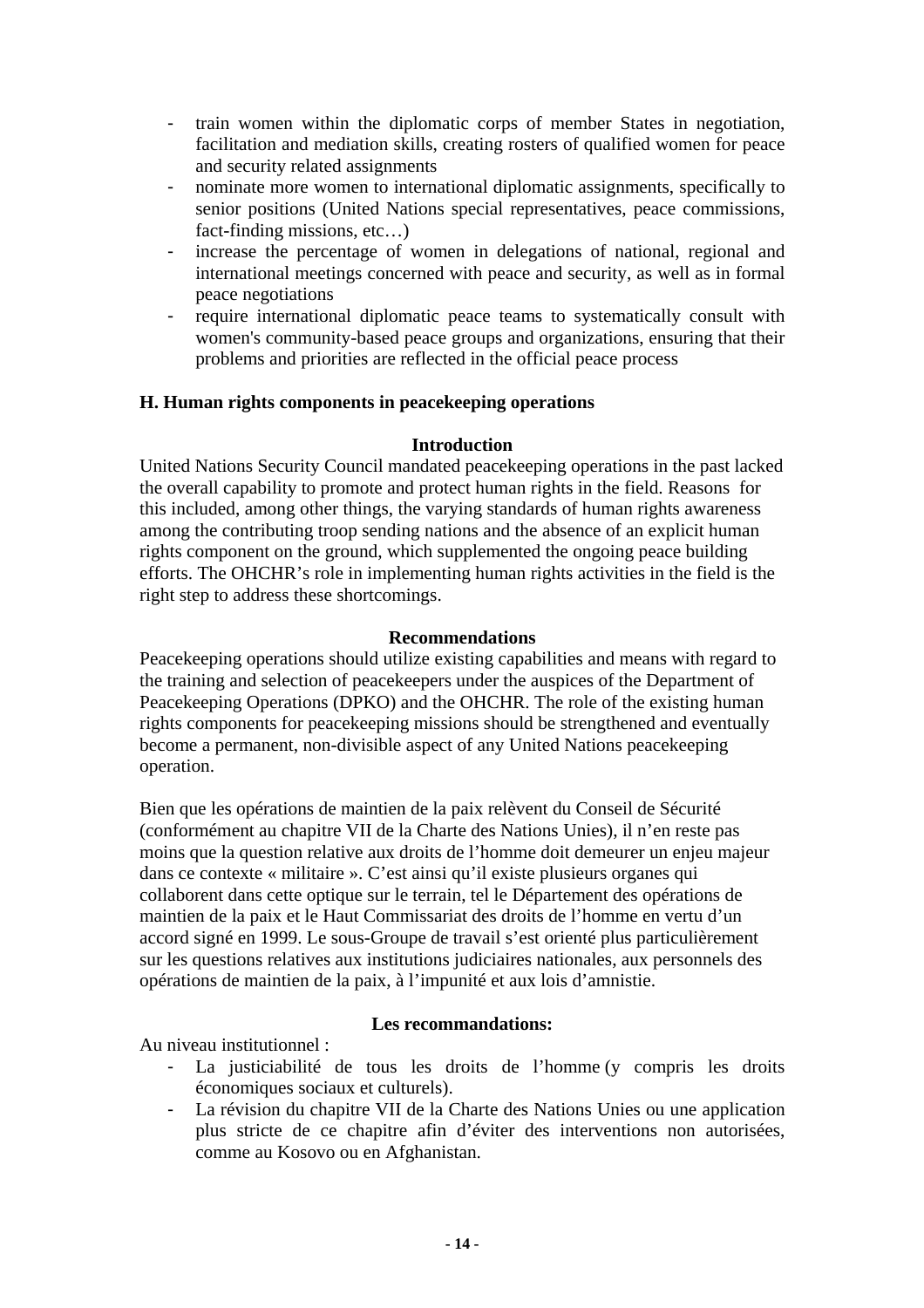- <span id="page-14-0"></span>- L'accès du Haut Commissaire des droits de l'homme aux séances du Conseil de sécurité quand cela est nécessaire (révision de l'article 39 de la Charte au cas où le Haut Commissaire constate des violations flagrantes des droits de l'homme pouvant entraîner une rupture de la paix).
- (Une révision de l'article 51 de la Charte afin de prendre en considération les nouveaux défis liés au terrorisme)

Sur le terrain :

- Une collaboration plus étroite sur place entre le Haut Commissariat et le Département des opérations de maintien de la paix afin que le personnel militaire des Nations Unies fasse aussi l'objet de sanctions en cas de violations des droits de l'homme.
- Le renforcement du personnel juridique (avocats, juges, …) et une meilleure rémunération de ce personnel sur le terrain ainsi que le renforcement des moyens logistiques (locaux) permettant une justice plus impartiale et non corrompue.
- L'établissement d'un pouvoir judiciaire indépendant et la formation d'une force de police et de sécurité de l'ONU dans le domaine des droits de l'homme en matière de maintien de l'ordre.
- Une meilleure « formation » du personnel militaire en matière de droits de l'homme et une meilleure sélection du personnel militaire afin de les rendre responsables de leurs actes en cas de violations flagrantes des droits de l'homme.

Au niveau de l'impunité :

- Renforcer l'information relative aux mécanismes de plaintes individuelles pour la société civile et lui permettre un accès facile à cette prérogative sur le terrain.
- En plus de la Cour pénale internationale, la création d'une Cour Universelle des droits de l'homme susceptible de recevoir des plaintes individuelles. Cette Cour pourrait juger de la responsabilité internationale des Etats (y compris des individus plus précisément concernés) et des questions relatives à l'indemnisation des victimes.
- Un renforcement effectif des sanctions pour les Etats (y compris celles prévues à l'article 41 de la Charte des Nations Unies), afin d'obtenir des résultats plus rapides et concrets et que cesse l'impunité lorsque les Etats sont en mesure d'agir pour faire cesser ces violations.

#### **I. The Security Council and the use of force for the protection of human rights**

Regarding peacekeeping and enforcement operations, the Security Council is the primary organ of the United Nations to decide on the use of force under Article 24 (1) and Chapter VII of the United Nations Charter. The use of force in order to protect human rights in cases of gross and widespread human rights atrocities, which may qualify as international crimes per se, constitutes such a legitimate means of Chapter VII in the case that the scale and intensity of these human violations constitute a threat to peace as stipulated in the Charter. Humanitarian intervention as a way of preventing gross human rights violations is as a concept not totally new under international law: the Kosovo military campaign of 1999 is such an example. Explicit reference is made to Security Council resolution 1244 which justified the use of force in order to protect human rights and prevent a possible humanitarian catastrophe.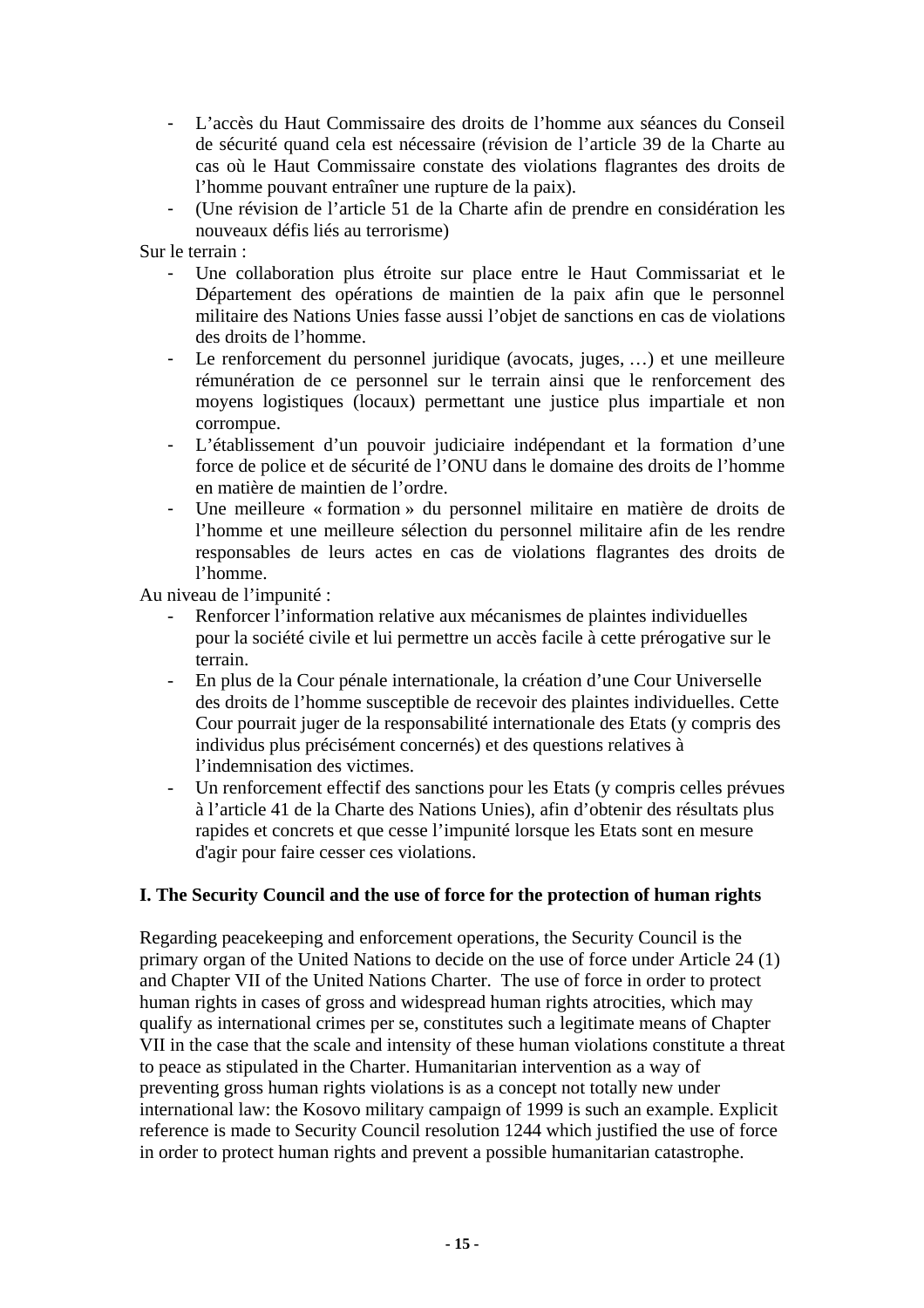#### **Recommendations**

New is the proposal of the Working Group, which calls for the explicit inclusion of human rights as a *casus actionis* in terms of Article 24 (1) and Chapter VII of the Charter. The proposed new Human Rights Council should be authorized to determine the existence of such gross human rights violations, request and eventually demand the United Nations Security Council to take forceful action to stop such human rights atrocities even with the use of force.

In his report, *In Larger Freedom,* Secretary-General Kofi Annan proposes that the Security Council adopt a resolution outlining its right to authorise the use of force for human rights protection, in extreme cases of widespread human rights violations such as genocide, and the principles that will guide this authorisation (p.43.) This proposition is particularly controversial in light of the historical importance of the State`s sovereignty and the principle of non-intervention, as outlined in various significant international law cases and United Nations declarations. However, documentation suggests that the emergence of a new era of sovereignty in which sovereignty includes the duty of a State to protect its citizens. Secretary-General Kofi Annan suggests that if the State is unwilling or unable to fulfil this duty, the protection of the population becomes the responsibility of the international community.

There is an emerging consensus that, in extreme cases, as part of this international responsibility, the Security Council may authorise the use of force in accordance with its Chapter VII powers. United Nations and Security Council documents and trends in practices support this progression.

#### **Challenges**

The difficulty of reaching a consensus on matters of such importance The subjectivity of finding any possible criteria present in a given situation; the need for individualized assessments of specific circumstances; the current hesitancy, inconsistency, lack of speed, and effectiveness of Security Council decisions

The heavy influence of individual State interests over the Council's decisions; the broader implications for the United Nations system of individual States or coalitions of States, asserting a right of humanitarian intervention without Security Council authorization.

#### **Recommendations**

The Security Council should acknowledge and affirm that circumstances of largescale and gross human rights violations can constitute a threat to international peace and security, and thus may fall under the ambit of the Security Council's mandate and powers, including the authorization of the use of force under Article 42 of the Charter of the United Nations;

The Security Council should accordingly implement a policy regarding the authorization of the use of force for the protection of human rights –

i) with an emphasis on the criteria suggested by the Secretary-General in his report;

ii) that allows for dialogue between the Security Council and other United Nations bodies, particularly those charged with human rights promotion and protection;

iii) that is part of general Security Council reform that aims to increase the efficacy of the body;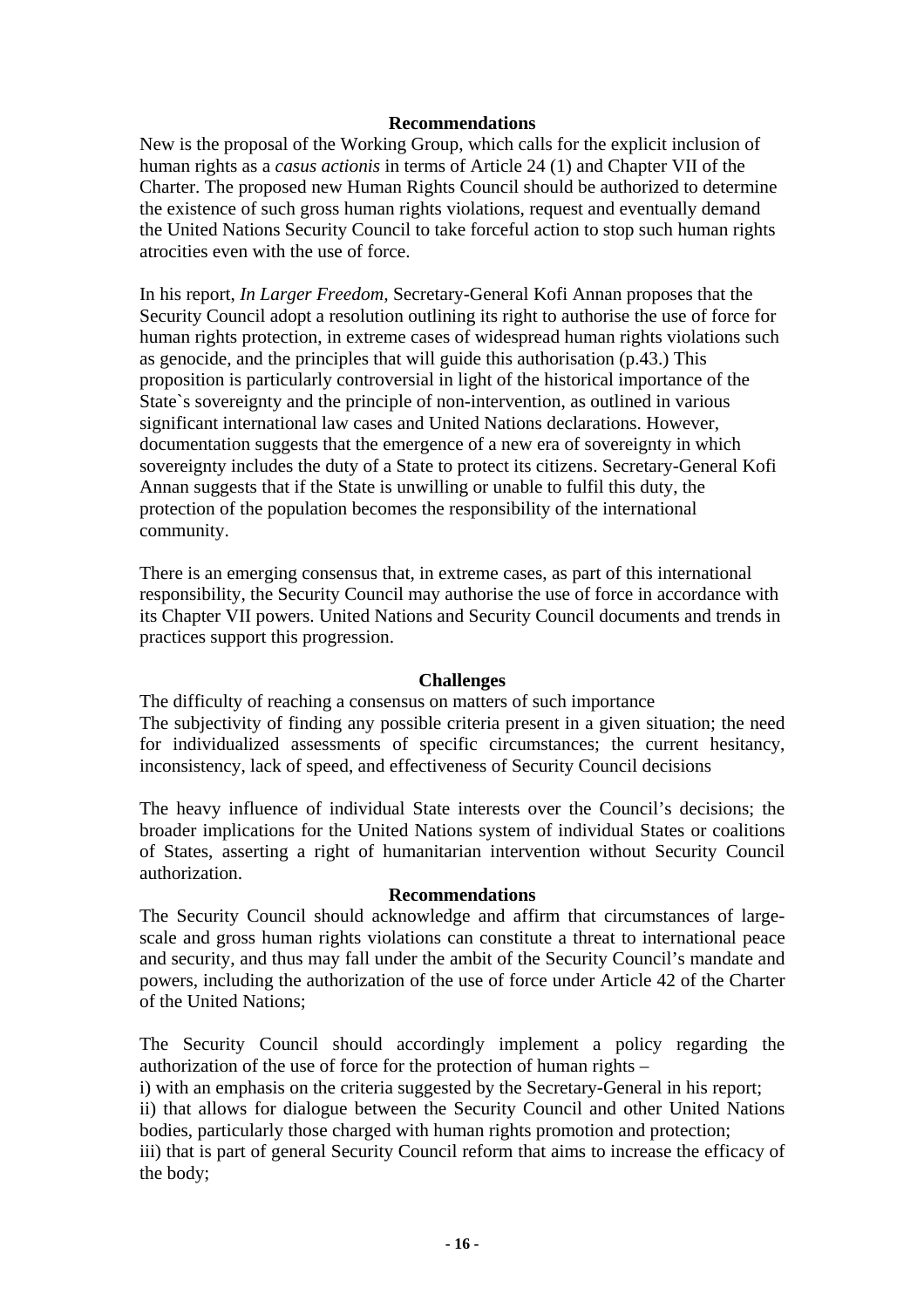<span id="page-16-0"></span>Work to counter forces promoting a right of unilateral or coalition military intervention without Security Council authorization by  $-$  i) adopting a resolution reaffirming that such acts are in breach of the Charter of the United Nations and international law; ii) promoting the use of international legal, political, and economic sanction mechanisms against breaching States; iii) implementing a policy of condemning such acts in the event of their occurrence; iiii) themselves committing to respect this prohibition.

#### **J. Terrorisme et droits de l'homme**

Les attentats commis à Londres le 7 juillet 2005 ont douloureusement rappelé à chacun à quel point la menace terroriste plane sur nos sociétés. Ce terrorisme aveugle porte atteinte aux droits de l'homme à double titre; non seulement du fait de l'attaque en elle-même, qui sème l'insécurité parmi la population, mais aussi du fait que les mesures prises par les gouvernements pour lutter contre le terrorisme comportent un risque d'écraser les libertés fondamentales de tous les individus.

#### **Enjeux**

Donner toute sa place à la lutte contre le terrorisme tout en préservant les valeurs fondamentales des droits de l'homme.

Veiller à ce que l'extension du pouvoir d'investigation donné aux unités antiterroristes n'empiète pas sur les libertés fondamentales ni des civils ni des prisonniers. Soutenir les victimes des attentats et mieux accompagner la société civile dans son ensemble : information, dissuasion, contrôle.

#### **Recommandations**

Les Etats devraient être plus attentifs au plus grand défi qui s'impose à eux: lutter contre le terrorisme tout en préservant les valeurs fondamentales des droits de l'homme.

Les Etats doivent prohiber toute « régression » dans la défense des droits de l'homme et tenir compte de l'interdiction de la torture.

Les Etats doivent protéger toute personne contre le terrorisme, par conséquent, s'abstenir de toute mesure arbitraire et respecter la nécessaire légalité de toute mesure anti-terroriste.

Dans le traitement des données à caractère personnel et avant de prendre toute mesure d'ingérence dans la vie privée, les agents de l'Etat doivent respecter les limites imposées par le respect du principe de proportionnalité entre l'objectif visant à protéger le droit à la vie des victimes d'actes terroristes et le respect du droit à la vie privée.

Lors de l'arrestation, de la garde à vue et de la détention provisoire et pendant les procédures judiciaires, les Etats s'assureront que les libertés fondamentales sont protégées.

Les Etats devraient convenir de règles internationales en vue de faciliter l'extradition. A cet effet l'adoption d'une convention mondiale sur le terrorisme est souhaitable.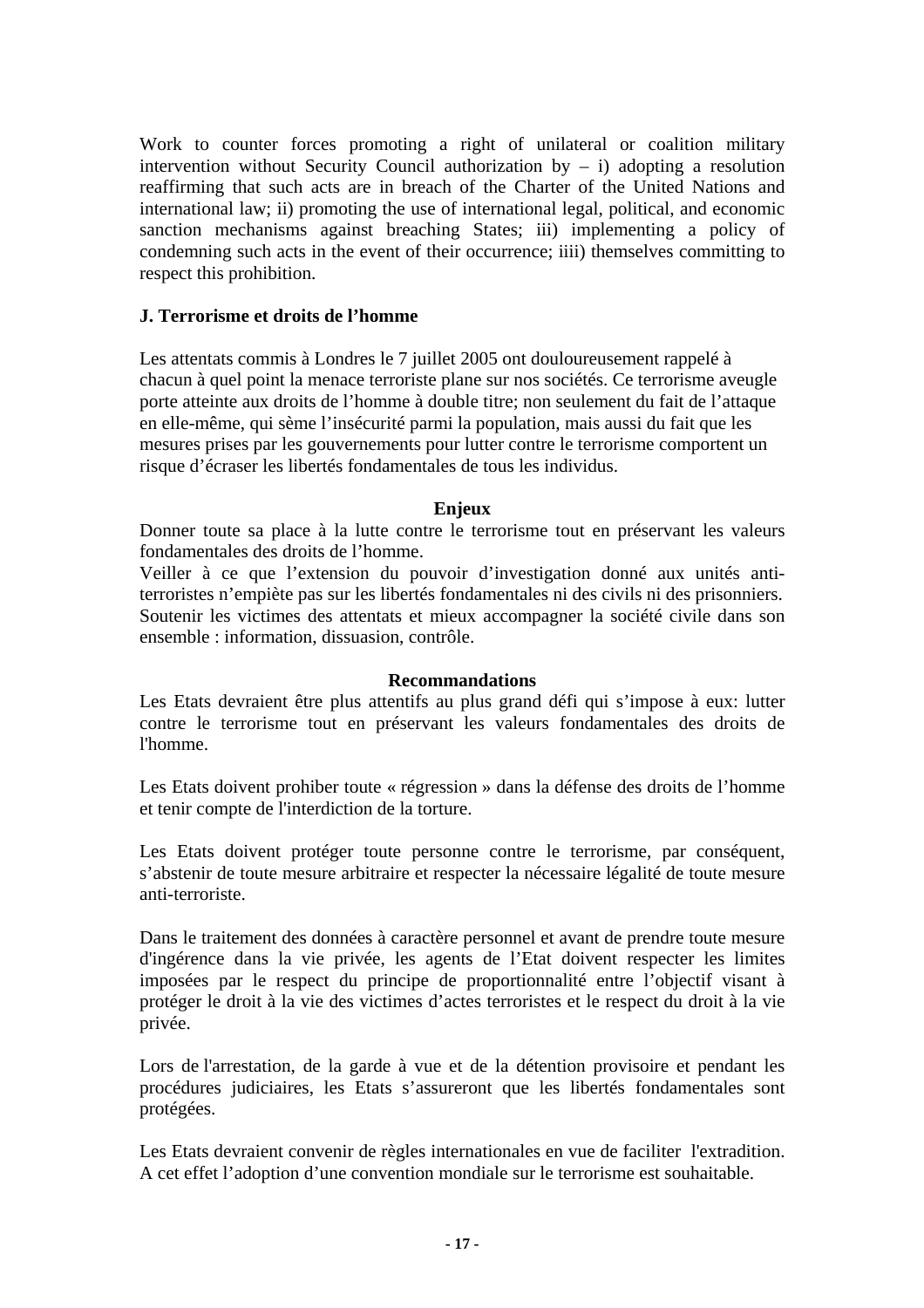Les victimes d'actes terroristes devraient bénéficier de la solidarité et du soutien national et international. Une assistance d'urgence et une assistance à long terme devraient être mises en place. Il serait notamment nécessaire de leur accorder une indemnisation juste et appropriée, de leur faciliter l'accès à la connaissance de leurs droits et du droit, ainsi qu'à la justice, de protéger leur vie privée et familiale, leur dignité et leur sécurité.

Les Etats devraient établir des règles susceptibles d'entraver la criminalité organisée, complice du terrorisme en lui fournissant des moyens financiers.

Les Etats doivent fournir à la société civile une information claire sur le terrorisme.

Les Etats devraient, pour mettre fin au terrorisme, s'attacher à remédier à ses causes, c'est-à-dire essentiellement la pauvreté, en y affectant les ressources nécessaires ; par exemple en les prélevant sur des dépenses d'armement qui ne sont pas efficaces pour lutter contre le terrorisme.

#### **Conclusions**

The view of the Working Group on Human Rights is that a human rights machinery and legislation for improvement are in place; nevertheless, the challenges seem to be at the level of implementation; clearly there is a gap within implementation of the policies. The Working Group believes that the reform proposed to the General Assembly will not be enough, but a stronger commitment especially by States regarding human rights is needed. In this report, the Working Group has researched areas that need improvements to guarantee the respect of human rights universally. The areas of research in relation to human rights issues are: Multinationals, Economic, Social and Cultural Rights, Treaty Bodies, Indigenous People, Women, Peacekeeping Operations, Security Council and Terrorism. As we are facing all these issues today, can the proposed reform close the gap of the road ahead, to secure a life in dignity for all?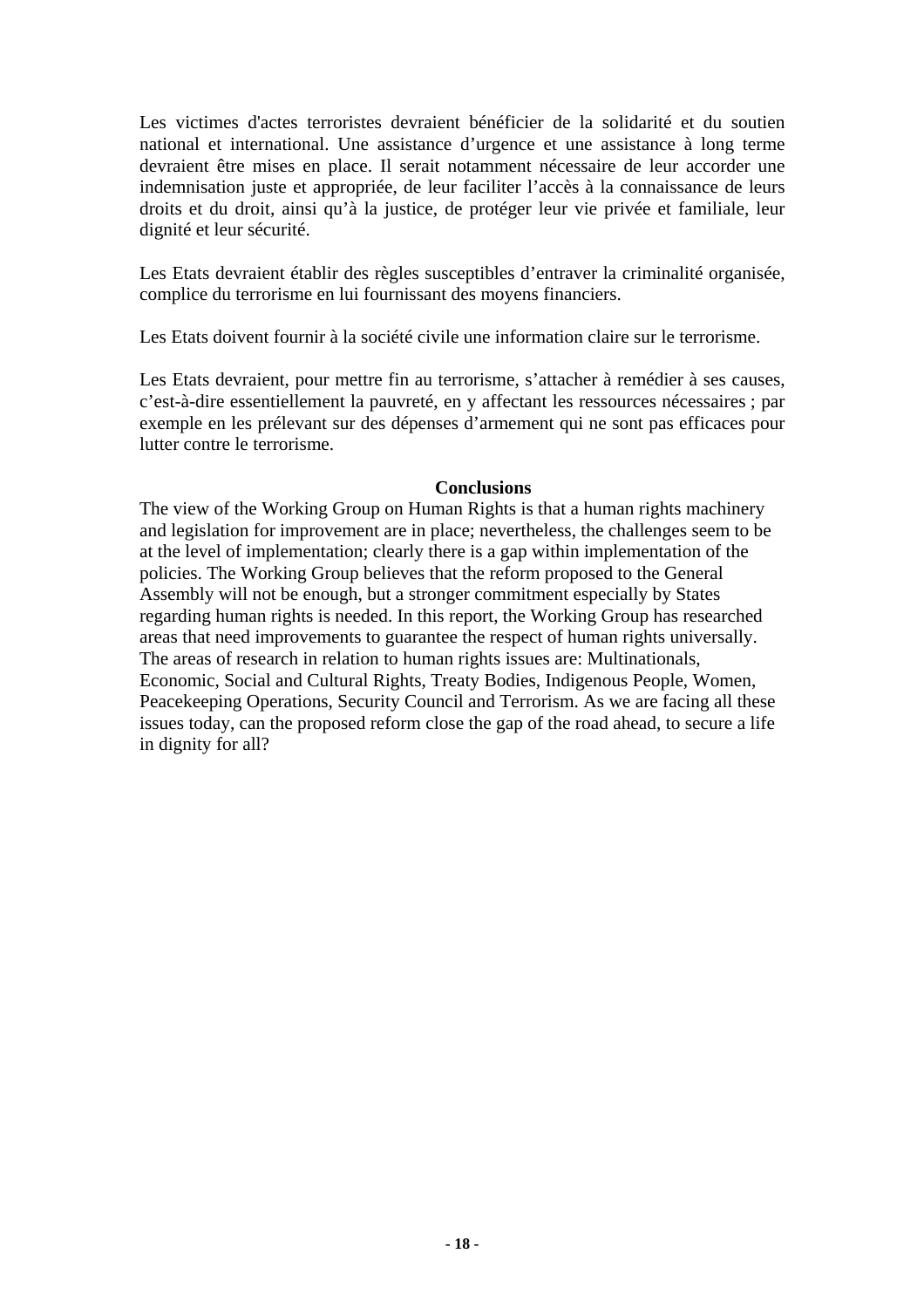#### ANNEXE I

| 14:00/              | Groupe de travail sur les droits de l'homme                      | Responsables    |
|---------------------|------------------------------------------------------------------|-----------------|
| 17:00               |                                                                  |                 |
| Salle               |                                                                  |                 |
| /Room:              |                                                                  |                 |
| H.3                 |                                                                  |                 |
| Réunion             | - I. Présentations & Questionnaire; Décisions sur le             | M. Daniel       |
| / Meting            | méthodologie, l'ordre du jour, le programme de travail, la       | Prémont,        |
| No $1$ :            | documentation du Groupe; Nomination de Rapporteurs.              | <b>OHCHR</b>    |
|                     | - II. Introduction : « Les droits de l'homme dans le Système     | - M. Marius     |
| 5 juillet $/$       | des Nations Unies » / « HR in the UN System"                     | <b>Botaka</b>   |
| July                | - III. Rédaction de la liste des documents et bibliographie      |                 |
| No 2:7.7            | - I. Les propositions du Secrétaire général relatives au Conseil | D.Prémont       |
|                     | des droits de l'homme et au Programme de travail du Haut         |                 |
|                     | Commissariat aux droits de l'homme                               |                 |
|                     | - II. Révision de l'ordre du jour du Groupe; choix des           |                 |
|                     | recherches individuelles et en sous-groupes, approbation par le  |                 |
|                     | Groupe et orientation par le Modérateur.                         |                 |
|                     | - III. Les droits de l'homme dans le Système des Nations Unies   |                 |
|                     | (suite)                                                          |                 |
|                     | A) Les organes législatifs: Assemblée générale, ECOSOC,          |                 |
|                     | Commission DH:                                                   |                 |
|                     | 1) Rôle normatif                                                 | Ms Johana       |
|                     | 2) Procédures spéciales                                          | Weychert        |
|                     | B) The Treaty Based Bodies                                       |                 |
|                     | C) UN System Coordination. Example:                              | D.Prémont &     |
|                     | HR Components in Peacekeeping Operations and OHCHR               | Mr. Sascha      |
|                     | Field Offices: Appointment of a SR or Sub-WG                     | Bachmann        |
|                     | - IV. Conseils individuels et par sous-groupes                   | M.Botaka &      |
|                     | - V. Rédaction de la liste des documents et bibliographie        | Mme             |
|                     |                                                                  | <b>Barbara</b>  |
|                     |                                                                  | Schwab          |
| $\text{No } 3: 8.7$ | - I. Recherche et rédaction (suite)                              |                 |
|                     |                                                                  | Ms. Mona        |
|                     | - II. "The Challenges of the International Criminal Law at the   | Rishmawi,       |
|                     | beginning of the 21st century"                                   | Chief, & Ms     |
|                     |                                                                  | Lucie Viersma   |
|                     |                                                                  | / Rule of Law   |
|                     | - III. Rédaction de la liste des documents et bibliographie      | Unit, OHCHR     |
|                     | - IV: Choix des recherches individuelles et en sous-groupes,     |                 |
|                     | approbation par le Groupe de travail et orientation par le       | M.Botaka &      |
|                     | Modérateur.                                                      | <b>B.Schwab</b> |
|                     |                                                                  |                 |
|                     |                                                                  | D. Prémont      |
| No 4:               | - I. Report to the WG by the Sub-Group on "human rights"         |                 |

### **ORDRE DU JOUR ET PROGRAMME DE TRAVAIL**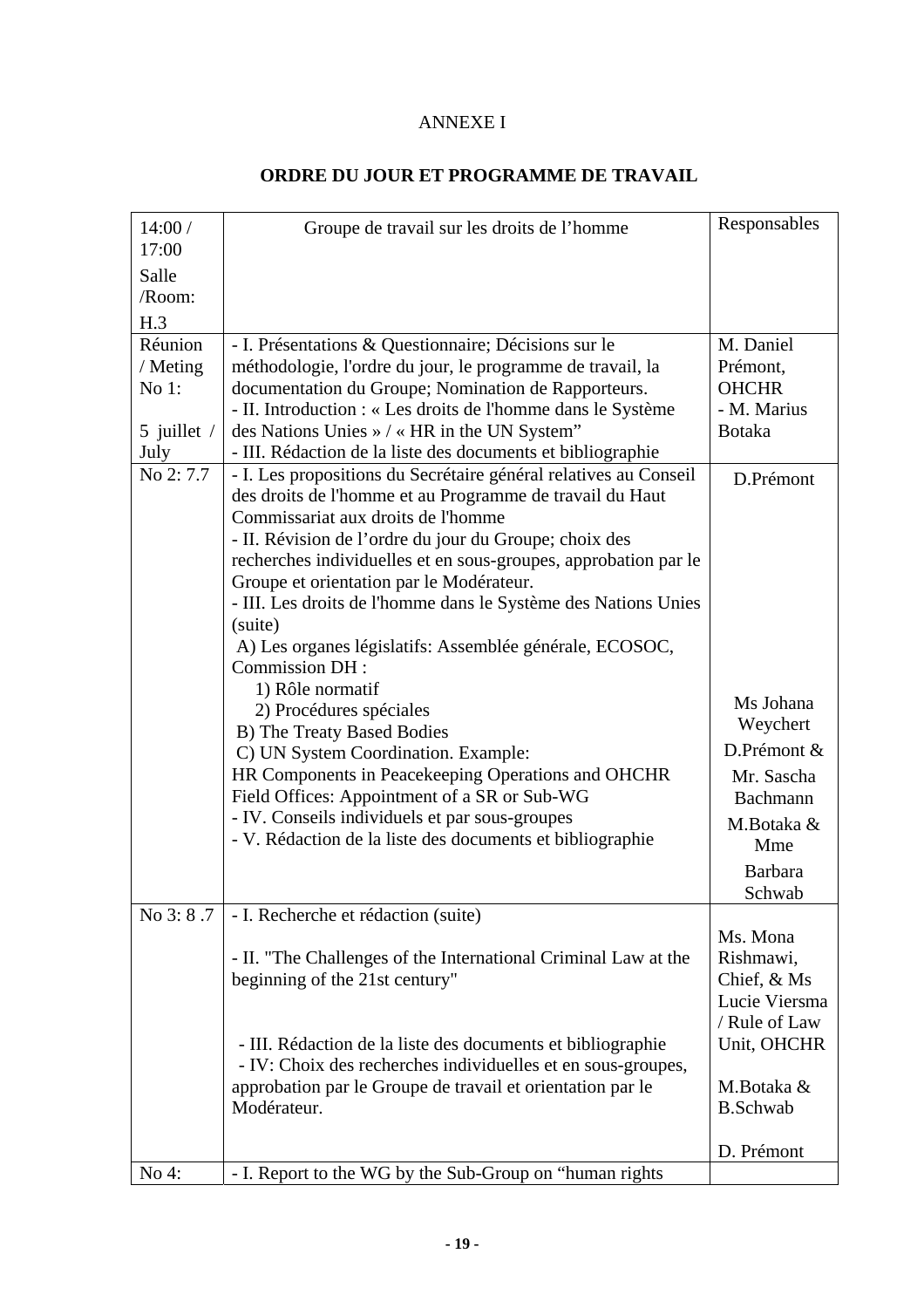| 11.7           | Components of Peacekeeping Forces"<br>- II. Choix des recherches individuelles et en sous-groupe,<br>approbation par le Groupe de travail et orientation par le<br>Modérateur.                                                          | D. Prémont                                                                                     |
|----------------|-----------------------------------------------------------------------------------------------------------------------------------------------------------------------------------------------------------------------------------------|------------------------------------------------------------------------------------------------|
| No 5:<br>12.7  | - I. Présentation des rapports par les Rapporteurs spéciaux et<br>Coordonnateurs des sous-groupes<br>- II. « La Commission et le Conseil des droits de l'homme » /<br>"The Human Rights Commission and Council"                         | <b>Bernd</b><br>Kaussler<br>Mr. Eric<br>Tistounet,<br>Secrétaire /<br>Secretary,<br>Commission |
| No 6:<br>13.7  | - Présentation des rapports par les Rapporteurs spéciaux et<br>Coordonnateurs des sous-groupes                                                                                                                                          | Rapporteurs                                                                                    |
| No 7:14<br>7   | - Présentation des rapports par les Rapporteurs spéciaux et<br>Coordonnateurs des sous-groupes                                                                                                                                          | Rapporteurs                                                                                    |
| No 8:<br>15.7. | - I. Etat des rédactions en cours.<br>- II. "Le Plan d'Action du Haut Commissaire des Nations<br>Unies aux droits de homme" / "The HCHR's Work Plan"                                                                                    | Ms. Hanna<br>Wu, Member,<br><b>Task Force on</b><br>the OHCHR<br><b>Work Plan</b>              |
| No 9:<br>18.7  | - I : Rédaction de l'avant-projet de rapport                                                                                                                                                                                            | Rapporteurs                                                                                    |
| No 10:<br>19.7 | - I. Révision du projet de rapport du GTDH<br>- II. "Les défis au droit international des droits de l'homme au<br>début du 21e siècle" / « The Challenges of the International<br>Human Rights Law at the begining of the 21st Century" | Mr. Carlos<br>Villan Duran,<br>Spécialiste des<br>droits de<br>l'homme                         |
| No 11:<br>20.7 | I. Révision et adoption du Rapport                                                                                                                                                                                                      | Rapporteurs                                                                                    |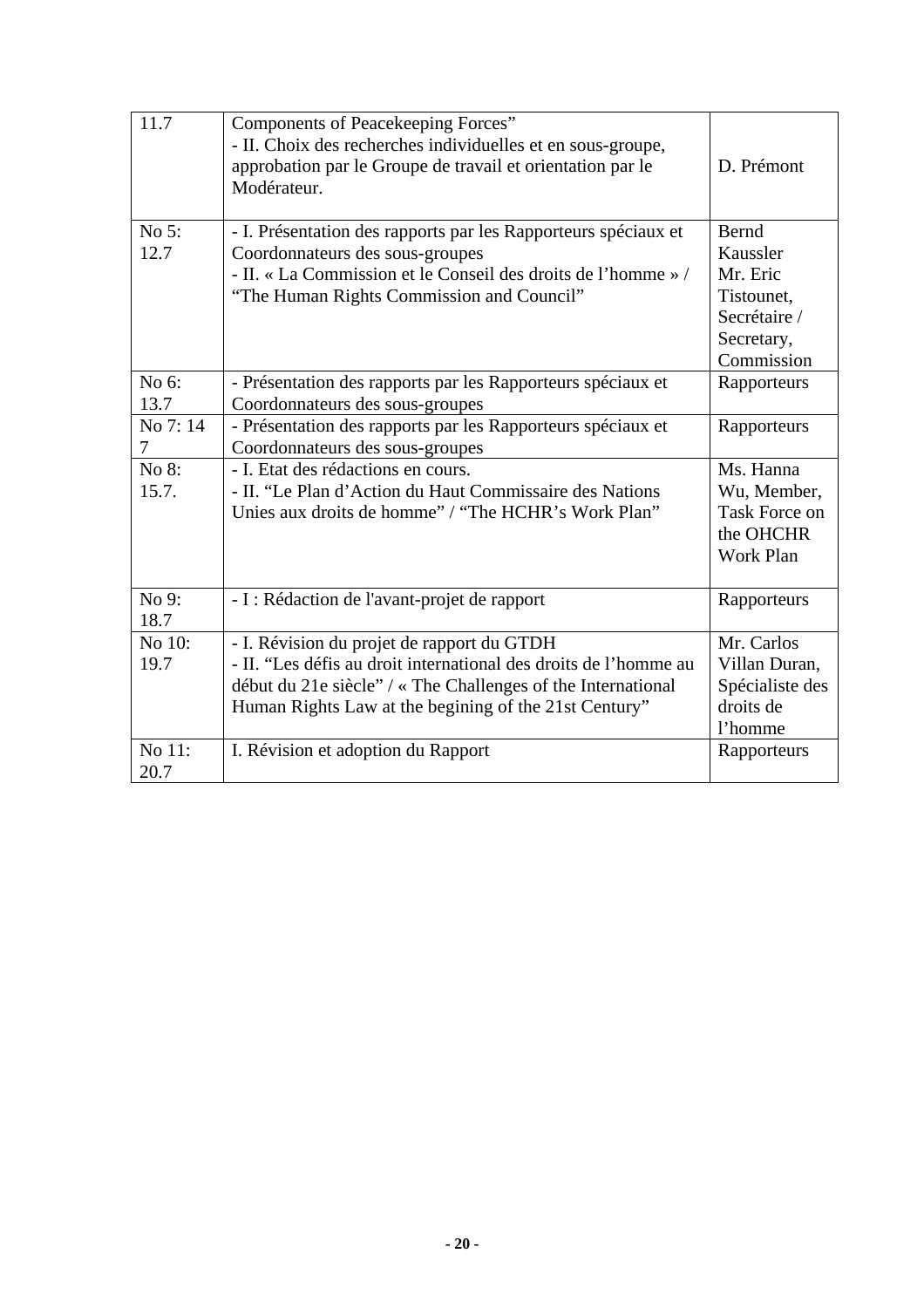#### ANNEXE II

#### **DOCUMENTS DE TRAVAIL**

#### **A) Documents de base distribués à tous les participants au Programme**

1) Français

- « Dans une liberté plus grande : développement, sécurité et respect des droits de l'homme pour tous. Rapport du Secrétaire général. », Nations Unies, New York, 2005. A/59/2005 and numéro de vente: F.05.I.15

- « Dans une liberté plus grande : développement, sécurité et respect des droits de l'homme pour tous. Rapport du Secrétaire général. Conseil des droits de l'homme.. Note explicative du Secrétaire général», A/59/2005/Add.1

- « Dans une liberté plus grande : développement, sécurité et respect des droits de l'homme pour tous. Rapport du Secrétaire général. Commission de consolidation de la paix. », A/59/2005/Add.2

- « Dans une liberté plus grande : développement, sécurité et respect des droits de l'homme pour tous. Rapport du Secrétaire général. Plan d'action présenté par le Haut Commissaire des Nations Unies aux droits de l homme. », A/59/2005/Add.3

- « Objectifs du Millénaire pour le développement. Rapport 2005. », Nations Unies, New York, 2005 (numéro de vente : F.05.116) .

- « Projet de texte à soumettre à la réunion plénière de haut niveau de l'Assemblée générale en septembre 2005, présenté par le Président de l'Assemblée générale », A/59/HLPM/CRP.1.

- « Un monde plus sur : notre affaire a tous. Rapport de Groupe de personnalités de haut niveau sur les menaces, les défis et le changement. », Nations Unies, 2004 (numéro de vente : F.05.I.5).

#### 2) English

- « A more secure world : Our shared responsibility. Report of the Secretary-General's High-level Panel on Threats, Challenges and Change », United Nations, 2004 (sales no E.05.I.5).

- « Basic Facts. About the United Nations », United Nations, New York, 2004 (sales no E.04.I.7).

- « High-level Plenary Meeting of the General Assembly : 14-16 September 2005 », Draft Outcome Document.

- « In larger freedom : towards development, security and human rights for all. Report of the Secretary-General. », United Nations, New-York, 2005.

- « In larger freedom : towards development, security and human rights for all. Report of the Secretary-General. Human Rights Council. », A/59/2005/Add.1

- « In larger freedom : towards development, security and human rights for all. Report of the Secretary-General. Peace building Commission. », A/59/2005/Add.2

- « In larger freedom : towards development, security and human rights for all. Report of the Secretary-General. Plan of action submitted by the United Nations High Commissioner for Human Rights. », A/59/2005/Add.3

- "Draft Outcome Document", 3 June 2005, High-Level Plenary Meeting of the General Assembly, 14/16 September 2005, presented by the Chairman of the General Assembly, A/59/HLPM/CRP.1.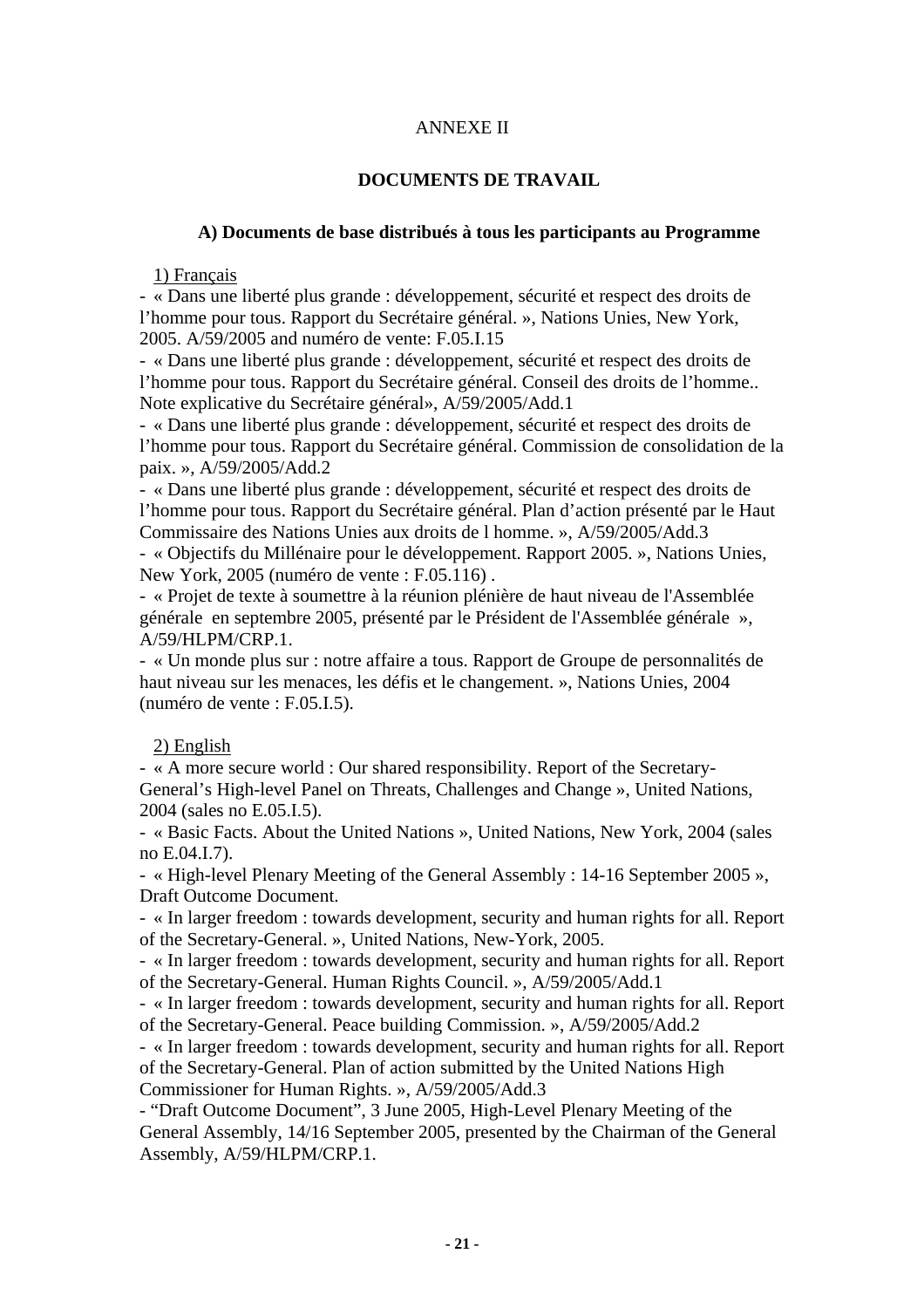- « The Millennium Development Goals Report 2005 », United Nations, New York, 2005 (sales no E.05.I16).

#### **B. Documents de base distribués aux participants au GTDH**

1) Français

- « Droits de l'homme. Recueil d`instruments internationaux», "Instruments universels" Volume I (1ère partie), Nations Unies, New York et Genève, 2002. - « Droits de l'homme. Recueil d`instruments internationaux", "Instruments

universels", Volume II (2ème partie): Nations Unies, New York et Genève, 2002.

- « La Charte Internationale des droits de l'homme» Fiche d'information No2
- « Combattre la torture», Fiche No 4

- « Procédures d'examen des procédures», Fiche No 7

- « Formes contemporaines d'esclavage», Fiche No14
- « Le Comité contre la torture», Fiche No17
- « Discrimination à l'égard des femmes: la Convention et le Comité», Fiche No 22
- « L'éviction forcée et les droits de l'homme», Fiche No 25
- « Le Groupe de travail sur la détention arbitraire», Fiche No 26

- « Dix-sept questions souvent posées au sujet des Rapporteurs spéciaux de l'ONU», Fiche No 27

- « Les défenseurs des droits de l'homme. Protéger le droit de défendre les droits de l'homme», Fiche No 29

- Communique de presse. HR/CT/05/3. Nations Unies. 11.07.2005.

- Communique de presse. HC/05/22. Nations Unies. 12.07.2005.

- Le Courrier, Therese Obrech, 13.07.2005, Genève.
- Le Courrier, Tanguy Verhoosel, 13.07.2005, Genève.

- Rapport sur le Comité des droits économiques, sociaux et culturels, Groupe de travail sur les droits de l´homme, du Stage d'étude des Nations Unies, juillet 2005,Genève,

#### 2) English

- « The International Bill of Human Rights», Fact Sheet No 2
- « Combating Torture», Fact Sheet No 4
- « Enforced or involuntary Disappearances», Fact Sheet No 6
- « Complaint Procedures», Fact Sheet No 7
- « Contemporary Forms of Slavery», Fact Sheet No 14
- « Civil and Political Rights: the Human Right Committee», Fact Sheet No15
- « The Committee on Economics, Social and Cultural Rights», Fact Sheet No 16
- « The Rights of Migrant Workers», Fact Sheet No 24
- « Forced Eviction and Human Rights», Fact Sheet No 25

- « Seventeen frequently asked Questions about United Nations: Special

Rapporteurs. » Fact Sheet No 27

- « The Impact of Mercenary Activities on the Right of People to Self-Determination. » Fact Sheet No 28

- « Human Rights Defenders; Protecting the Rights to Defend Human rights » Fact Sheet No 29

- Implementation Gap for Jurists, Sub-Working Group
- Human Rights Components in UN Peace (-Keeping) Missions Sub-Working Group
- The Rights of Indigenous Peoples Sub-Working Group
- Special Procedures Sub-Working Group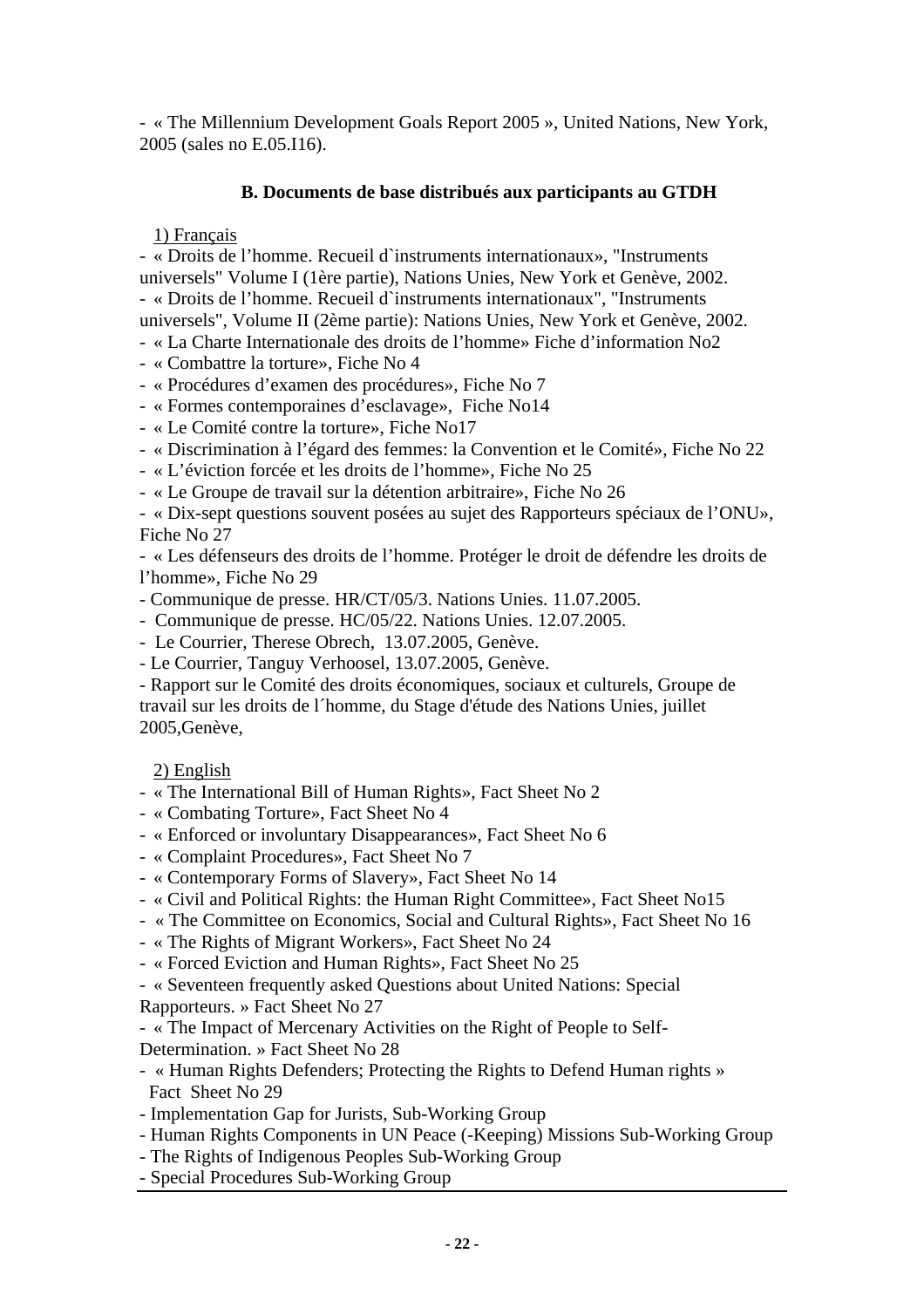- Global Compact Sub-Working Group

- Human Rights Council Sub-working Group

Note on UN Documentation for referencing and research:

Documents of the main and subsidiary bodies of UNO always indicate at the top of the first page: the organ reference letters and/or figures; the number of session number: the year: Ex : A- General Assembly; SC- Security Council; E: Economic and Social Council: S/ Secretary-General and Secretariat; etc.

1st version. Barbara/Marius/DP; 7/5/2005 7:50:26 PM

C:\Documents and Settings\ONU\My Documents\GSP.human rightsWG\Biblio.doc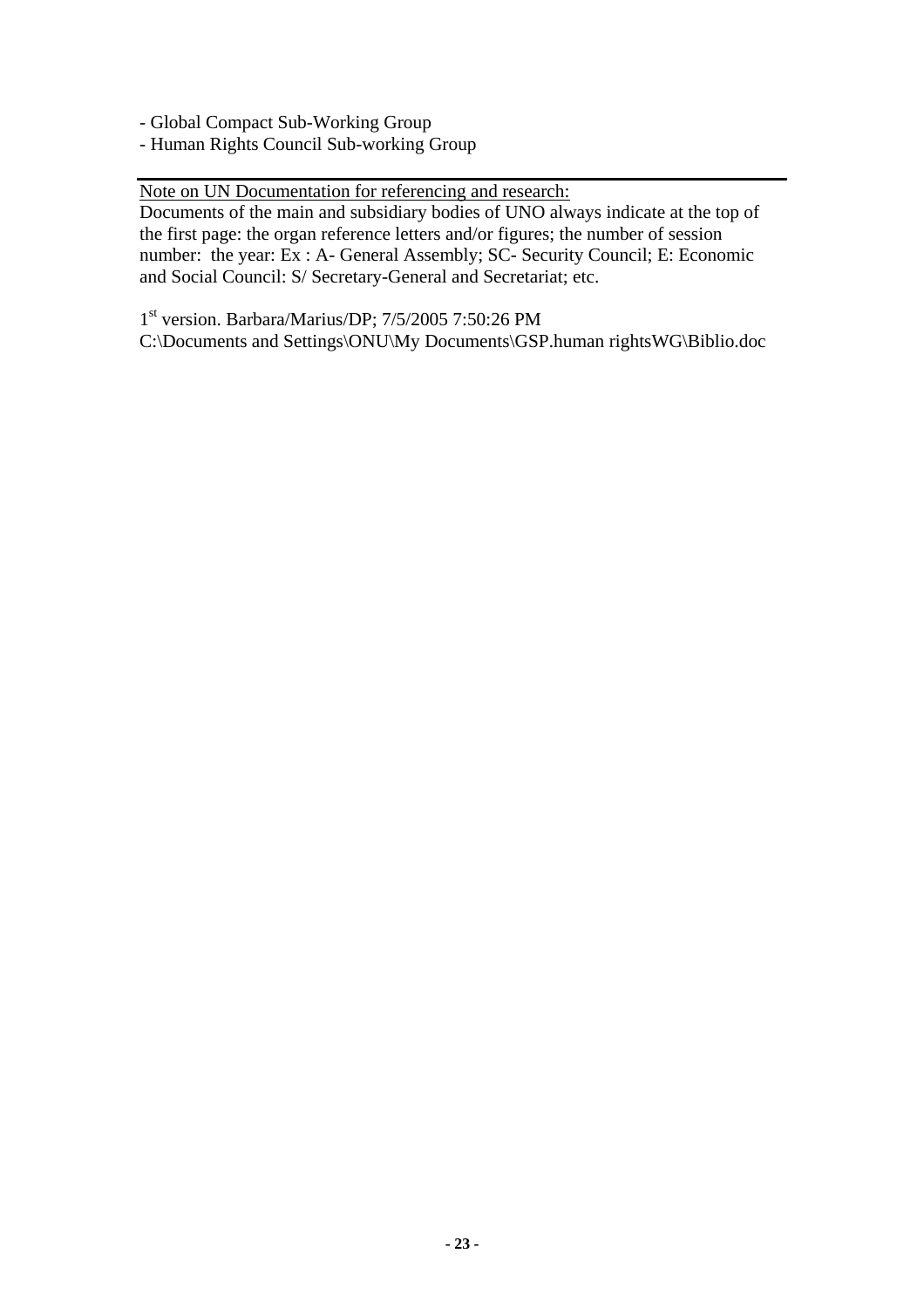| <b>Working group on Human Rights</b> |  |
|--------------------------------------|--|
|--------------------------------------|--|

|                                 | Simone              |
|---------------------------------|---------------------|
| <b>Baaijens</b><br><b>Babat</b> | Sevgi               |
| Bachmann                        | Sascha-Dominik      |
| <b>Berns</b>                    | Laetitia            |
| Bonamini                        | Claudia             |
| <b>Botaka</b>                   | Marius              |
| <b>Bruun</b>                    | Larissa             |
| Chen                            | Zhuo                |
| Coelho                          | Eugenia             |
| Collister                       | Heather             |
| Dega                            | Farah               |
| De Leon                         | Shirley             |
| Elliot                          | Katrina             |
| Essammary                       | Asma                |
| Gueye                           | Ababacar            |
| Harrach                         | Flavia              |
| Kaussler                        | Bernd               |
| Mailly                          | Grégory             |
| Masmoudi                        | Fériel              |
| Nitu                            | Camelia             |
| Pyrka                           | Andrzej             |
| Schmalz                         | <b>Andreas Marc</b> |
| Schwab                          | <b>Barbara</b>      |
| Solis Fernández                 | Carolina            |
| Thelot                          | Fils-Lien Ely       |
| Tumurbaatar                     | Odgerel             |
| Vujinovic                       | Lejla               |
| Weston                          | Rachel              |
| Weychert                        | Joanna              |
|                                 |                     |

# **- 24 -**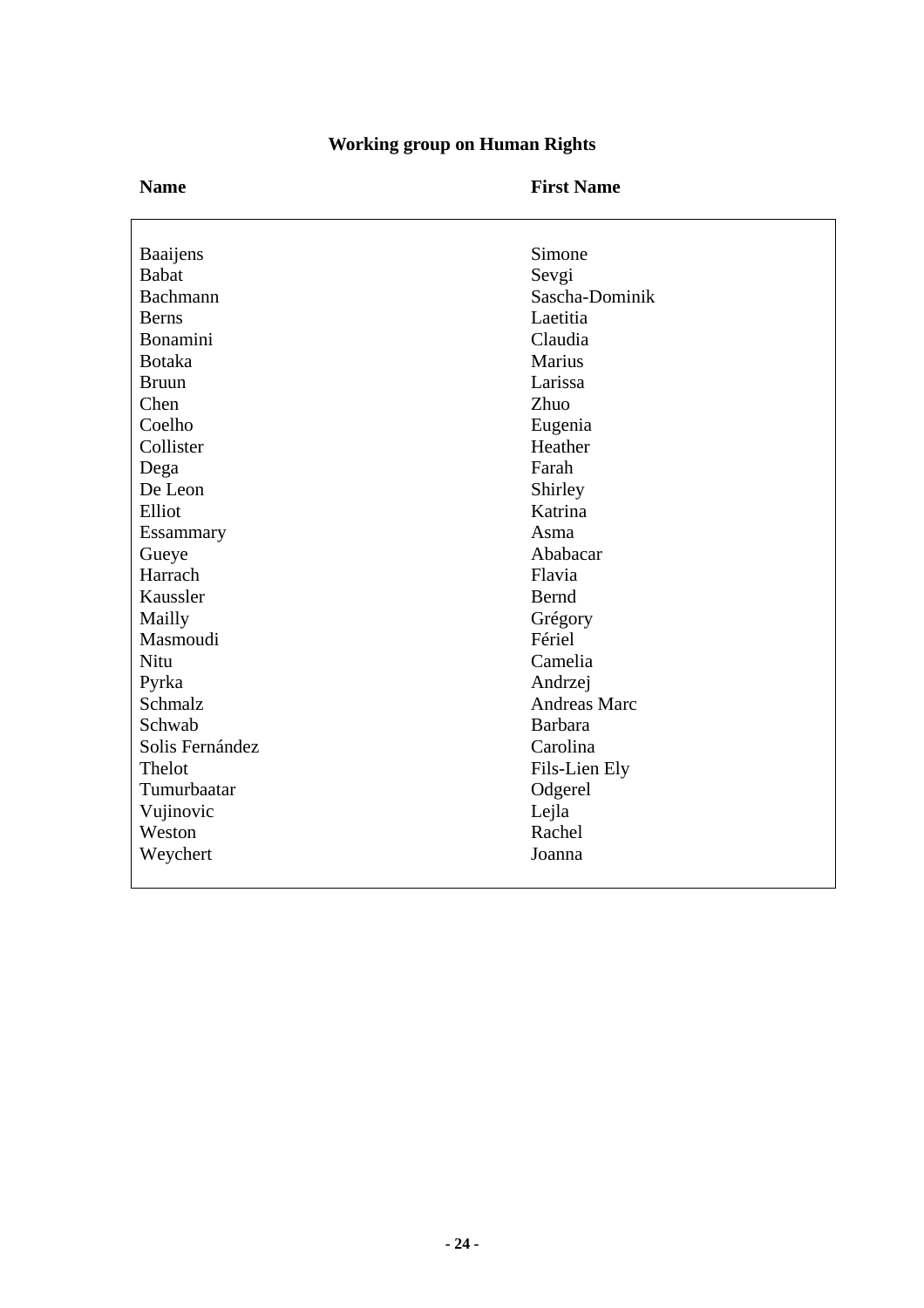#### **PART II ECONOMIC AND SOCIAL DEVELOPMENT**

#### **"Combine Our Efforts": Report of the 'Economic and Social Development' Working Group of the 43rd United Nations Graduate Study Programme**

#### **Contents**

- Introduction
- Changing the Paradigms of Development
- Strengthening Institutions and Civil Society
- Cooperation between Countries and the Global Community
- Enhancing the Delivery of Development Assistance
	- o Proposal for the creation of the Office for the Coordination of Development Assistance (OCDA)
	- o Assistance for Good Governance
- Raising Awareness and Increasing Funding
	- o Influencing Donor Governments
	- o Influencing Public Opinion
	- o Improving Funding Mechanisms
- Cooperation for Development: Public Private Partnerships
	- o Public Private Partnerships and Incentives
	- o Guidance for Best Practice

#### **Introduction**

The Economic and Social Development Group was charged by the 2005 Graduate Study Programme with producing a report reflecting the delegates' diverse responses to the challenges faced by the United Nations today. We found ourselves united in our conviction that the United Nations must play a central role in a global development strategy. Furthermore, we fully embrace the programmes and Declarations espoused by the United Nations, in particular the Millennium Declaration, noting the need for long-term commitment for the building of civil society, democracy and peace.

However, we see obstacles in the form of an implementation gap, structural problems and political unwillingness of many member states to live up to their promises.

We have comprehensively addressed these challenges with a range of approaches. First, we propose a paradigm change in the conceptual approach to development issues. This reappraisal acts as a prelude to concrete policy proposals. Next we propose methods of building the capacity of institutions and civil society within countries. Following this we put forward proposals to enhance cooperation between countries and the global community. We then focus on the potential for more efficient aid delivery, capacity building and additional funding mechanisms, including the creation of a new coordinating body. This is followed by proposals for a new approach to securing the political will of donor countries and the connected issue of how to overcome implementation obstacles in recipient countries, as well as suggestions on new funding mechanisms. Finally, proposals are put forward to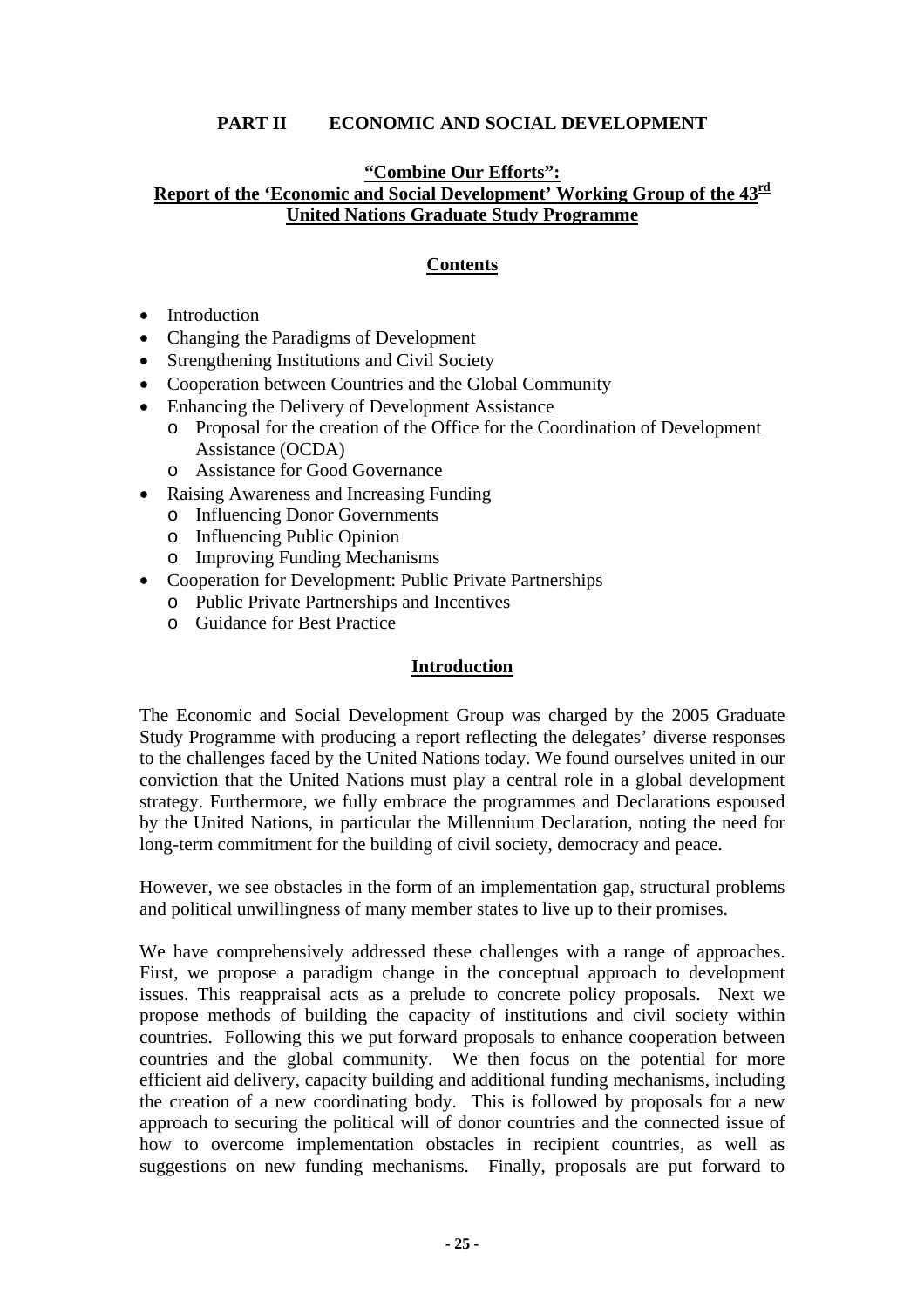improve the role of private industry in assisting governments to discharge their obligations.

We hereby humbly submit our recommendations.

#### **Changing the Paradigms of Development**

We call for new ways of thinking, alternative approaches to development issues which will produce more sustainable, effective and collaborative development. What is lacking is not, we propose, effective plans or robust frameworks. What is missing is implementation. And the thing that is required to cause this implementation, we assert, is a shift in attitudes. How can we change the conversational momentum of what it is to be human such that it is natural for people to make different decisions, such as to feed the planet, be conflict free, grant human rights, and sustain the environment?

Kofi Annan states in *In Larger Freedom* "It is important to stress that this does not require the creation of any new instruments. All that is required is a different approach to their design and implementation" (p. 16). Knowledge of problems does not by itself lead to action. We believe that the existing plans and approaches are being 'implemented' from an expression of certain beliefs about what it is to be human. As such, they will fail to make any real difference because what is really being promoted is a series of background beliefs, not the ostensible declarations. We feel these background beliefs have acquired a sort of 'momentum', becoming enshrined in institutions, practices, and discourses. It is not more planning which is required, but a shift in the way we think. We believe this is the essence of sustainable global development.

The following is a list of seven new ways of thinking which can be adopted at every level of action and planning by every individual. We hold that if existing plans and new initiatives are enacted from these values, the 'implementation gap' would disappear.

**1. Encourage a shift in our thinking towards an 'abundance mentality' rather than having a 'lack mentality'.** By an 'abundance mentality' we refer not to any particular abundance of resources or products, but a 'stance towards life' which encourages generosity, confidence, and creativity. This is not to assert that reckless consumption and depletion of resources is appropriate; finite does not imply lack. 'Lack mentality' refers to an attitude which arises from the belief in scarcity and the subsequent requirement to hoard and protect. In a 'lack mentality' one protects what one has because there is not enough for everyone, which creates fear of loss, and defensiveness. A continuous 'lack mentality' is incompatible with achieving a sustainable world.

Food security is a good example of a 'lack mentality' vs. an 'abundance mentality'. Some estimates say that up to twice as much food is produced annually as is required to feed the world to an acceptable level of nutrition<sup>[1](#page-25-0)</sup>. The gap in distribution though, we think highlights not a logistical but a conceptual barrier, a belief in 'lack'.

 $\overline{a}$ 

<span id="page-25-0"></span><sup>&</sup>lt;sup>1</sup> Simon Pluess, 'World Food Program Presentation to Graduate Study Program', Geneva, 8 July 2005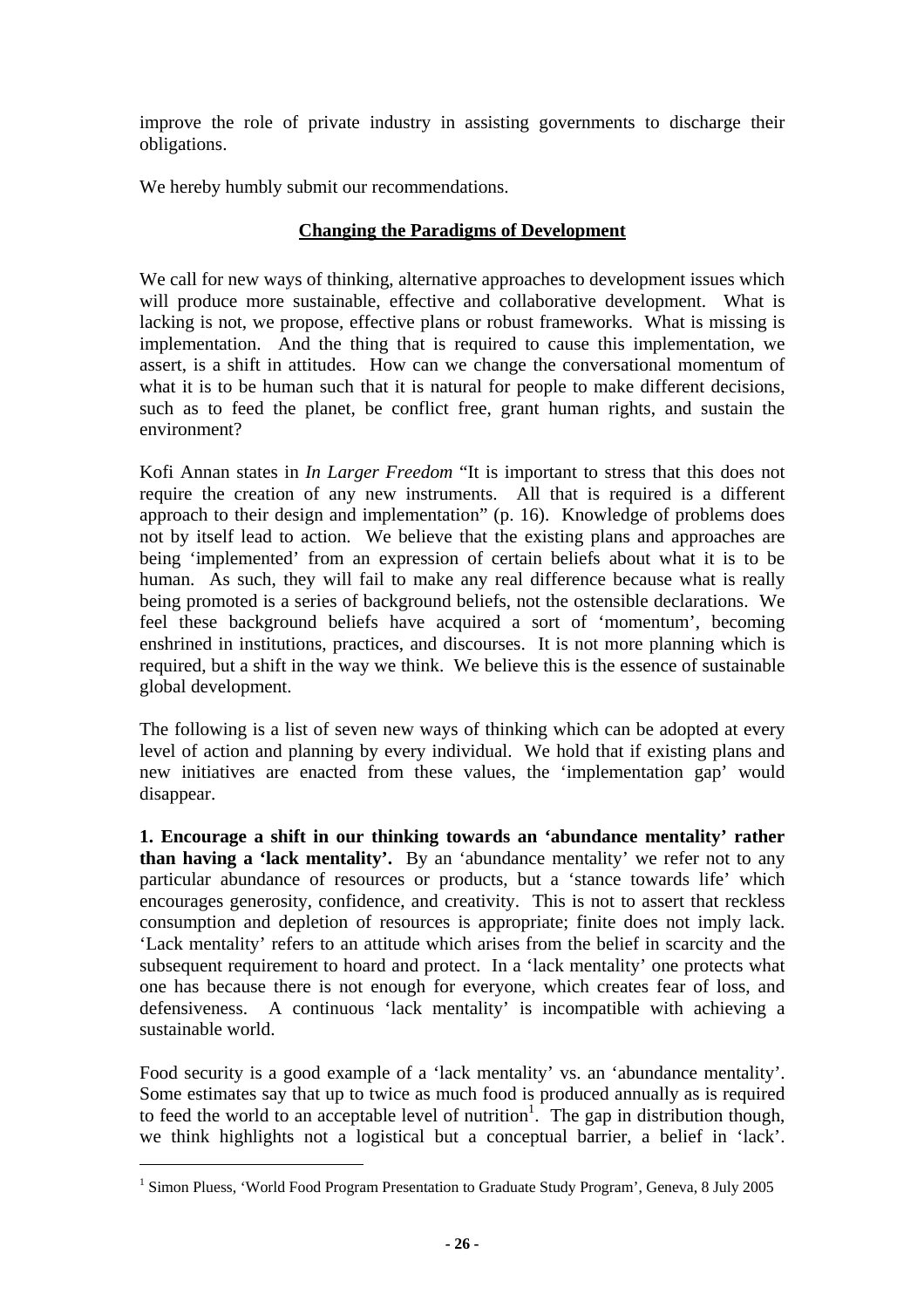Similarly, in the economies of countries, it is better for one country if other countries are thriving.

We also argue that an 'abundance mentality' is characterised by cooperation. The notion that 'as we empower others around us, we ourselves become more powerful' is an example of this way of thinking. We believe such a shift will change the momentum of global development.

**2. Respect and use of local expertise.** Regardless of someone's educational, social, economic or other status, all people are worthy of our absolute respect. This must be borne in mind when being of service in the form of providing development and other assistance. At the same time, it is unrealistic and neglectful to expect people who have neither the training nor resources to meet development goals to do so unassisted. What is decisive in providing assistance is the context with regard to local engagement – there must be an equal, respectful balance in relationships. The aim is not to export living styles but allow people to express basic human values in their own style, and keep their cultures and styles of living. Even though most current development projects are participatory there is still a gap from true 'bottom-up' empowerment. Development is not effective if initiatives are not based on local ideas and knowledge at every stage, from conception and planning to implementation and review; then can collaborations and technology transfer between nations be effective and sustainable in development.

**3. Favour rewards and incentives over punishment for motivation at every level.** Punishment, threats, surveillance and other forms of ensuring 'compliance' are far less effective at producing a desired outcome than rewarding positive behaviours. While some legislative, reporting and even enforcement mechanisms may be required, these are only effective (in so far as they are effective) while they are being directly applied. Punishment can also lead to antipathy, anger, and lack of social cohesion. It feeds conflict, revenge, and poses a barrier to cooperation. It is also crucial to reward positive initiatives, such as public recognition of those countries who find ways to meet the 0.7 per cent net contributions to Official Development Assistance (ODA).

**4. Allow people to feel and express what they are feeling.** Many cultures heavily suppress the ability of men and women to feel or express their emotions. In the absence of feeling as a form of expression, what substitutes it is a panoply of alternatives such as violence, over-consumption, distraction or unconsciousness. It can disconnect people from the ability to access genuine feelings when making choices – in the absence of genuine feeling a human is left simply with a choice of "feel good or bad in this moment". This combination of factors, we assert, plays a part in many of the world's problems, including the over-consumption of resources and the abuse of women. It also feeds directly into the 'lack mentality' discussed in Point 1 (above). Forums in which people are encouraged to feel, and express what they are feeling, in a safe and respectful environment, demonstrate that when people are given the chance to confront and express their feelings a new set of actions become available and preferable – actions which include more sustainable approaches to family, environment, community, and self. Alongside the empowerment of women needs to be a sustained initiative to introduce sustainability to nature of masculinity.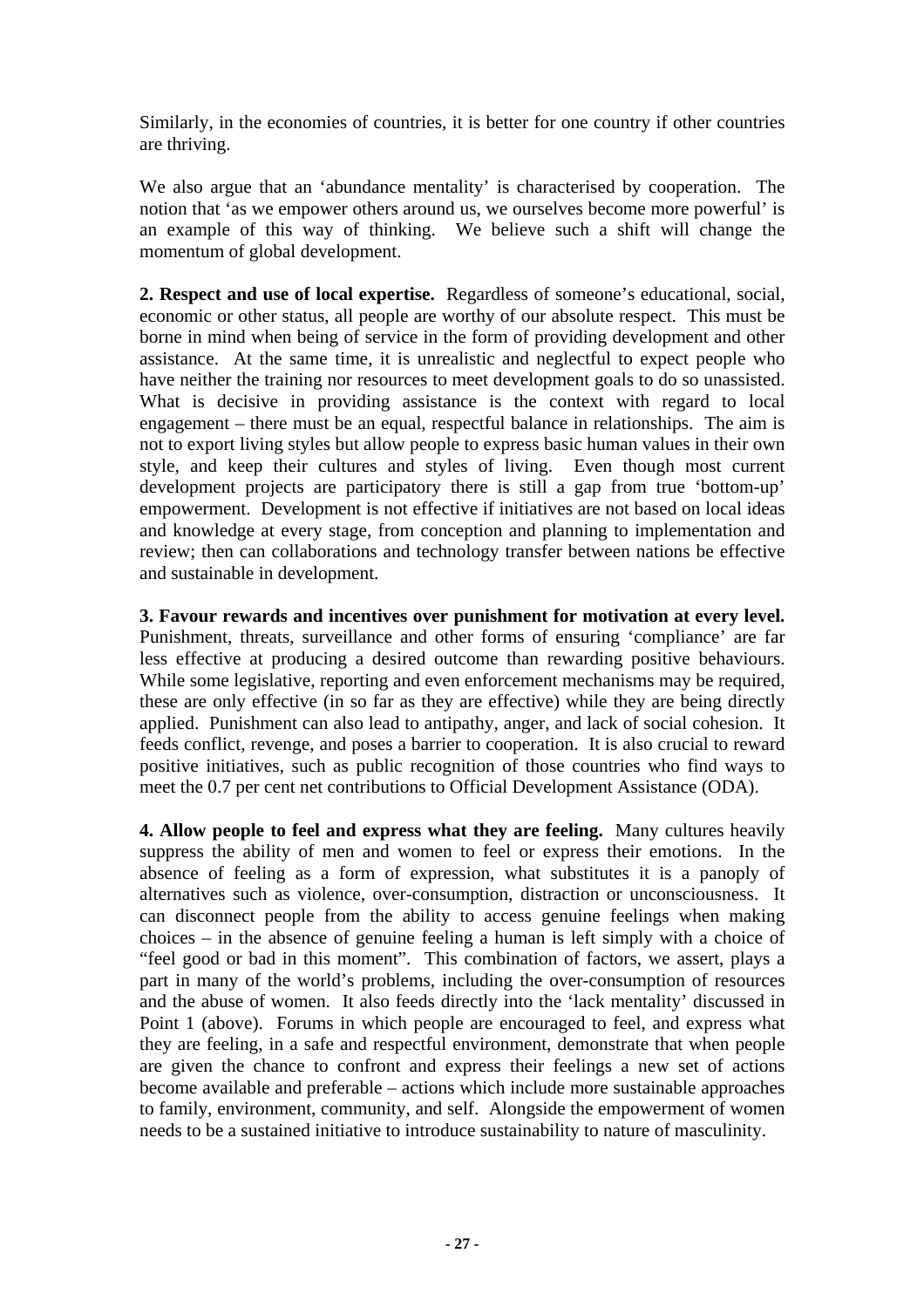It is an evident correlate that much conflict, terrorism and war arises not from a necessary or insoluble difference in objective circumstances, but from a lack of ability or willingness to accept different paradigms. A focus on encouraging the expression of feeling would increase tolerance, and have a clear impact on security.

**5. Foster holistic awareness at every level and encourage sustainable actions.** For a sustainable development, holistic awareness must be taken into account in the complex system of every issue. We assert that a holistic and sustainable approach must apply at every level, in every decision and action, by everyone involved. The United Nations provides excellent models of this, for example in the United Nations Development Programme and in the United Nations Environment Programme, in terms of sustainability analysis, in which they examine the system of related aspects to be addressed rather than simply the 'problem'.

**6. Leadership.** We call for leaders who declare values and take actions for good global future, live by these values and hold others to them – and are seen to do such – and we need to start demanding this of our leaders and expecting it of our leaders. We do not see any shortcut to a good future for all; as such we also recognize the requirement to reward good leadership initiatives at all levels.

**7. The cost of goods and services should reflect the true environmental and human cost, and 'positive' actions and options must be cheaper, more comfortable, and more rewarding.** How can it be that in many places in the world it is cheaper to fly than to travel by train? When we want economic decisions to be socially optimal the environmental and human impact must be included in the price. We believe that money and effort are both key drivers for individual and organisational action. When, for example, a polluting technology is cheaper a profit maximizing company will choose it. But when it has to pay to clean the pollution or pay for the environmental impact it will choose the non-polluting technology, because it is cheaper. Or, there are cities where parking is free for cars classed environmentally friendly, thus the use of these cars has rapidly increased and access to alternative fuels has also increased. Similarly, councils which charge for garbage collection by weight often experience an increase in recycling and composting – assuming, of course, that recycling facilities are accessible and easy-to-use.

We have noticed that knowledge of what is 'right' or even what is 'necessary' does not, by itself, affect people's actions – for instance around the issues of smoking for individuals, the use of public transport at the social level, or meeting the 0.7 per cent Official Development Assistance net disbursement goals at the international level. Education is necessary, but by itself it does not bring about change in people.

We think that many cultures put economic systems as a priority, which means ecological systems become secondary. However, ecological systems set the boundaries of human activity. This must be reflected in policy and practice for both producers and consumers. We believe this is a key shift in attitude for a sustainable future for all.

In conclusion, we assert that people usually do not make choices based on clearly expressed values. Rather they simply respond to the existing momentum in society, which is the articulation of background beliefs (the media industry obviously plays a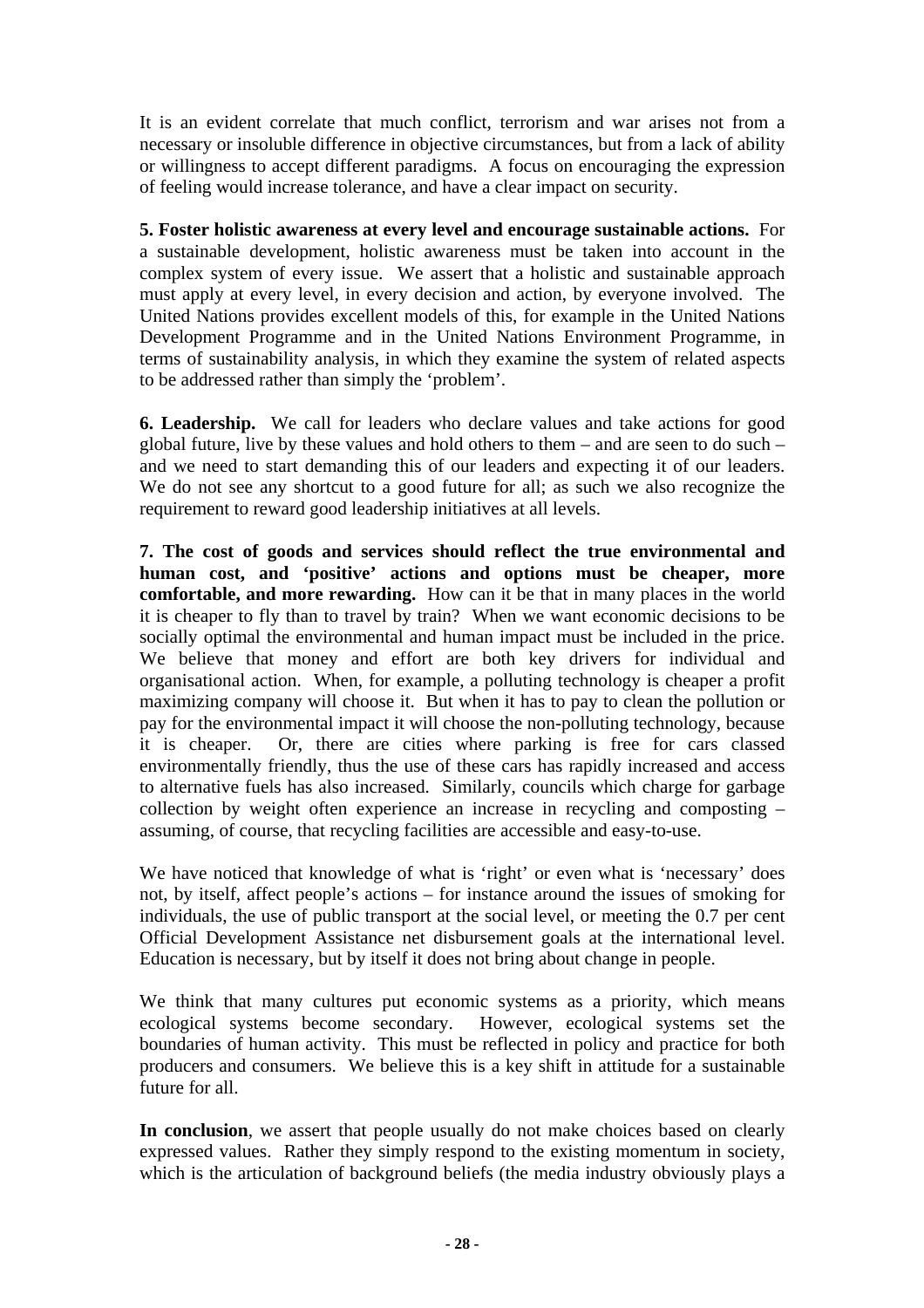key role in the formation and dissemination of these beliefs). The conclusion we draw from this is that if we can affect these beliefs, a new set of actions will be favoured for humans at all levels. We do not think it is effective to force, coerce, or persuade people to 'do the right thing'.

These new ways of thinking do not substitute for the Millennium Development Goals or other plans. Planning and implementation is still necessary. We are suggesting a different type of discourse which applies to all people in all countries at all levels, one which will have different expressions in different cultures and organisations around the world. This sort of change in attitude will result in a positive 'civicness' - the propensity of a society to do things just because of social agreements, not because of some sort of compliance mechanism.

Finally, we see difficulties with the simple division of 'North-South', 'Developed-Developing', and other such divides. We believe that no matter where we are we are facing challenges which require development and cooperation, and we can learn from each other. Fundamentally, we should share our knowledge about the enterprise of being human.

#### **Strengthening Institutions and Civil Society**

We believe that in order to attain the Millennium Development Goals (MDG), leaders of developed countries must be encouraged to increase their levels of ODA donation. Further politicians of least developed countries (LDC) must make better use of development assistance and strengthen institutions. There is no one-size fits-all explanation for why the Goals are failing. The report *Investing in Development: A Practical Plan to Achieve the Millennium Development Goals* (also known as 'the Sachs report') identifies reasons for this, and we will try to give new, pragmatic ideas that could make a difference.

Sometimes the problem is poor governance, marked by corruption, poor economic policy choices, and denial of human rights. Economic development stagnates when governments do not uphold the rule of law. Accountable and efficient public administration requires transparency and administrators who are qualified, motivated and adequately paid. It also requires efficient management, monitoring and evaluation systems. There is no excuse for any country, no matter how poor, to abuse its citizens, deny them the equal protection of the law, or leave them victims of corruption, mismanagement, and economic irrationality. Some improvements in governance cost little in financial terms, and some, such as anti-corruption measures, actually save money.

Many well-governed countries are too poor to help themselves. Heavily indebted poor and middle-income countries are forced by creditor governments to spend large proportions of their limited tax receipts on debt service, undermining their ability to finance vital investment in human capital and infrastructure. The key to escaping this poverty trap is to raise the economy's capital stock to the point where the downward spiral ends and self-sustaining economic growth takes over. This requires a push of investments in public administration, human capital (nutrition, health and education) and key infrastructure.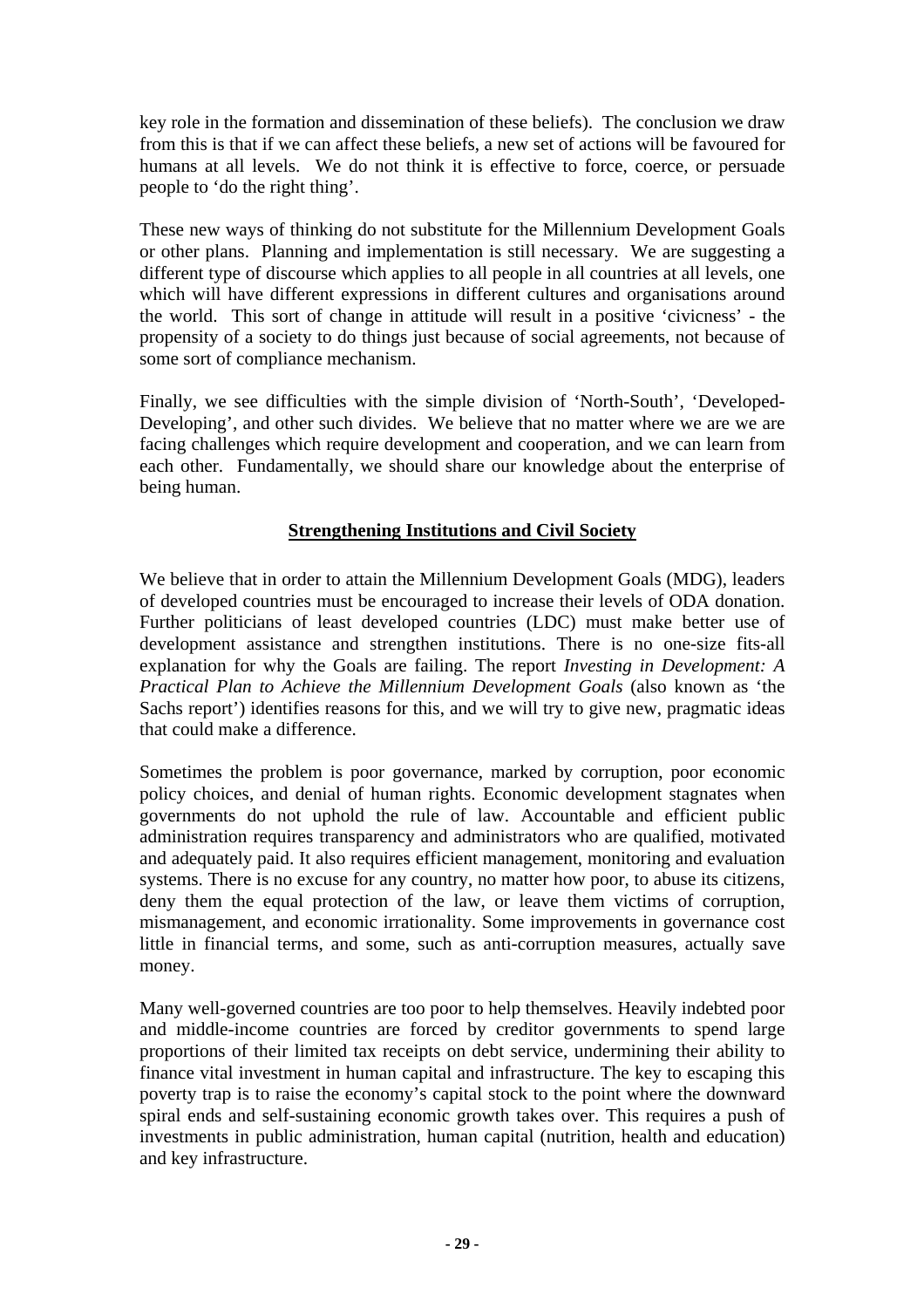Economic development leaves some parts of an economy, lagging regions and cities or some groups of a society, far behind. These pockets of poverty can be reduced by strategic investments. Finally, some goals are not being met simply because policymakers are unaware of the challenges, unaware of what to do, or neglectful of core public issues. This is known as policy neglect.

We see that corruption is an obstacle for economic growth. On the other hand corruption can be a result of low wages. Awareness that corruption, lawlessness and dishonesty are the core of social and economical problems of developing countries must be fostered by public awareness and educational campaigns. A shift in the social perception of corruption, lawlessness and dishonesty can only have effect on the actual behaviour when officials are in an economic situation in which honest behaviour is feasible.

Even when the social perception of corruption changes, officials who have wages under the level could be tempted to be corrupt. A culture of non-corruption together with the actual possibility to be faithful can break the vicious cycle.

In addition, institutions must be strengthened. An institutional, legal and judicial framework is necessary for sustainable economic development. To this end, a civil society is indispensable.

We believe that political awareness has to increase and the population has to be more involved in the decision making process. To achieve this, education and information campaigns can make a major difference. We prefer grass root democratic entities and decentralization, which guarantees effectiveness in the battle against corruption and creates a more balanced distribution of political influence and resources.

States must be encouraged to create laws that demand political leaders to lay down a statement of their financial situation before they enter in to power and after their period of office. An impartial financial organization should keep record of these statements and only discloses them when a problem of corruption arises.

International law must also try to address the problems of war profiteers. It should combat business making out of wars and inhibit safe havens for war-generated profit.

Microfinance must be used to encourage people to build up businesses and to strengthen the private sector. Money can be given to microfinance projects, where self-employed people provide public services. This mechanism gives them independence from government authorities, self-esteem, and it also enforces civil society. For example the micro-finance can enable a group to purchase the necessary tools to build up a street cleaning business. It allows them to work self-determined for the public good.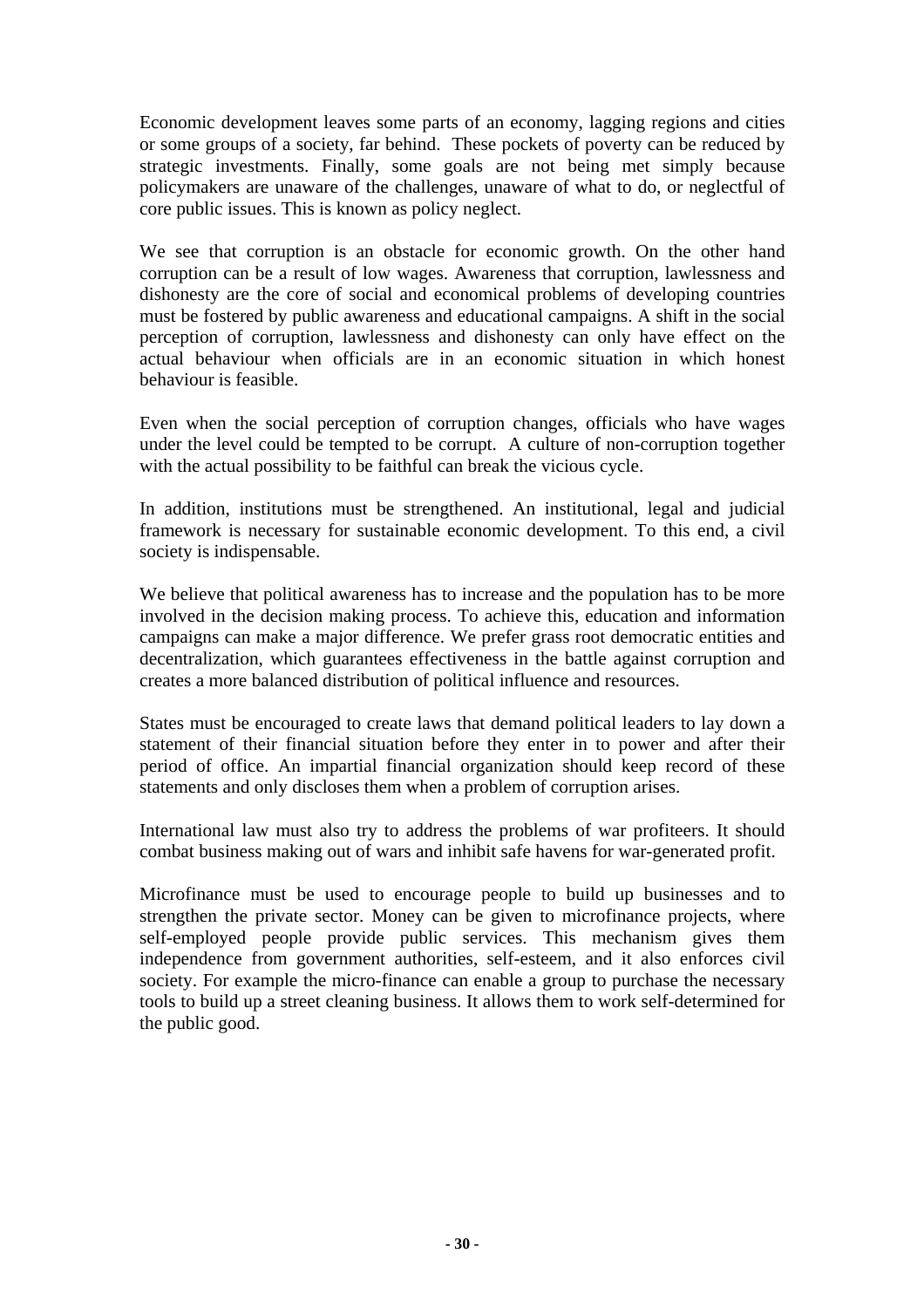#### **Cooperation between Countries and the Global Community**

We stress the need to reform the economic and social development strategy of the United Nations and to include government, Foreign Direct Investment (FDI), Transnational Cooperation (TNC), Public Private Partnerships (PPP) and corporate activity in the development scheme. We remind all of them of their pledged commitment and believe in the ability of all stakeholders to make a crucial difference in maximizing the developmental impact of their activities in developing countries. The imbalance of tied aid contributions of developed countries, on the one hand, and unconditional business activity by the aforementioned players in developing countries, on the other, is one of the major challenges to be met. The issue of funding also needs to be addressed, perhaps through additional financing mechanisms, as voluntary contributions have proved insufficient and most of the United Nations member States have not lived up to their 0.7 per cent GNP pledge for development aid. For the coordination of these new mechanisms and the implementation of new policies we suggest the creation of a coordinating United Nations agency.

To alleviate the imbalance of tied aid and unconditional business activity, the role of the International Monetary Fund and World Bank is crucial. These institutions, and all other stakeholders must understand that they cannot continue to concentrate solely on trade facilitation and the creation of a business friendly legal and regulatory environment in the LDC. Rather, profit-oriented activities have to go hand in hand with developmental commitment, so that liberalization works for the good of all stakeholders, and especially for the benefit of civil society in host countries.

These activities need to be in line with country-led development / poverty reduction strategies which should concentrate on capital accumulation, structural change and technological progress.

Too much revenue returns to developed countries rather than staying in the developing countries. Human resources should be developed by providing market intelligence and strengthening the private sector and productive as well as institutional capacities through the linkage and spill-over to domestic suppliers. This includes using skills and knowledge of local structures, involving the local work force, encouraging entrepreneurship and stimulating innovation, instead of "outsourcing" service delivery, transport and consultancy to non-LDC-stakeholders. Profit repatriation, licensing fees should be kept at a minimum and inter-company trading should not be abused for tax evasion. Inter-company trade should not substitute goods which can be produced locally. In short, this implies the reintroduction of the local content requirements, banned by the World Trade Organization.

All stakeholders should be held responsible to contribute to the sectors of education, health care, housing, water and sanitation and infrastructure. This includes traderelated infrastructure, its operation and sustainable maintenance. But capacity building in all these sectors cannot work without the promotion of good governance, the fight against corruption and building and strengthening the public sector and local, regional and national institutions.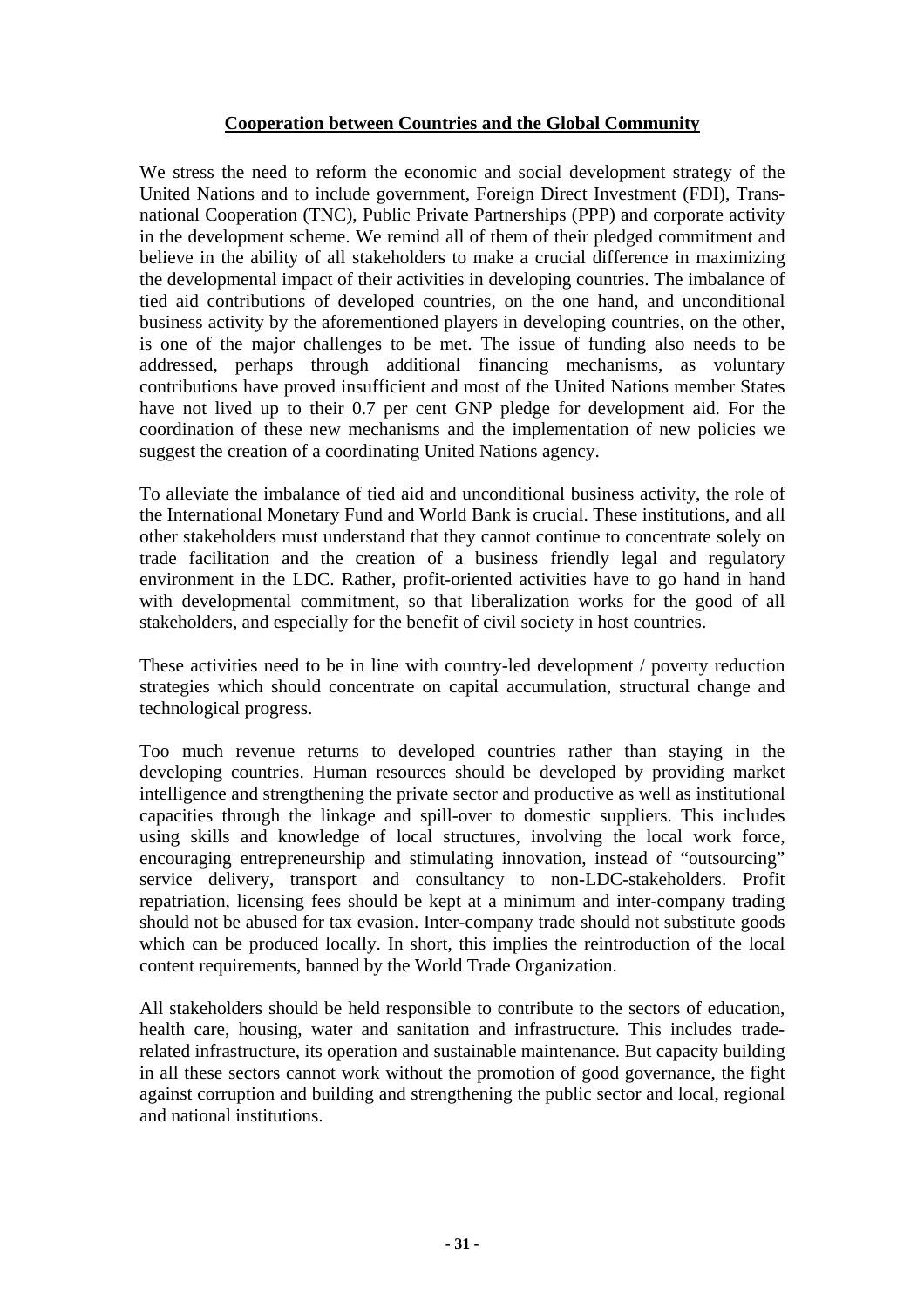In the delivery of technical assistance and expertise transfer, aid should concentrate more on providing learning capacities, aiming at self-sustainable skilled local networks.

The increase in development aid should not fund debt repayments. Complete debt relief and the donation of grants must be prioritised. A minimum demand would be a debt moratorium.

In the areas of capacity building, technical assistance and debt, aid and assistance should be disbursed according to the recipient countries' absorptive capacity and should increase as development progresses.

#### **Enhancing the Delivery of Development Assistance**

The current situation of uncoordinated development assistance disbursal results in the loss of efficiency, transparency, and the ability to measure ODA. This dispersed distribution of ODA from different donors without any needs-based coordination causes many development projects to overlap, and other areas of development, sometimes of higher priority, to be overlooked.

The United Nations Development Group is currently the only agency, which comes close to coordinating the distribution of ODA. Unfortunately, its role is seen more as a forum for discussion between United Nations institutions and the United Nations Country Teams, without any real effort to coordinate development assistance. They also do not have any links with the Bretton Woods institutions, regional development banks, or civil society who are more familiar with the developing countries' needs.

#### **Proposal for the creation of the Office for the Coordination of Development Assistance (OCDA)**

We propose the creation of an Office for the Coordination of Development Assistance (OCDA), under the United Nations Secretariat. It will help coordinate ODA. Its tasks will resemble that of the Office for the Coordination of Humanitarian Affairs in coordinating humanitarian aid. Its main function will be: to coordinate development assistance, financial management, and information management, provision of overall valid and applicable systems for procurement, environmental assessment and evaluation of performance and results. It will serve as the headquarters for coordination with current United Nations Country Teams. Unlike the United Nations Development Group, the OCDA will provide a coordination centre allowing donor countries to allocate resources to areas of development where it is actually needed.

United Nations Country Teams will work with all stakeholders; the government of the recipient country, regional development banks, Bretton Woods institutions, other United Nations agencies, and civil society in identifying development needs, and create a database. Donor countries will then be encouraged to consult the OCDA on the usage of their ODA contribution. This process will prevent the overlapping of development projects and the misplacement of funds into areas that are not of higher priority. This coordinated effort will make disbursement more efficient with the database system, more transparent with documentation, and more measurable.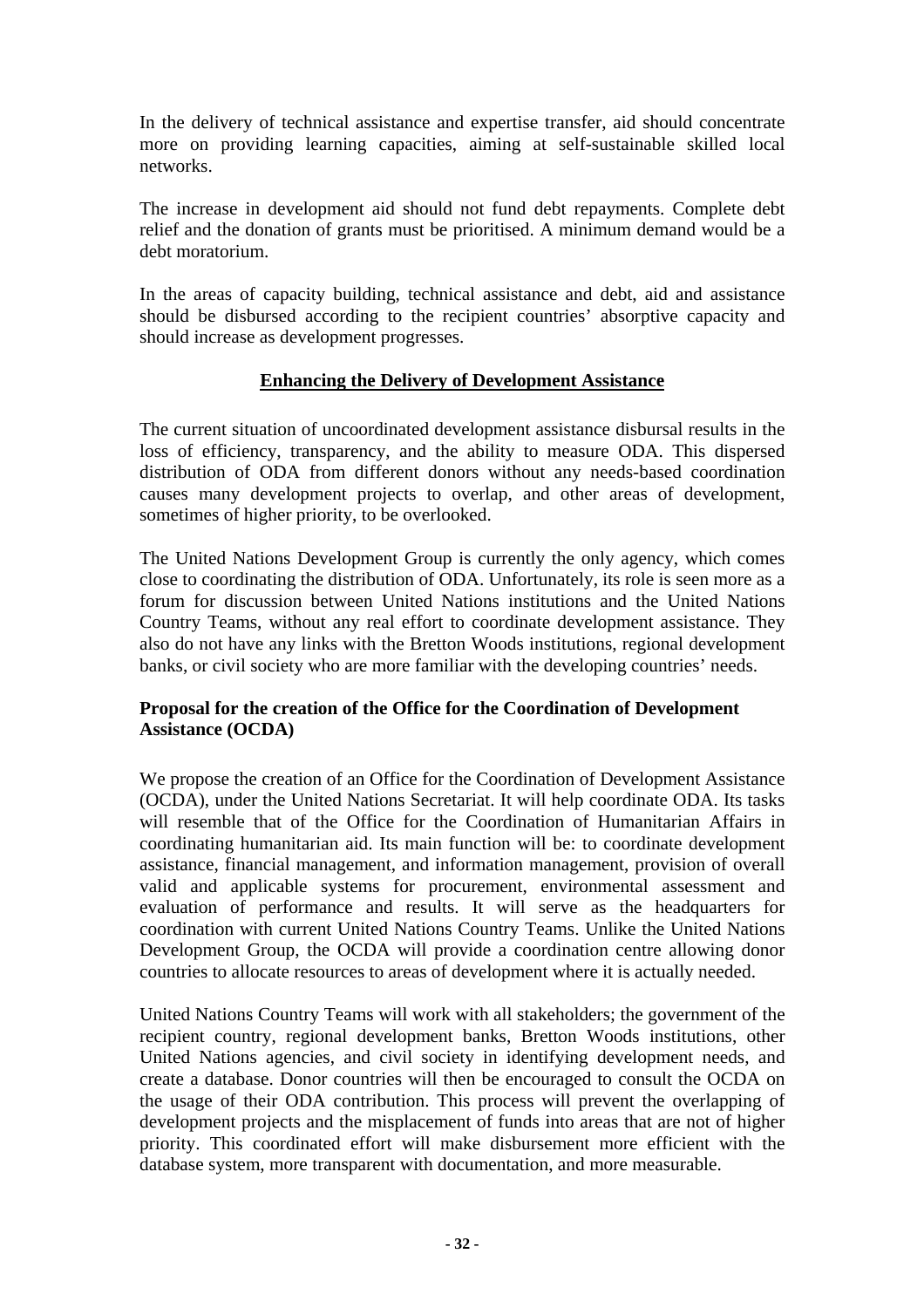This new office will not only simplify the reporting process of feedback from recipient countries to donor countries, but also standardize feedback, allowing for measurability. The centralized database system will allow ODA disbursement to be more efficient. This record-keeping will also allow more transparency and accountability.

#### **Assistance for Good Governance**

Development assistance should be related to objective, non-imperialistic conditions. The framework of the Paris Declaration on Aid Effectiveness March 2005 is a worthy initiative but it not sufficiently concrete. We agree that the commitments from donors and partner countries in the Declaration have to be interpreted in the light of the specific situation of each partner country. While levels of ODA specified in the MDGs must be maintained, we also see the value in making additional resources available for developing countries who make progress on:

- an efficient public administration / institution building capacity
- a focus on the rule of law
- low levels of corruption

In order to implement this we think that an impartial international commission or an appropriate existing United Nations agency should collaborate with developing countries and evaluate these conditions. When the developing countries perform well they will be allocated additional assistance.

#### **Raising Awareness and Increasing Funding**

We have identified the issues of development assistance funding and implementation as central to the problems facing the developing countries. Our proposals are designed to create the necessary conditions to take the development assistance regime forward by improving the funding, targeting and implementation. Taking as our starting point Kofi Annan's call for the developed world to raise ODA levels to 0.7 per cent of GDP, we envision bold policy amendments revolving around a United Nationssponsored awareness campaign, designed to raise support for developing countries.

We have developed strategies to increase funding for development assistance: the first of these focuses on the donor States' interest in providing increased development funding, meaning that States should be given an incentive to be more generous towards developing countries. The second element of our proposal centres around national public opinion, working on the basis that rich countries are in general democratic entities where the necessary will could be translated through political action into a more substantial assistance programme. As a consequence, raising the awareness of the electorate should compel them to elect a government that places development assistance high on its agenda. The final section proposes improvements to ODA funding methods.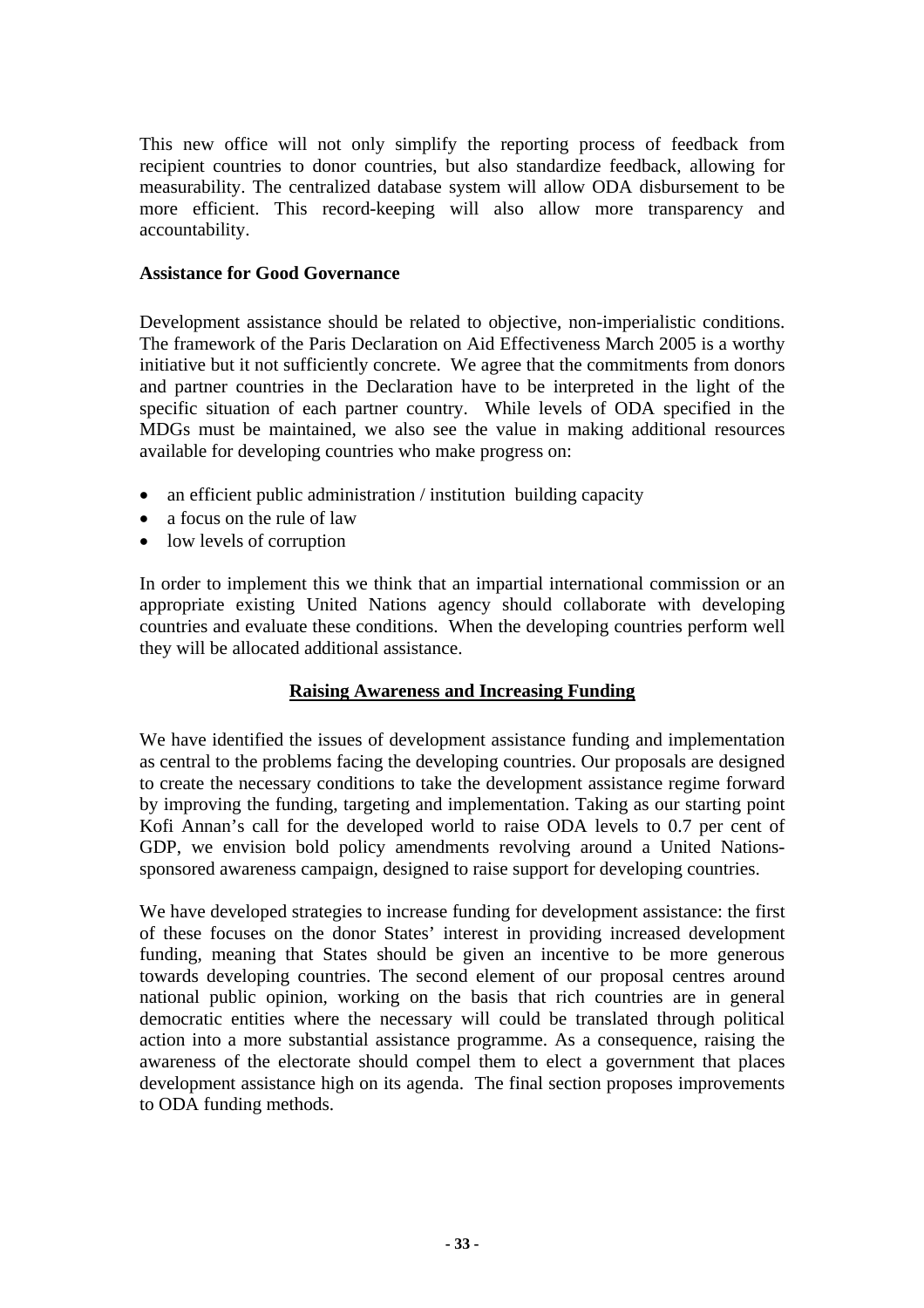#### **Influencing Donor Governments**

At the heart of our proposal is the conviction that donor States have it in their power to substantially increase the level of development assistance. Were this assistance to be delivered and implemented in an effective manner, we feel that the current levels of poverty in the developing countries could be drastically reduced. The starting point must therefore be at the source of funding – the development assistance budgets of the advanced democracies.

**Rewards for generous governments**: Governments who prioritise development assistance, or who are increasing their financial commitment to development assistance should be rewarded in a political sense. This reward should take a more visible form than a simple mention in an annual report by the Secretary-General. For instance, we propose that the Secretary-General visit and praise generous countries and their leaders at high-profile events or ceremonies. This would raise public awareness of States' records on development assistance, and consequently create a political imperative for development funding.

**International UN Country Year**: We believe that development assistance should be a sustained commitment on the part of wealthy countries rather than a sporadic response to periodic emergencies. To this end, we propose a new initiative designed to highlight the positive effect of development programmes, and reinforce awareness of governmental efforts. This would take the form of an annual focus on one particular least developed United Nations member State, concentrating on current development initiatives in that country with the aim of raising public knowledge and interest in development issues. The aim of this year is to launch initiatives for the consecutive years. An improvement in understanding of the United Nations' role in development would inspire confidence and improve public and governmental perception of the organisation. Highlighting the United Nations' role in a tangible sense might improve the prospects for increased funding by developed member States. We do not anticipate that such a campaign would damage the prospects of countries outside the focus initiative in any given year. On the contrary, we believe that neighbouring countries would also stand to benefit from the spillover effects of the scheme. If implemented, the "International United Nations Country Year" would showcase the effect of the work of the United Nations, donor countries, and non-governmental organizations in a particular country. We anticipate a place for private sector involvement in the scheme. This initiative could be a simple way of educating schoolchildren and society in general. Criteria for the choice of countries could include LDC status, variation of region, absence of conflict, low level of corruption and potential for good governance.

#### **Influencing Public Opinion**

The second part of our proposal consists of public awareness measures designed to connect the electorate to the problems that the United Nations is striving to ameliorate through its development initiatives. Once aid becomes an item on the political agenda, attitudes to funding levels should become an issue for debate at general elections. To achieve this, we suggest the following measures: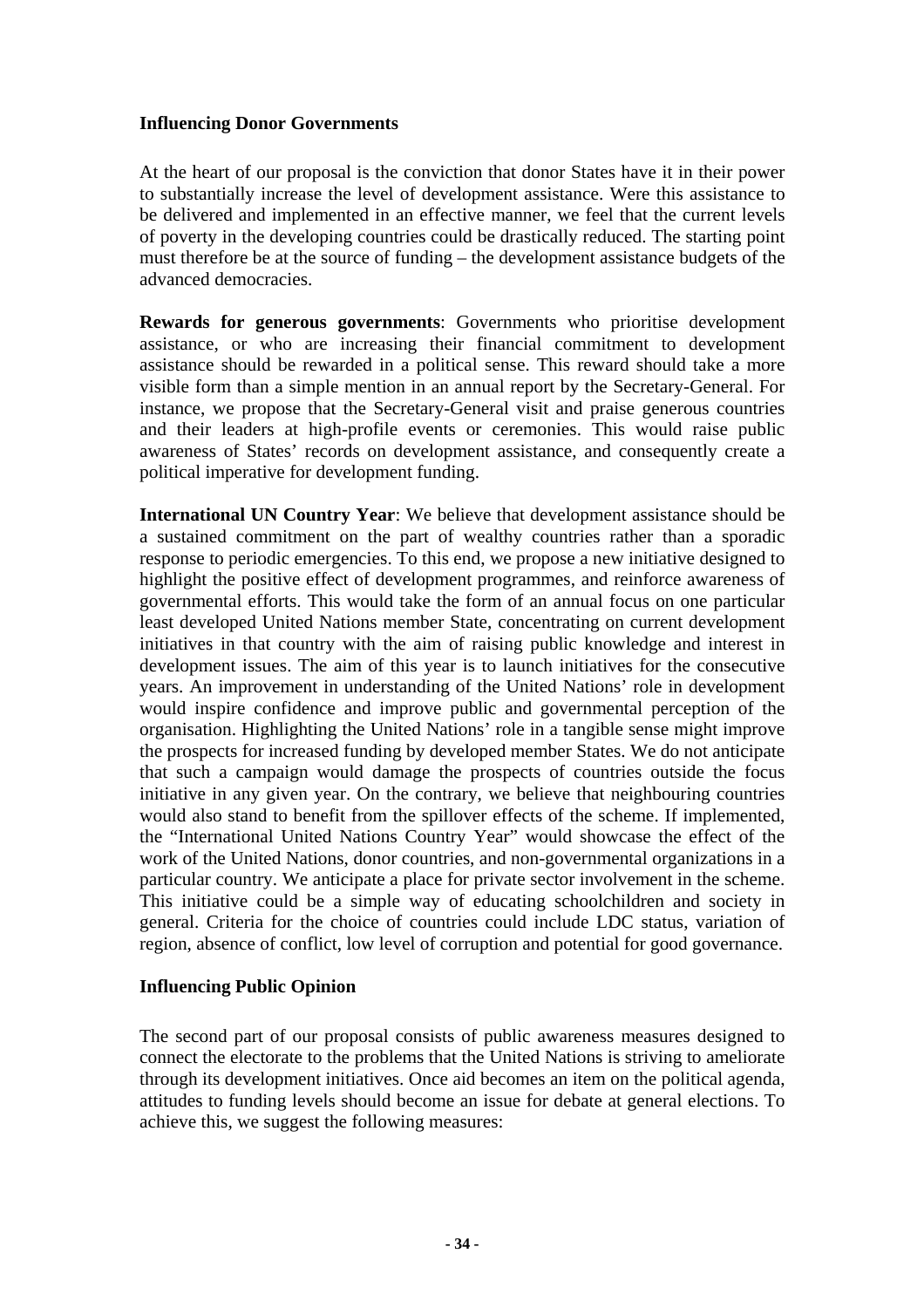**Touring exhibitions** on the current situation in developing countries and the work of the United Nations and its agencies in these areas. These exhibitions could involve artists, journalists, people touched by aid initiatives and the like. The exhibitions could be financed by the United Nations in partnership with Global Compact companies. The United Nations should be prepared to use its name and 'brand image' for raising public awareness as well as to create political support. Visitors to the exhibitions should be reminded that the United Nations supports sustainable development, and that voters should encourage their elected representatives to accord more importance to development assistance.

**Information campaign**: We propose United Nations-sponsored documentaries in partnership with media companies, which would bring development success stories to the small screen. We would also endorse cooperation with the press to secure increased exposure of development issues. In addition to this, we would recommend that senior United Nations representatives liaise with the media regularly to promote interest in the United Nations' role in development. We envision a campaign of public awareness, which would dispel certain assumptions such as the misconception that funding levels currently constitute a significant part of the national budget, and present tangible advantages for developed democracies that southern growth would entail.

**University and school level**: Universities should be encouraged to organise wellpublicised lectures on development related topics, ideally held by people with practical experience in the field or members of the national United Nations mission. Education ministers should be lobbied to include development issues in the national curriculum, and/or an 'aid and development day' for schoolchildren. It is unfortunate that the United Nations closed its information centres (UNIC) in the developed countries. We propose the re-establishment of these information centres.

#### **Improving Funding Mechanisms**

The lack of consistency in ODA funding needs to be addressed, leading to a more proactive rather than reactive funding. Indeed, experience has shown that events such as large-scale natural catastrophes can attract extensive amounts of aid. In the long term, however, this funding has proven to be insufficient for a complete and sustainable recovery. A large pool of resources is therefore essential to relieve poverty and suffering in regions which are often overlooked, but nonetheless in need of external assistance.

If all countries were to contribute the 0.7 per cent of their respective GNP to ODA, the Millennium Development Goals could be met in the time frame set by the United Nations. And not just that, countries can promote many other important aspects of development which are not necessarily captured by the MDGs. Even though pressure on the States who have committed themselves to this contribution should not decrease until they significantly change their policies and priorities, there is also an acute need to mobilize additional financial resources. An estimate by the Zedillo Panel sees an additional USD 50 billion needed annually to reach these objectives.

The additional funding mechanism proposed by the British Government and the International Finance Facility (IFF), is a fast way of fund-raising to meet the MDGs.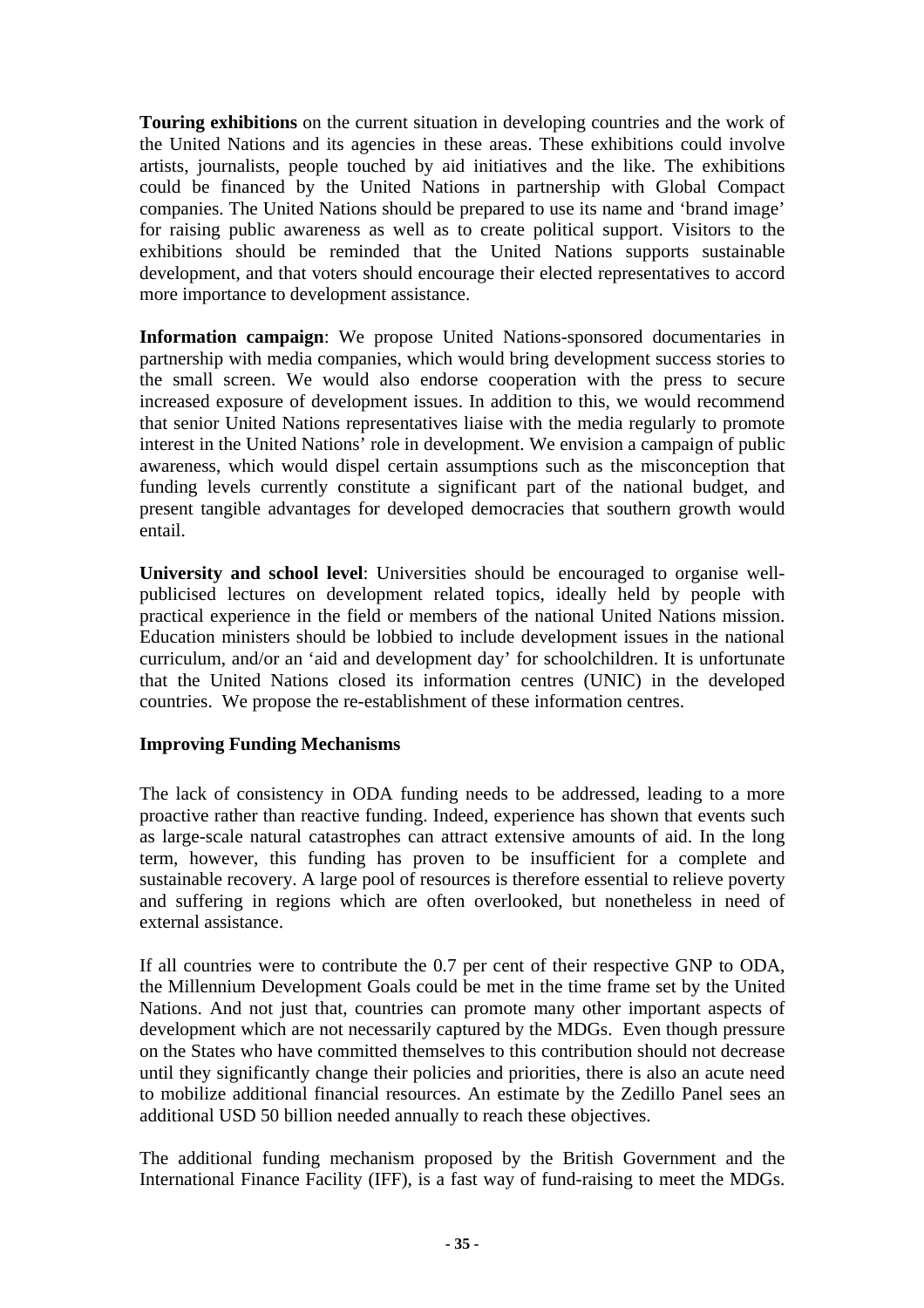The IFF is a long-term commitment to international development assistance, in which governments agree to make a series of donations to be disbursed to the IFF once a year from now until 2015. After 2015, the IFF would enter its repayment period which would continue for about another 15 years after which the Facility would be disbanded. The contributing States would guarantee their future payment to the IFF. The IFF then would use these guarantees to issue bonds on the capital market. In this scheme, the donor countries and not the recipient countries are the credit seekers who are obliged to pay off the bonds and face stiff penalties for withdrawal.

This proposal has five clear benefits: first, it is legally binding; second, it raises the needed funding immediately; third, the IFF can secure the most attractive rating for the bonds; fourth, the IFF does not need all countries to participate in order to begin operations; and fifth, even donor countries facing short term fiscal constraints could fulfil their commitment to reach the 0.7 per cent of GNP.

However, it is apparent that the IFF has to establish entrance requirements, and will feel compelled to set these low in order to maximize donor participation. This will again only perpetuate the present culture of aid and make reaching the MDGs even more improbable. Therefore, it is important that the entrance requirements are set high enough to meet the MDGs and to show that the donors are genuinely committed. The additional ODA raised through the IFF should be disbursed in the form of unconditional grants and loans.

The goal of attaining the MDGs by 2015 provides a date on which to focus all development efforts. But it is also an arbitrary date; development assistance will not suddenly become unnecessary after 2015. It also raises the question of whether financing mechanisms can shoulder the burden when the IFF moves into its pay-back phase after 2015.

We welcome the introduction of a global environmental tax, for instance, on the use of carbon as one possible way of additional funding. The interest of this particular proposition lies especially in its inherent benefit on the environment in reducing the use of carbon fuels. The tax should reflect the environmental damage caused by an activity and thus influence directly the polluting activities.

Various other propositions of global taxes (e.g. Tobin tax, a tax on financial transaction, global lottery) all have substantial potential, even though their implementation and suitability may pose problems. In an economic environment seeking to eliminate all market regulations, the Tobin Tax could be hard to impose. A global lottery, on the other hand, would imply that poorer segments of society, known to be prone to gambling, would finance ODA. This can hardly be seen as fostering a serious image of the United Nations, not to mention the ethical issues involved.

Global taxation and other additional funding mechanisms have been discussed for some time already and it seems optimistic to think that some or even one of them could be implemented early enough to make a significant difference in reaching the MDGs by 2015.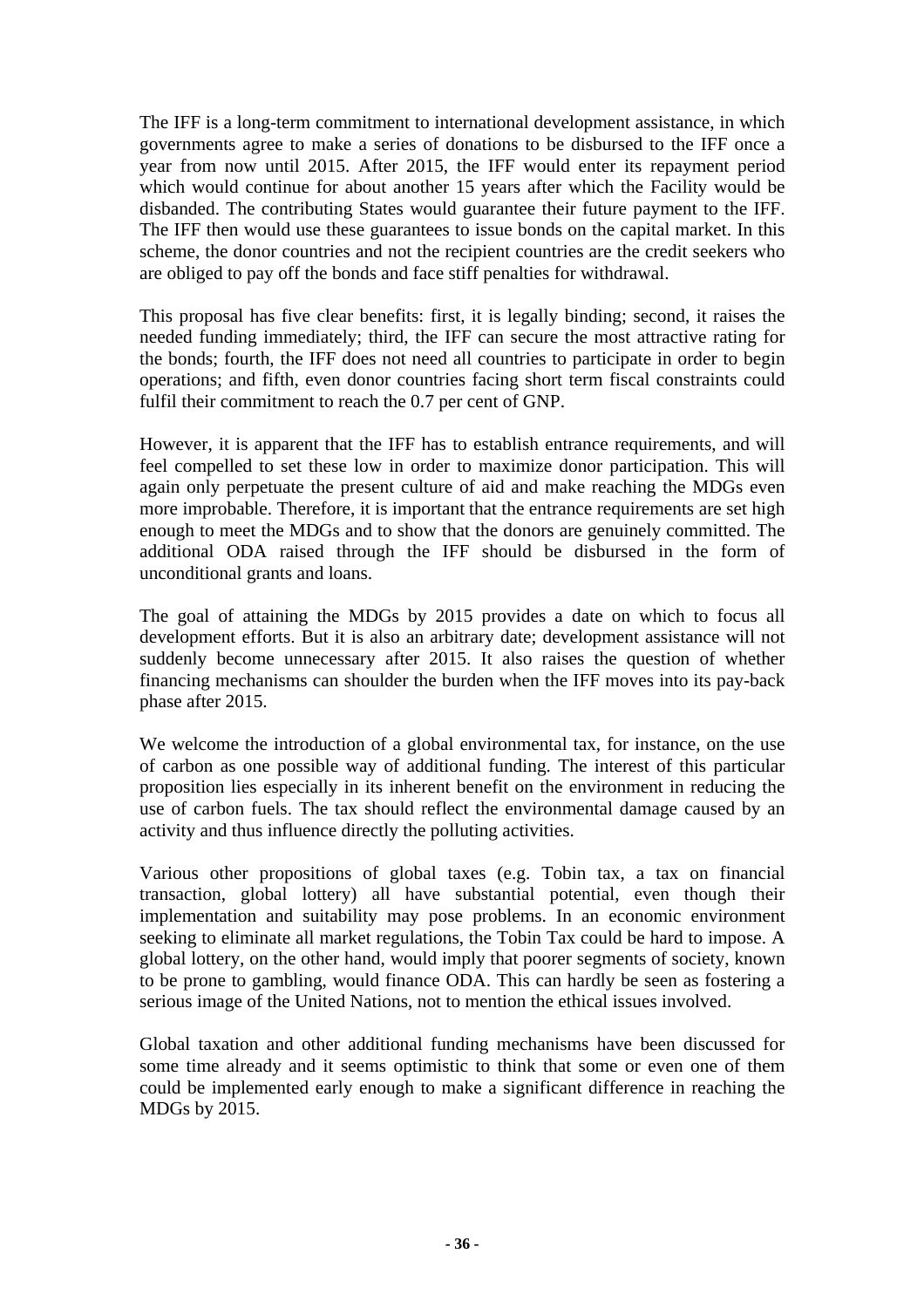It is also of great importance to address the question of whether the international community is able to coordinate the additional funds in an efficient way. The increased flows of ODA will need a high degree of coordination.

#### **Cooperation for Development: Public Private Partnerships**

We live in a world marked by increasing interdependence in which political, legal and economic governance mechanisms clash at multiple levels. With this knowledge it becomes increasingly important to engage the public and private sectors in pursuing a common goal, and in sharing all their knowledge and information required to solve the complex, dynamic and diverse problems of our contemporary society.

In many countries, Public Private Partnerships (PPP) are seen as an important element of "National Development Plans" and provide for an investment of a high-use public infrastructure that supports the continued growth of domestic economies. In recent years, the concept of PPP has been extended to embrace new and innovative ways of working with the private sector to improve the delivery of infrastructure and ancillary services to the community, by creating new infrastructure which is of a standard beyond that which could be delivered by the public sector alone; supporting the infrastructure with guaranteed services to ensure its continued usefulness, efficiency and longevity; taking advantage of innovative ideas and technology for the benefit of users of public infrastructure; generating synergies through the alignment of design, construction, maintenance and operation.

Not all projects, however, are suitable for PPP. Successful partnerships between the public and private sectors rely on the creation of a business opportunity, which in turn relies largely on the existence of sufficient consumer demand and the State is in power to impose the law. A proposed partnership arrangement must be affordable and must not compromise the governments' financial targets. The government's commitment is important because it signals that a need for infrastructure and ancillary services has been identified and approved, which in turn gives private sector proponents the confidence that a project will go ahead.

#### **Public Private Partnerships and Incentives**

The advantages of PPP could well be used in most developing countries and their economies. To date, however, there exists a certain degree of hostility between the public and private sectors, which relates to the fact that neither of the parties can foresee any substantial incentives for the need to cooperate. Moreover, the private corporations are often accused of abusing their market power by exploiting the resources and labour in the least developed regions. On the other hand, many governments in developing countries have for long treated private investors as a source of financing for declining public funds failing to recognize the minimum expectations of financial returns, without which the corporations are unlikely to maintain their commitments.

Some other reasons for foreign corporations to be unwilling to invest in the developing economies relate to the still existing structural, institutional, administrative and legal obstacles existing in these regions such as economic instability, *coups d'état*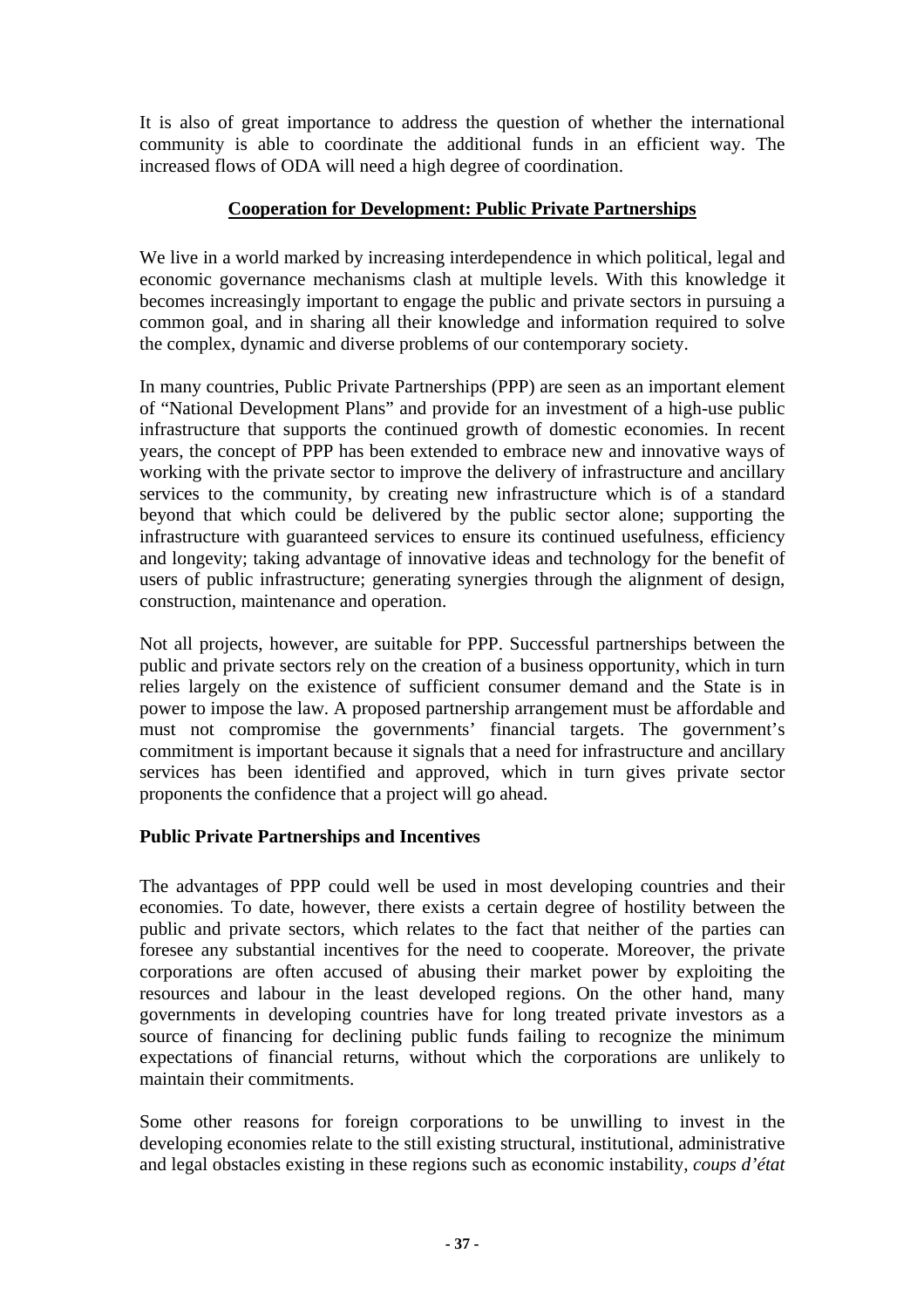and civilian conflicts, corruption of public officials, the lack of capital, infrastructure, and adequate environment for the attraction of the foreign investors. These and other reasons such as risk management, trade barriers, the lack of trade incentives and appropriate subsidies impose great financial threat for investors. While the problem of financial and fiscal incentives is well elaborated risk management is a new area.

**Risk Management:** The optimal allocation and management of financial and operating risks is fundamental to the success or failure of PPP. Governments may reduce the costs of these risks by agreeing that the private party should not bare risks relating to network interfaces outside its control and also retain the risks related to policy changes. Risks such as "latent defects" in existing structures, site contamination and *force majeure* causes may be subject to a risk sharing mechanism; whereas private parties may be expected to mitigate their risks through subcontracting, insurance, financial instruments and diversification.

If too little risk is transferred to the private sector, there will be little opportunity to secure efficiency and innovation, which is undesirable for the public party. On the other hand, if too much risk is imposed upon the private company, their overall value for money will not be maximized. This may lead private parties to be unwilling to cooperate in such partnerships.

#### **Guidance for Best Practice**

Excessive use of incentives may result in the incentive-based competition, which could lead to financial pressure on the least developed countries, and also divert their resources that otherwise would be used more productively. To avoid these difficulties, further analysis in this area of trade development and facilitation is required.

We propose to give guidance to the governments of the developing nations in formulating the detailed strategies for involving the private sector, for restructuring industries that could facilitate competition, and designing and establishing a legal, regulatory and institutional framework.

It is crucial to promote mutual respect, understanding, cooperation and commitment from a range of stakeholders – the consumers, government, private sector, service providers, non-governmental organizations, trade unions and international investors – through education, public awareness campaigns, United Nations conferences and seminars and other means of knowledge sharing.

Some great effort must be placed in identifying and disseminating global best practices, encouraging research, empirical analysis, and governmental participation in regional and international conferences. A key policy recommendation is to re-train government officials of the least developed countries. This does not necessarily mean that the developed countries should provide more technical assistance or cooperation; it means that they should assist in the transfer of skills and exchange of experience among poorer countries.

**Providing for a Fair and Independent Dispute Resolution Mechanism.** In every contract made between the government of a Least Developed Country (LDC) and a trans-national corporation (TNC), a compulsory "Dispute Resolution Clause" should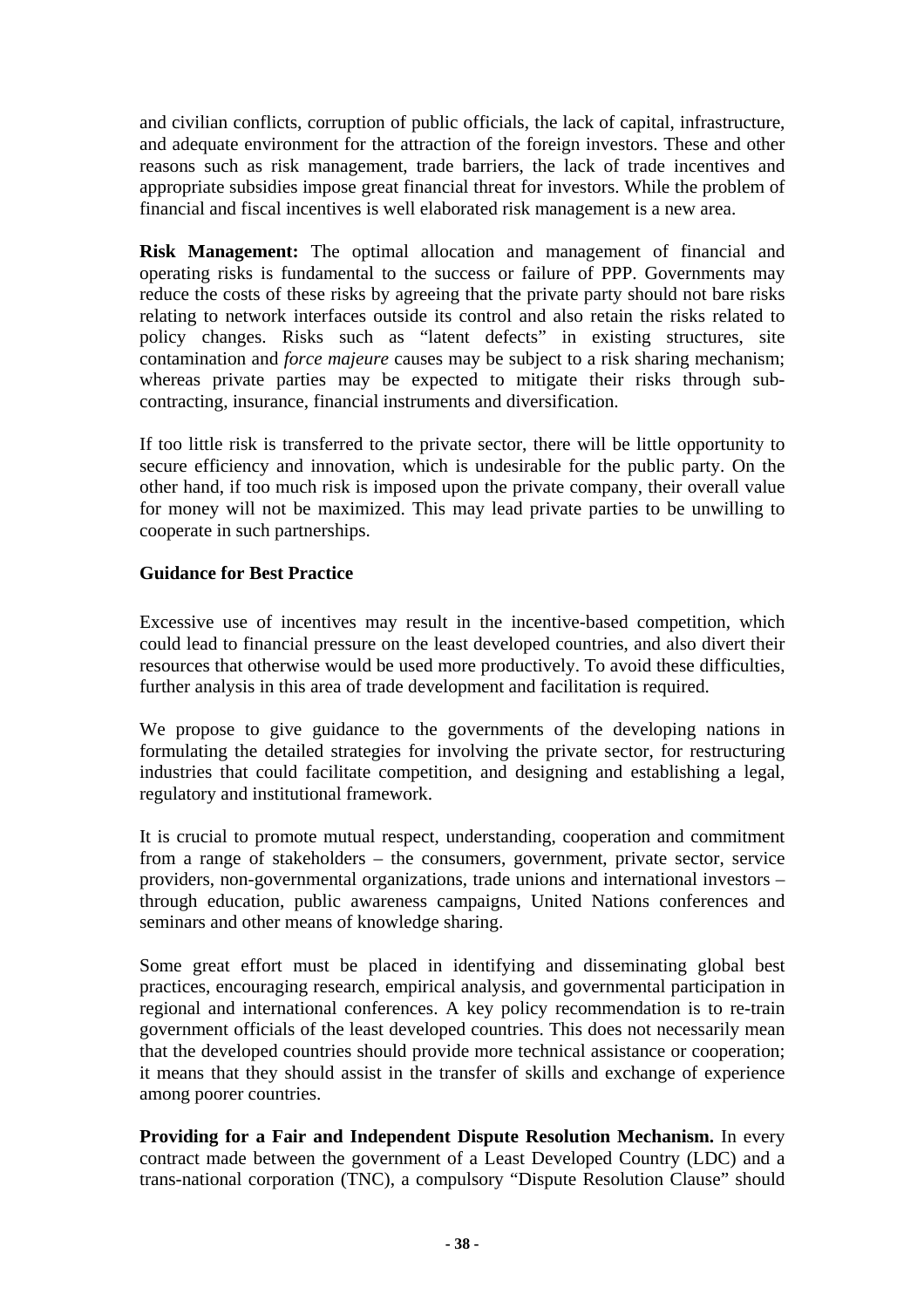be introduced. In this clause the parties identify the law applicable to their contract, relevant jurisdiction, and a neutral mediating body, such as an international arbitral institution. United Nations involvement in these private contracts should be minimal. However, it should always remain in a position of an observer, ensuring that most vulnerable parties to a contract possess an adequate knowledge and capacity to enter into major legal transactions, and whenever requested, assign its specialists to provide legal and economic assessment of the proposed contract. Such "upon request" assistance will enable the most vulnerable party to make a fair assessment of the advantages and disadvantages of the pending transaction and refrain from entering into a contract if it considers such a contract to be unsuitable.



Financial and structural development assistance can play a vital role in ensuring that developing countries have the institutional capacity to benefit fully from delivered assistance and re-emerging relations with the private investors by creating the appropriate incentives for all parties, enabling investment in infrastructure, and addressing the critical issues of poverty alleviation and sustainable development.

Improving regulations and infrastructure in host countries will reassure the local governments that there exists a balance between public and private profitability. Such a balance can be achieved through targeted subsidies and an appropriate allocation of risks.

The role of cooperation between governments, donor communities and the private sector is important. However, such partnerships should only be used in an appropriate and efficient manner, and in light of the ideologies of humanity, equality, partnership and peace.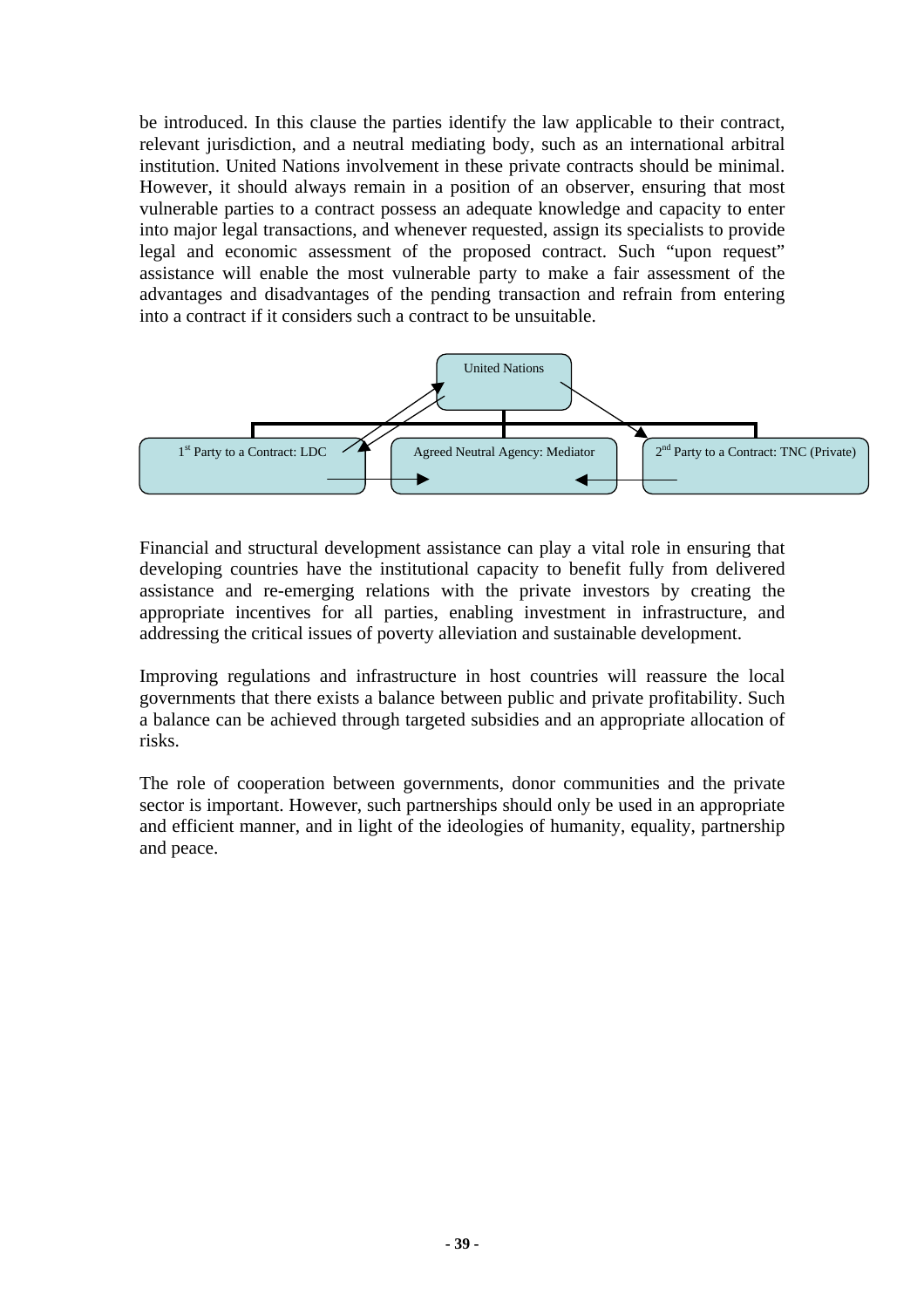| Agbodjan               | Edoe Djimitri         |
|------------------------|-----------------------|
| Alasino                | <b>Enrique Oscar</b>  |
| Angst                  | Simone                |
| Arndt                  | Robert                |
| Bal                    | Hapsatou              |
| Ciaccia-Huguenin       | Natasha               |
| Damm                   | Manuela               |
| De Kwant               | Marina                |
| Jankechova             | Zuzana                |
| Lundehn                | Christina             |
| Manson                 | Hernan Alfredo        |
| Murillo                | Karem                 |
| Narbett                | Daniel                |
| Njokou Tchoutang       | Gautier               |
| Noah Ngoumou           | Sébastien             |
| <b>Nsoumb Nee Mbeh</b> | Doris Antoinette      |
| Olsen                  | Anne Sofie Westh      |
| Orders                 | Daniel                |
| Park                   | Joon-Ui               |
| Pekari                 | <b>Nicolas</b>        |
| Punchihetti            | Subhashinie           |
| Sauer                  | <b>Alison Deborah</b> |
| Sun                    | Ting                  |
| Sutoyo                 | Jedut                 |
| Svensson               | Katarina              |
| Taghawi-Nejad          | Davoud                |
| Torbicz                | Anna                  |
| Traore                 | Garantigui            |
| Tutluoglu              | <b>Cihan Ahmet</b>    |
| Ugolini                | Giorgia               |
| Werner                 | Pär                   |
| Yoon Jung              | Kim                   |
| Willocx                | Kris                  |

# **Working group on economic and social development**

**Name First Name**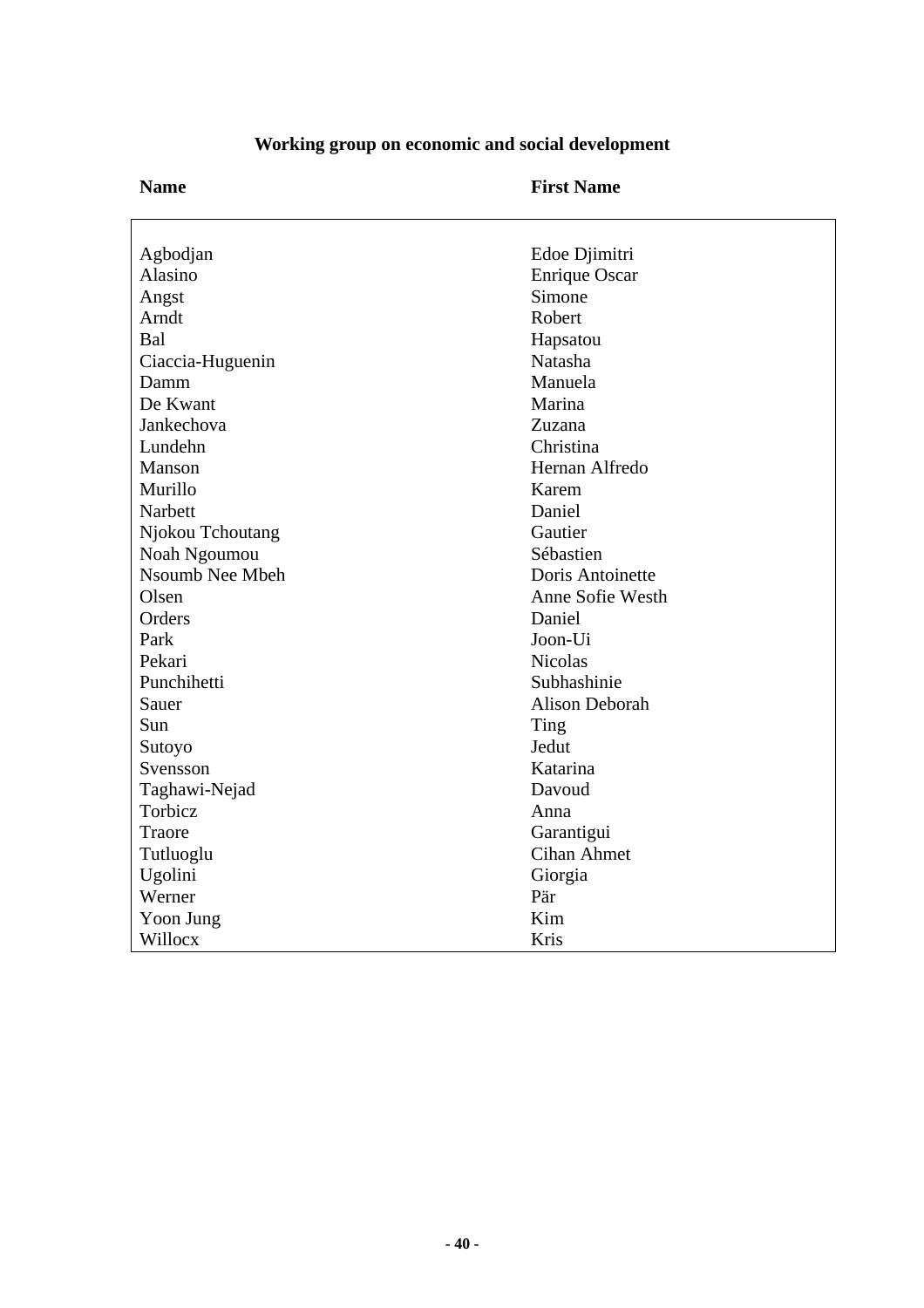#### **PART III ENVIRONMENTAL ISSUES**

#### **INTRODUCTION**

We, the participants of the 43<sup>rd</sup> Annual Graduate Study Programme, are encouraged by the efforts of the United Nations in building international dialogue over the past 60 years on worldwide environmental concerns. On this anniversary we are reflecting on the role of the United Nations for the future sustainability of the global environment. Looking at the road ahead we have identified three critical areas to take into account.

#### • **Natural Resources**

Innovative and sustainable use of natural resources is a key issue if we are willing to improve the situation of rural and urban areas without worsening the climate change problem.

#### • **Policies**

Since the United Nations is the representation of its member States, the burden of responsibility for global environmental action rests upon national governments and their abilities to design policies of cooperation and technological implementation.

#### • **Civil Society**

If we are to successfully tackle the environmental challenges in today's world, we need to create platforms of public participation where civil society can actively intervene in the decisions concerning the future of the planet.

When we acknowledge that environmental concerns are the shared responsibility of all peoples of the world, we have the basis to create a common goal. The United Nations must continue its effort to bring all the world's nations together to discuss equitable solutions to our mutual problems.

We have identified the problems and proposed solutions to address our most pressing environmental concerns. Now it is time for States to take action, ensure the safety and health of our environment, and leave the earth in a sustainable position for future generations.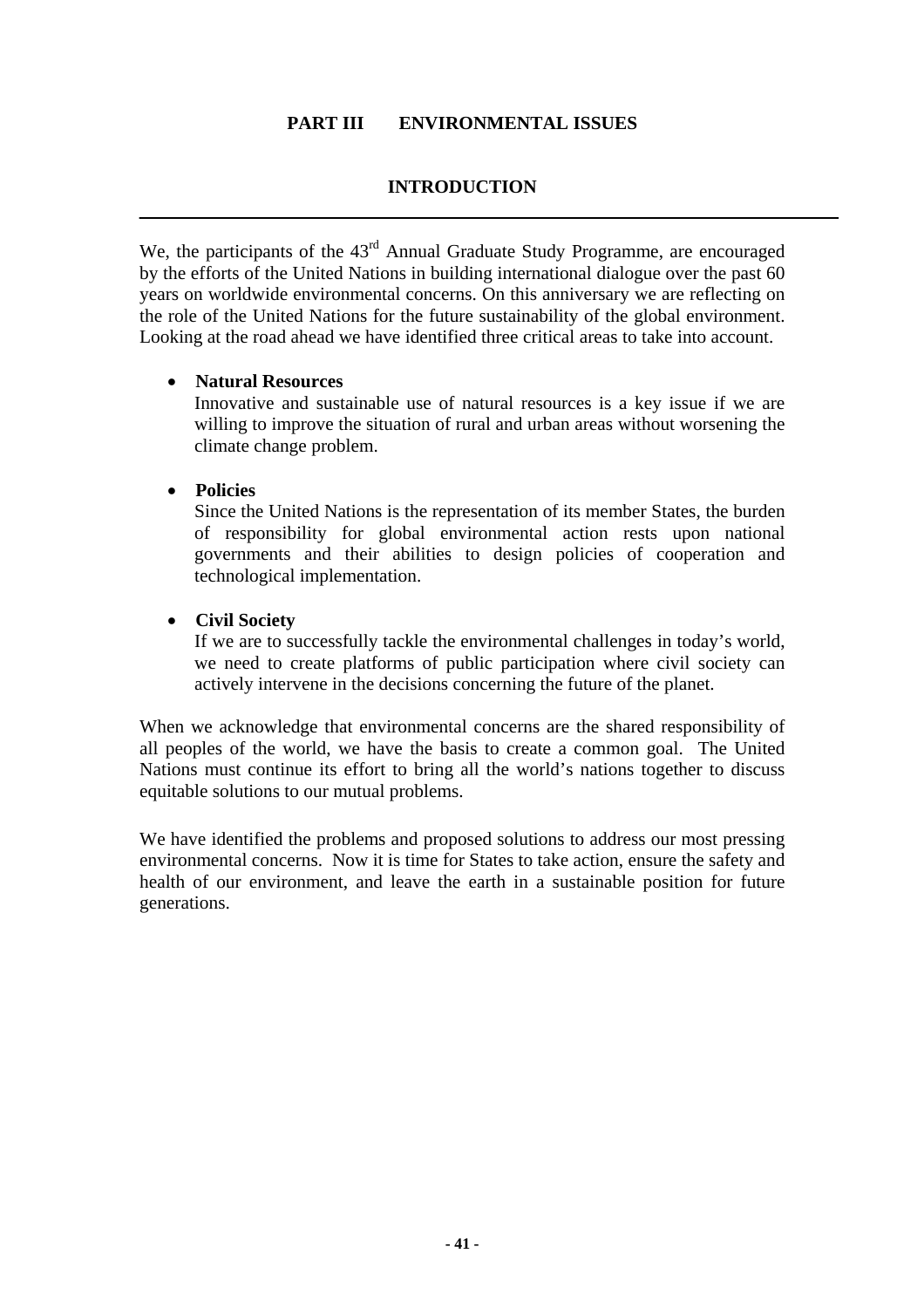#### <span id="page-41-2"></span>**Energy and Poverty**

 $\overline{a}$ 

Approximately two billion people throughout the world do not have electricity. About the same number rely on traditional fuels, such as wood, charcoal, dung, and agricultural residues, for cooking and heating. Many problems are rising with use of traditional fuels. This practice produces greenhouse gases, causes health problems, and depletes the natural resources (i.e. deforestation). Lack of electricity and heavy reliance on traditional biomass are hallmarks of poverty in developing countries. Grid-based electrical power does not reach many rural and poor urban areas in developing countries, nor is there adequate distribution of cooking and heating fuels. Lack of electricity exacerbates poverty and contributes to its perpetuation, as it precludes most industrial activities and the jobs they create. Of the 1.2 billion people living on the equivalent of one dollar a day, 70 percent are women. Because of their traditional responsibilities for collecting and managing fuel and water, in many developing countries women would benefit the most from access to improved energy services<sup>[2](#page-41-0)</sup>.

Electric light extends the day, providing extra hours for reading and work. Modern cook-stoves save women and children from daily exposure to noxious cooking fumes. Refrigeration allows local clinics to keep needed medicines on hand. And modern energy can reduce poverty by raising a poor country's productivity and extending the quality and range of its products. Increased access to reliable and affordable energy services is a critical factor for achieving the seven Millennium Development Goals, to ensure environment sustainability, adopted by the United Nations.

Access to electricity and other modern energy sources is a necessary, but not sufficient requirement for economic and social development. The escape from poverty also requires, among other things, clean water, adequate sanitation and health services, a good education system and a communication network. In order to lift the income levels of poor families and communities, energy policies and projects must be targeted to reach those who are most in need.

#### **Accès à l'Energie**

A l'heure actuelle, près de deux milliards de personnes dans le monde – concentrées dans les zones périurbaines et les zones rurales isolées – n'ont pas accès à des services énergétiques de base<sup>[3](#page-41-1)</sup>. Cette inégalité devant l'énergie affecte notamment les deux tiers de la population africaine, qui dépend très largement de la biomasse traditionnelle pour son approvisionnement énergétique<sup>[4](#page-41-2)</sup>. Par ailleurs, les énergies

<span id="page-41-0"></span><sup>2</sup> The Challenge of Rural Energy Poverty in Developing Countries. www.worldenergy.org 3

<span id="page-41-1"></span>On entend par services énergétiques de base l'accès à l'électricité pour l'éclairage, la réfrigération, le téléphone, la radio, la télévision, ainsi qu'à des combustibles, du kérosène ou du GPL pour la cuisine et

le chauffage.<br><sup>4</sup> La biomasse traditionnelle comprend le bois utilisé comme combustible, les résidus agricoles, les déjections animales, le charbon de bois, etc.. En Afrique subsaharienne, à l'exception de l'Afrique du Sud, la biomasse traditionnelle représente plus de deux tiers de la consommation énergétique totale.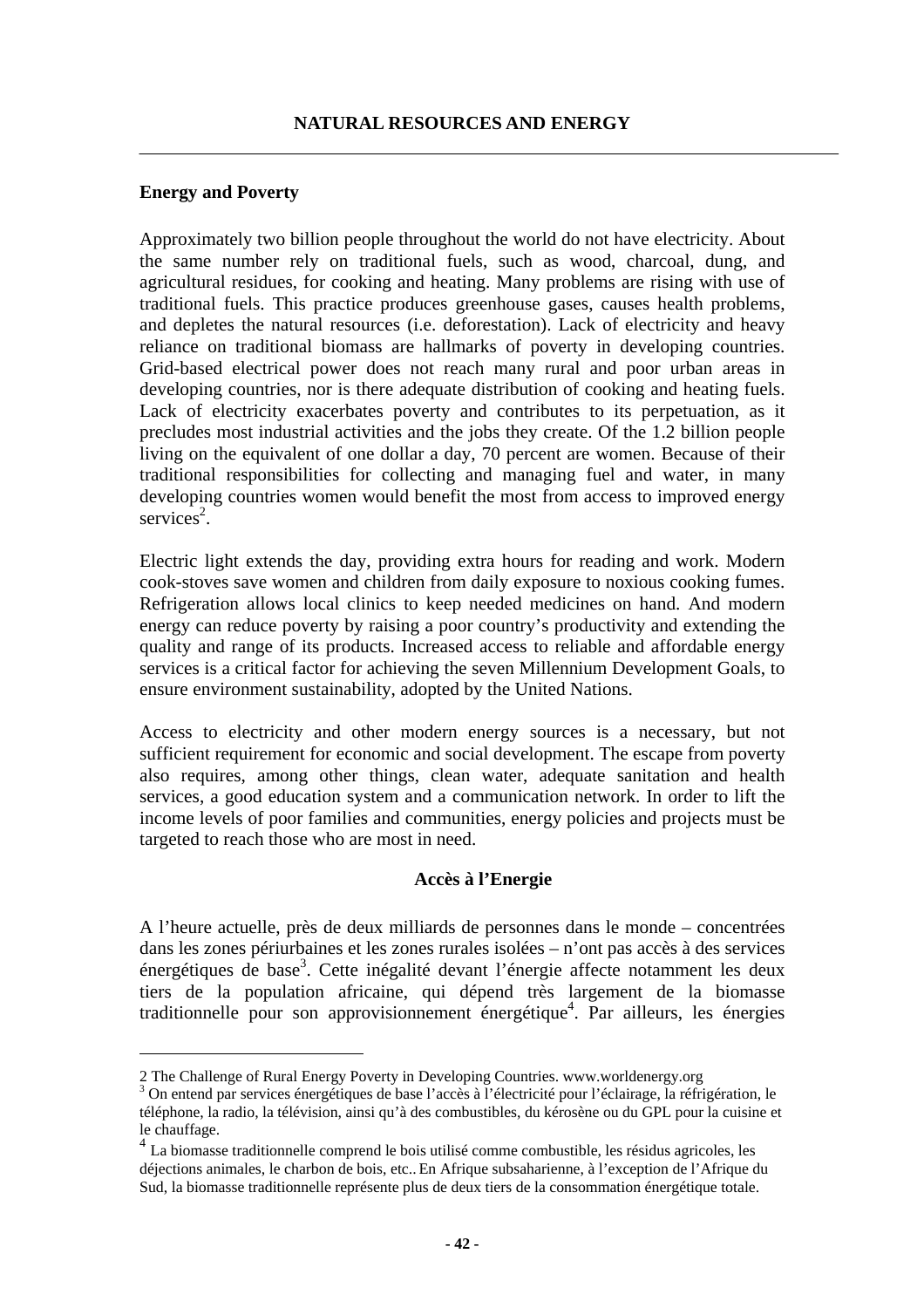fossiles (pétrole, charbon et gaz naturel) utilisées dans les pays industrialisés produisent du dioxyde de carbone qui concourt au réchauffement de la planète. Le besoin mondial en énergie ira en s'accroissant de 60 % durant les 25 prochaines années<sup>[5](#page-42-0)</sup>, restant basé sur ces énergies polluantes à forte émission de CO2 et aux prix fluctuants selon la situation géopolitique des pays fournisseurs. Une remise en question de l'accès global à l'énergie s'avère donc nécessaire pour atteindre notamment les Objectifs de Développement du Millénaire fixés par les Nations Unies (Millenium Development Goals)<sup>[6](#page-42-1)</sup>.

Les principales causes de la demande en énergie sont dues à la prédominance de l'industrie tertiaire, à l'utilisation de carburants pour le transport ainsi qu'à l'usage de l'électricité, il devient alors évident que les pays en voie de développement n'ont pas les mêmes besoins en énergie que les pays développés. De ce fait la question des coûts suscités par les énergies renouvelables doit être analysée en fonction de ces besoins minimes en énergie dont ont besoin les pays en voie de développement (PVD). Par exemple, la question du choix entre énergie nucléaire et énergie fossile ne se posera pas dans la plupart des PVD où de toute façon la sécurité nécessaire aux infrastructures nucléaires ne pourra pas être observée.

En ce qui concerne l'accès à l'énergie dans les pays industrialisés, les actions devront se concentrer sur une consommation énergétique maîtrisée alors qu'en ce qui concerne les pays développés, les actions devront se concentrer sur l'utilisation immédiate « d'énergies propres » afin d'éviter les émissions de gaz à effet de serre que tentent actuellement de contrôler les pays industrialisés.

La notion de « développement économique à intensité énergétique réduite » doit donc prévaloir dans les deux cas.

Les Etats doivent par ailleurs retenir des leçons des échecs subis après la privatisation des entreprises énergétiques comme aux Etats-Unis et au Sénégal, mais doivent aussi admettre que le développement des économies pauvres ne doit pas obligatoirement passer par une industrialisation intensive nécessitant de forts besoins en énergie fossile.

Les Etats devront, pour ce faire, favoriser de différentes manières, les crédits à la recherche : de ce fait, le principe pollueur-payeur pourra se focaliser non pas uniquement sur des taxes « indirectes », mais aussi sur des subventions directes à des organismes de recherche spécialisés en énergies renouvelables, par exemple.

Source : "L'énergie, instrument de développement durable pour les pays ACP" (Energy as a Tool for Sustainable Development for

ACP countries) 1999, Commission européenne et PNUD.

<span id="page-42-0"></span><sup>&</sup>lt;sup>5</sup> Climate change, clean energy and sustainable development; G8 Gleneagles 2005  $^{6}$  Lee Objectifs de Dévelopment du Milléneire sont au nombre de sont  $(1)$  réduc

<span id="page-42-1"></span><sup>&</sup>lt;sup>6</sup> Les Objectifs de Développement du Millénaire sont au nombre de sept : (1) réduire de moitié l'extrême pauvreté et la faim, (2) parvenir à l'éducation primaire universelle, (3) promouvoir l'égalité des sexes, (4) réduire la mortalité infantile, (5) réduire la mortalité maternelle, (6) combattre le SIDA et autres épidémies, (7) garantir un développement environnemental durable, et (8) établir un partenariat mondial pour le développement. Le lien entre l'accès aux services énergétiques de base et ces objectifs est étroit.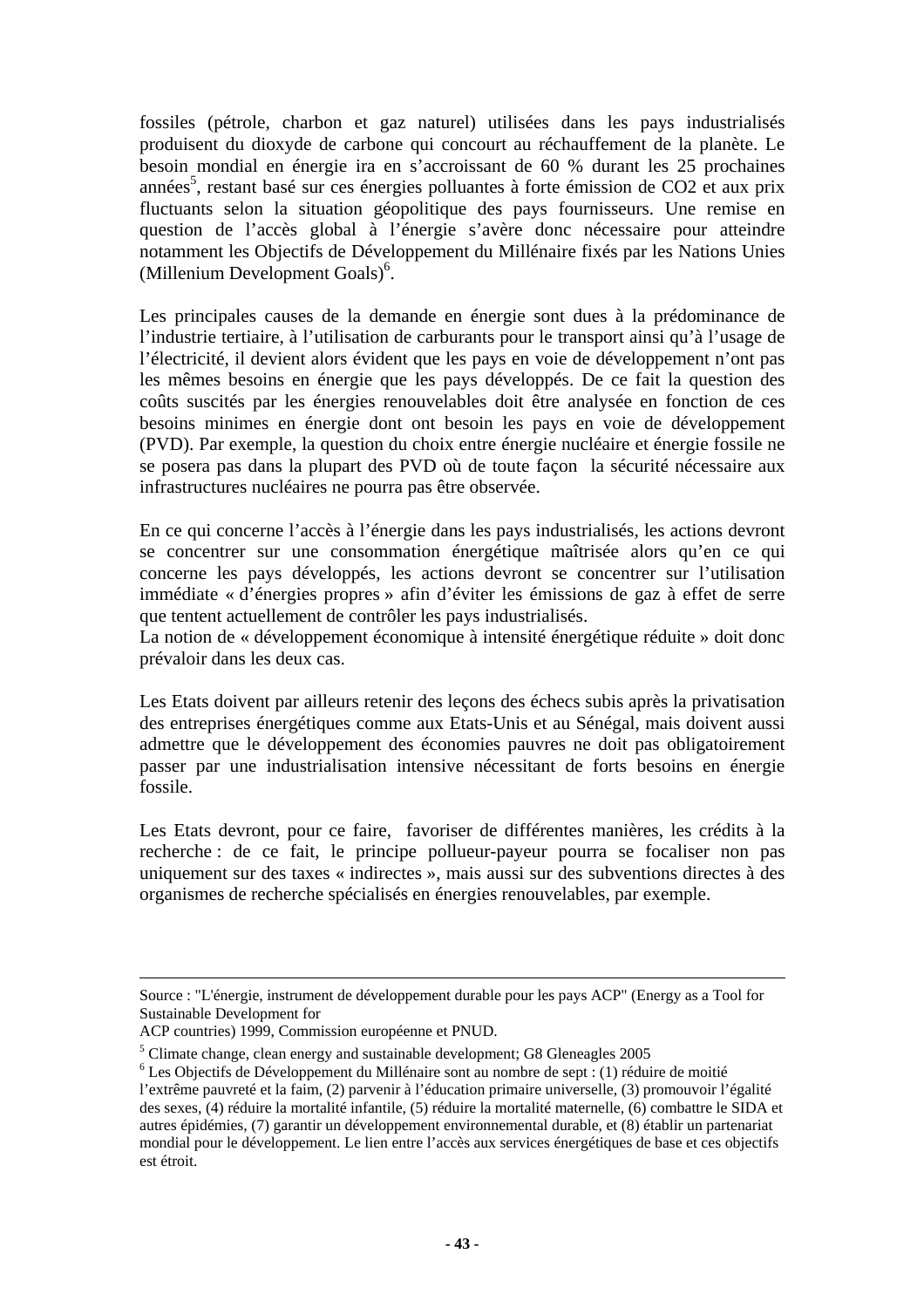De plus, les Etats doivent faciliter les démarches administratives en vue d'installations favorisant l'énergie verte sachant que ces démarches sont, dans certains pays comme la France, très discriminantes du fait de la lourdeur des procédures.

Les programmes d'aide au développement comme ceux promus par l'Union Europeenne doivent répondre à ces deux objectifs et doivent par ailleurs annuler toute aide destinée à une industrialisation aveugle de ces pays basée sur les énergies fossiles comme principales sources. En effet, on peut penser que les politiques de mise en place d'infrastructures privilégiant les énergies propres seront plus facilement applicables dans les PVD que dans les pays industrialisés ayant atteint une phase de maturité industrielle importante.

Pour être considérées comme renouvelables, il faudrait que les sources énergétiques traditionnelles se renouvellent à la vitesse à laquelle elles sont consommées. La reforestation pourrait donc être aussi considérée comme solution lorsque l'on sait que certaines sociétés sont réticentes à l'utilisation de différentes sources énergétiques. De plus, des innovations telles le GPL (gaz de pétrole liquéfiés, carburant fossile propre) doivent être privilégiées pour répondre aux besoins de préparation des aliments propres. Ces innovations permettraient d'éviter les 2,5 millions de personnes qui meurent chaque année suite à des émanations de poêles mal ventilés brûlant des  $combustibles$  traditionnels<sup>[7](#page-43-0)</sup>.

Les PVD doivent absolument mettre en place une politique énergétique : sachant que l'utilisation des énergies renouvelables est plus importante dans ces pays que dans les pays industrialisés, il y a pour eux la possibilité d'effectuer un bond en matière d'innovation environnementale et de créer ainsi un avantage certain au sein du marché mondial.

Enfin, le statut juridique des ressources énergétiques mondiales doit être revu afin de créer un organisme fédérateur tel qu'un Fonds International Energétique en vue de favoriser l'accès à l'énergie des populations pauvres.

#### **Address Climate Change**

The production and use of fossil fuels such as coal, oil and gas, are the major source of greenhouse gas emissions  $(CO_2, CH_4, N_2O, HFCs, PFCs, SF_6)$ . Without clean and sustainable supplies of energy the world faces a future in which climate change and fuel shortages could combine with catastrophic results. Therefore a crucial change in energy supply and production has to be achieved within the near future.

Energy efficiency of fossil fuels through improving isolation techniques is one possibility to reduce, but not stop, greenhouse emissions. However, renewable energy sources like solar, wind, geothermal, small-scale hydropower, and biomass are pollutant-free and in theory meet the world's energy needs. The costs of implementation and production between those are varying. On an electricity cost level, wind-generated energy is competitive and sometimes even cheaper than fossil fuels. The geographic situation of a country is also a fundamental aspect that can lead to a low installed cost per kilowatt hour (i.e. solar energy in countries with high

 $\overline{a}$ 

<span id="page-43-0"></span><sup>&</sup>lt;sup>7</sup> « Le PNUD lance des partenariats visant à élargir l'accès des populations rurales à l'énergie »; official site UNDP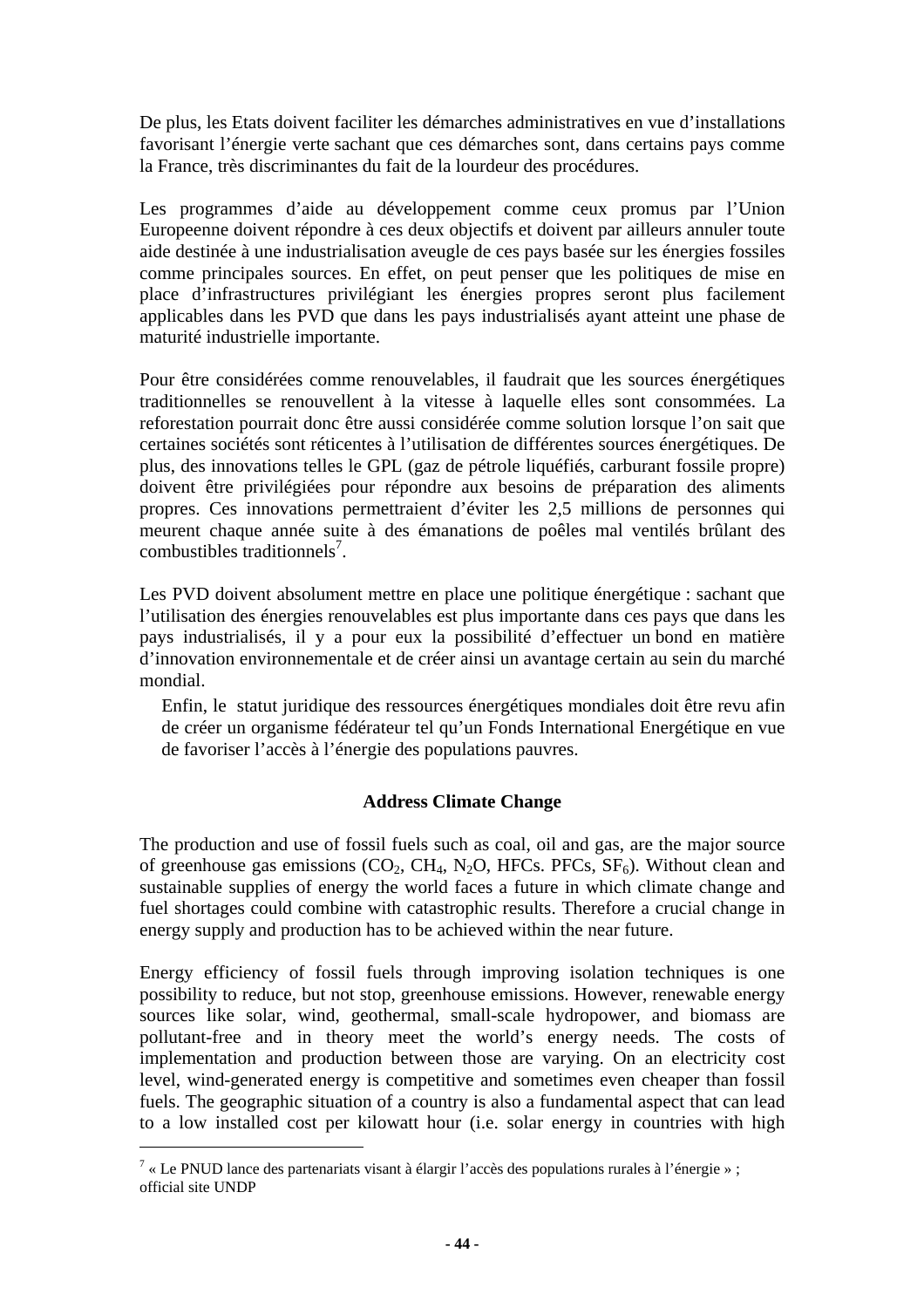radiation, wave and tidal generated energy in coastal areas). Energy needs are diverse with common uses including hot water heating, house heating, fuel and electricity among others. A functional renewable energy would correspond and fulfil precisely one of those requirements (i.e. geothermal energy for hot water need).

Therefore renewable energy supply must be diversified in order to match all needs and be low-cost competitive. Research on new type of renewable energy production contributes significantly to the diversification and efficiency of "green" energy. Production of renewable energy is a promising way to solve the climate change problem as well as to create new markets and employment opportunities. Generally, it has been proven that, for a long-term approach, the use of fossil fuels and nuclear energy are more expensive (implementation and ongoing costs) than utilizing a renewable energy power plant of any kind.

Nuclear power has been promoted as a solution to climate change and an answer to energy security. On the one hand, as a response to global warming it is too slow, expensive, and limited. On the other hand, it is rather a security risk in an age of terror-related threats. Practically, a broader combination of renewable energy sources than is currently utilized is needed. The environmental impacts of a renewable energy plant should not be neglected so as to avoid additional problems. In developing countries where energy production is small, the use of renewable energy should be preferred. First, it is the right answer to climate change and, second, it is a bright issue for the economy of the countries as the cost for switching from fossil fuels to renewable energy are relatively high.

The United Nations should continue steering project developers and the investment community toward greater support for renewable energy, but should first make sure that the energy used in its own administrative buildings is coming from renewable sources.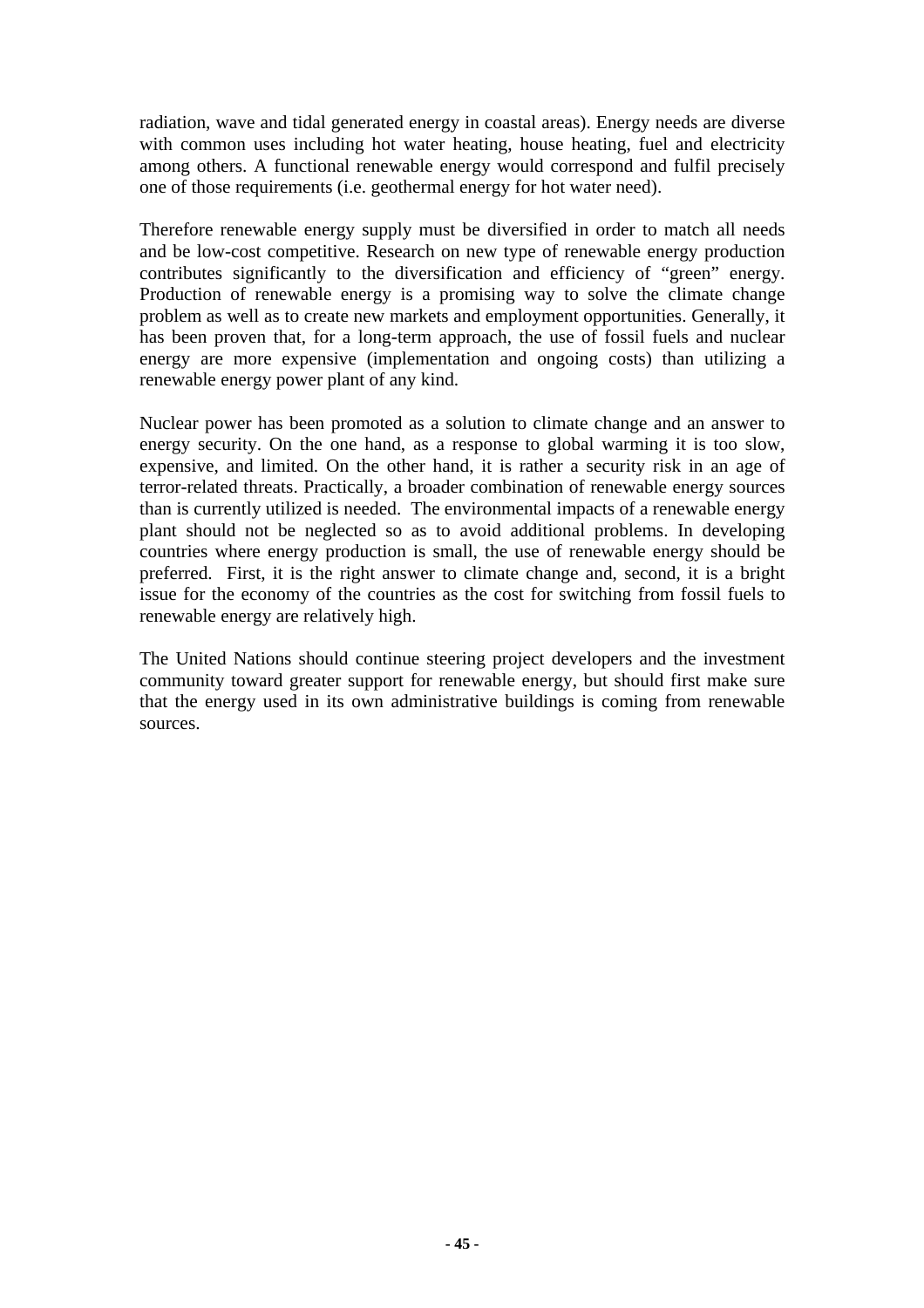A Way of Life: Move from Policy to Cultural Approach of Sustainability

While policies play an instrumental role in promoting responsible environmental stewardship within a society, we feel sustainable habits are most effectively executed when they become part of the culture. Attempting to enact critical environmental action plans are especially challenging because of an insufficient link between the policies and the people that should carry them out. The challenge for world leaders is a matter of improving education on sustainability and increasing access to facilities that make environmentally responsible activities, such as recycling, easy. Governments play the most important role in making sustainable options available to their respective societies.

We recommend that the United Nations, in conjunction with other proposed or currently operational education programmes, promote environmental education and the creation of environmentally responsible practices amongst member countries. A programme should be in place that provides information and resources for nations interested in building a culture of environmental responsibility.



#### **Child Education**

Over the past century, humans have created a perilous habit of consumption. As a result of this, the need to strike a balance between our daily requirements and the consequent over-stretch of our natural resources has engendered an endless list of activities.

While there are many efforts towards sustainable existence and development, it remains pertinent to encourage a simple "bottom up" approach that focuses on the education of children.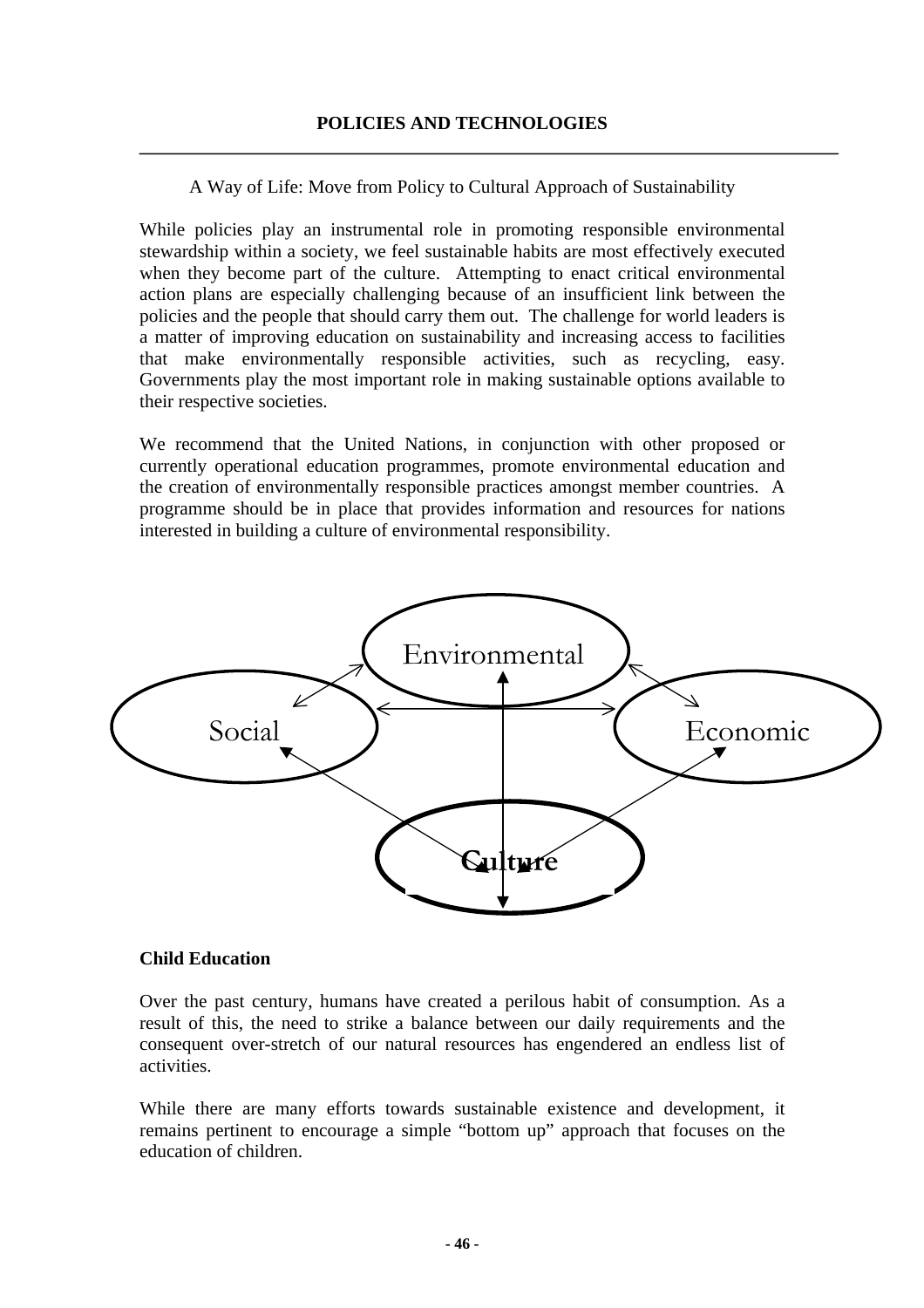One major course of action that should serve such a global concern to benefit our future generations is our ability to encourage good environmental practice in children right from the age of learning.

The issue of education is often limited to short seminars in rural areas, or least developed countries (LDCs), yet a more inclusive line of action is required on a global scale to ensure that good environmental practices become a culture or a way of life for all. To achieve the stated objective we recommend:

- Governments should promote ethical and responsible environmental practices in school curriculums right from the age of learning, as children need to understand the delicate nature of the environment they live in and the need to treat it with care;
- Commitment to the Millennium Development Goal to foster the education of children in least developed countries or rural areas should be pursued with a more vigor.

#### **Enhancing Regional Cooperation among Developing Countries**

According to the New Millennium Ecosystem Assessment Report, two thirds of the world's ecosystems are "either degraded or being managed unsustainably"<sup>[8](#page-46-0)</sup>. It is clear that when two or more countries confront similar or overlapping environmental problems such as trans-boundary pollution risks, it is to their mutual advantage to join their forces.

The United Nations Environment Programme (UNEP) has been working on ways of transforming trans-boundary pollution risks into opportunities for regional cooperation among developing countries through joint initiatives with other United Nations programmes such as the United Nations Development Programme (UNDP) or the United Nations Economic Commission for Europe (UNECE). The Environment and Security Initiative, which was launched in 2002 in response to demand from governments of Central Asia, Southeastern Europe and Southern Caucasus, has resulted in common training workshops, information exchange and capacity building in those regions. This kind of regional cooperation among developing countries provides a number of benefits to those countries:

- Trans-boundary pollution cases can be a source of both domestic and regional conflict; where there is conflict, there cannot be development, and therefore regional co-operation has a role in preventing pollution and reducing the risk of industrial accidents through the transfer of management skills for developing countries officials.
- Regional cooperation for training programmes increases the efficiency of those programmes compared to the individual training of each country.

<span id="page-46-0"></span> <sup>8</sup> The Millennium Ecosystem Assessment Report, "Ecosystems and human well-being: Opportunities and Challenges for Business and Industry", July 2005, available at www.maweb.org/documents/PrivateSectorFinal.pdf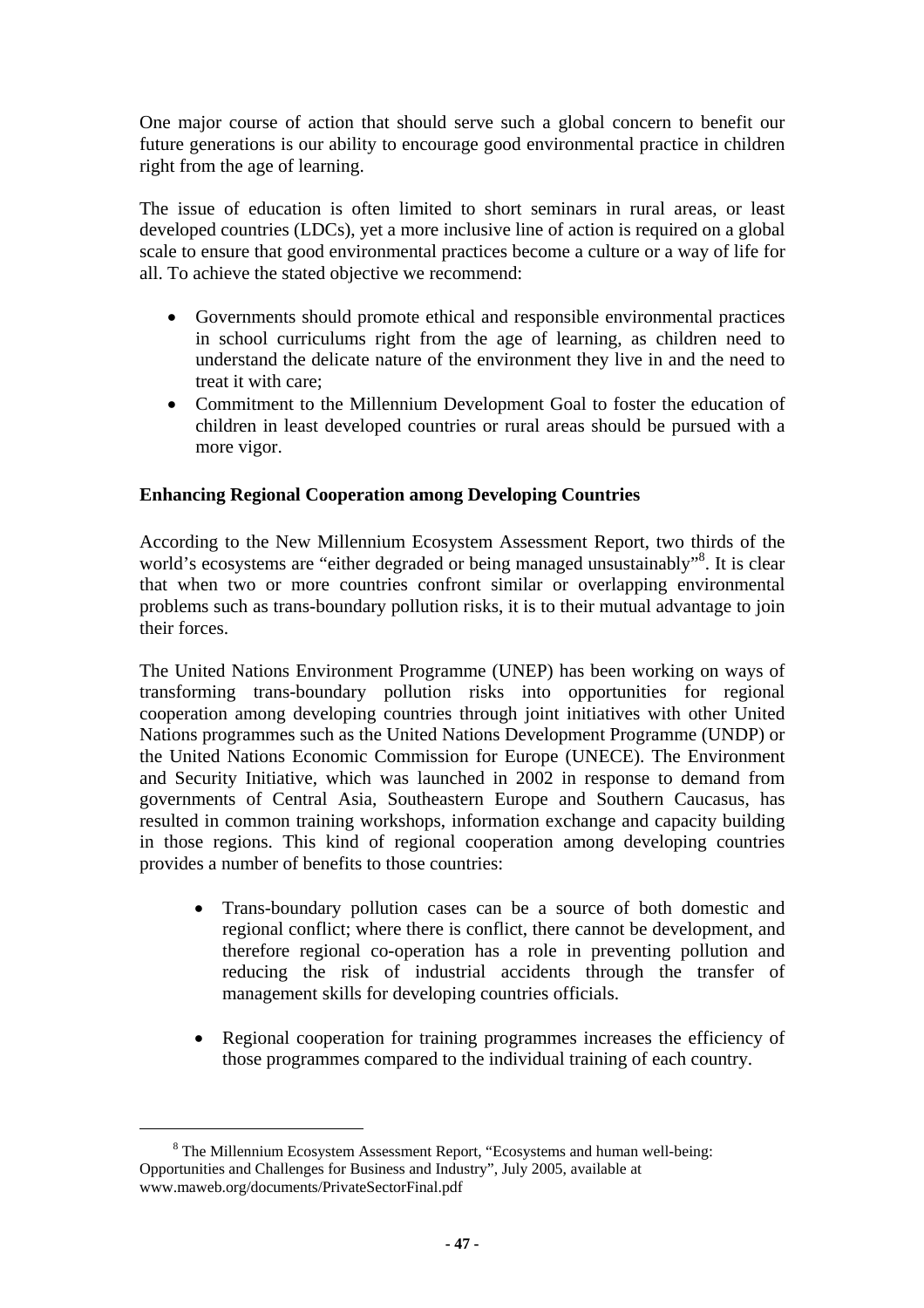• By focusing on the most immediate risks that the countries confront or perceive, the technical assistance and capacity building provided by UNEP can serve as a basis for future regional cooperation between countries, by enabling them to identify together what could be their common needs and how they could complement each other in preventing risks and managing pollution cases.

The secretariats of the Basel, Rotterdam and Stockholm Conventions were linked in 2002 with the development of the Strategic Approach to International Chemicals Management for a better coordination at the international, regional and national levels. To increase the efficiency of these regional co-operations, more focus must be given to the local level in order to reach the rural areas and to consolidate the complementary relationship between central and local authorities. The transfer of adequate management skills must be extended to local government officials.

- Information exchange between national agencies and local authorities must be reinforced for better regulation of industrial activities to limit the occurrence of industrial accidents such as the Baia Mare disaster<sup>[9](#page-47-0)</sup>.
- Local authorities of a given country must be encouraged to share information and collaborate with the local authorities of neighboring countries whenever such collaborations are relevant.
- Empowerment of local authorities is crucial in promoting public-private partnerships: the involvement of the private sector in rural areas of developing countries should not result in a public-private division of labor; therefore the public sector in rural areas must have the knowledge, awareness and necessary skills to cooperate with private actors.

Regional cooperation for trans-boundary risk management can also be a basis for future cooperation for research and innovation, as well as for the introduction of new waste management technologies and safer alternatives.

The most important of all is to extend these kinds of regional or sub-regional cooperations into other parts of the world. Since the United Nations is its member States, and the UNEP can act only in response to the governments' demands, we should find ways of increasing the responsiveness of governments to environmental risks and opportunities.

• We can build institutional or legislative linkages between the Aarhus Convention and UNEP's, or UNECE's, capacity building and training programmes in order to promote partnerships among countries that are threatened by trans-boundary pollution. Whenever there is collaboration between civilians or non-governmental organizations of neighboring countries concerning an environmental degradation problem which leads them to make use of the Aarhus Convention, UNEP's Capacity Building Task Force, in the framework of its "information exchange" pillar, could

 $\overline{a}$ 

<span id="page-47-0"></span><sup>&</sup>lt;sup>9</sup> The Report of the International Task Force for Baia Mare can be found at [www.reliefweb.int/library/documents/eubaiamare.pdf](http://www.reliefweb.int/library/documents/eubaiamare.pdf)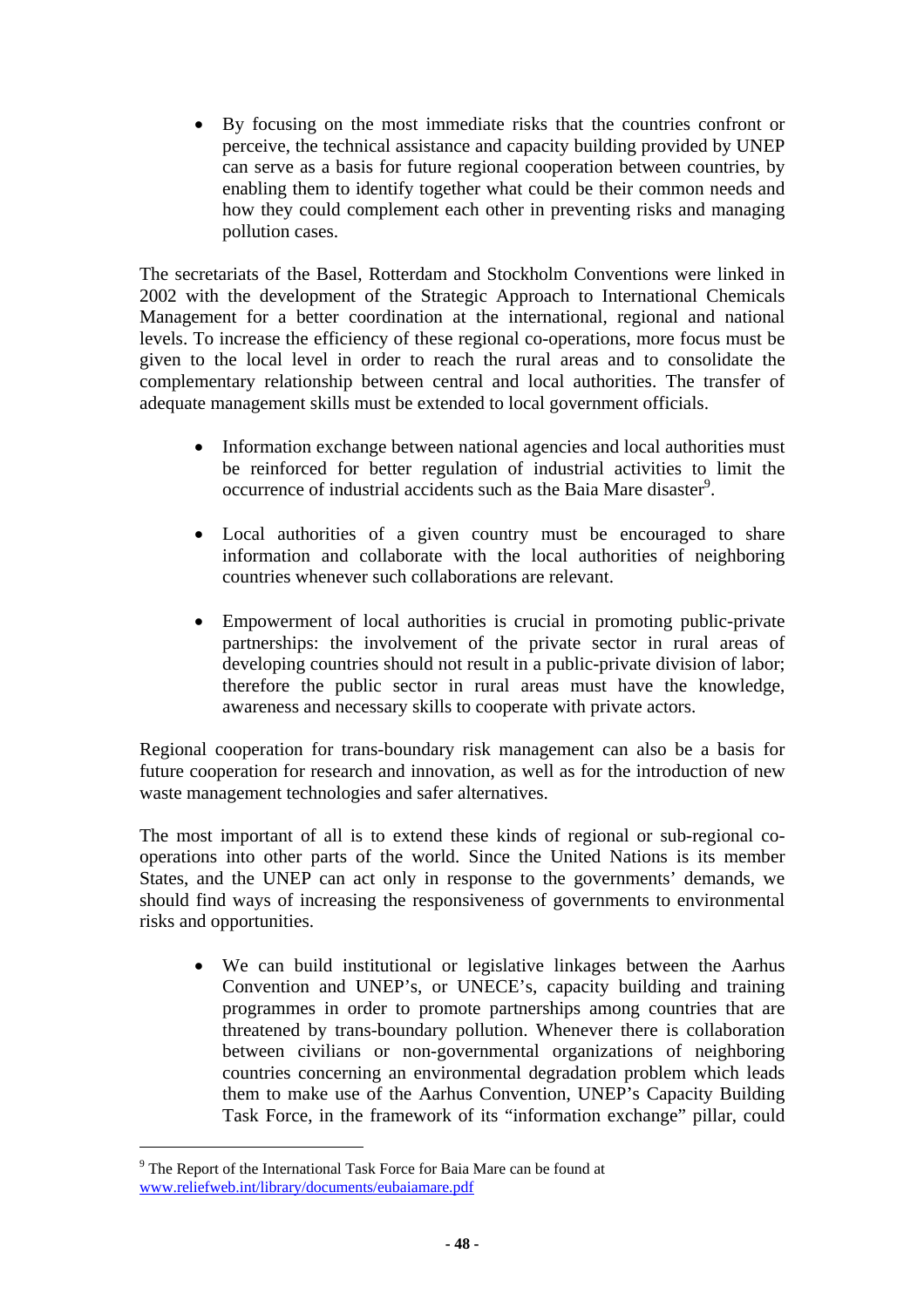have a mandate not to impose, but only to propose a common technical assistance to the governments of certain countries for domestic and regional conflict prevention; the governments would therefore be free to choose to cooperate or not.

• This link could be first tried in the European region, and then extended to other regions of the world; or it could even serve as a means to extend these four Conventions to other countries.

#### **Economic Instruments for Environmental Protection**

Eradicating extreme poverty & hunger as well as ensuring environmental sustainability are among the primary challenges for our societies, as identified in Secretary-General Kofi Annan's report on the Millennium Development Goals Report.<sup>10</sup> Many times, these two goals are perceived as a contradiction. Consequently governments often believe that they have to make a choice between economic growth and protection of the environment. However, economists from the most recognized institutions do today agree that quite on the contrary wise economic policies can promote both, economic growth and environmental sustainability.

Unsustainable consumption of natural resources, waste disposal and environmental pollution represent negative externalities, as the decision-makers do not bear the full costs of their action. Companies do for example contribute to environmental destruction while not incurring the costs of their behaviour.

One of the alternatives available to governments is the so-called "green tax shift". "A green tax shift is a [fiscal policy](http://en.wikipedia.org/wiki/Fiscal_policy) which lowers the [taxes](http://en.wikipedia.org/wiki/Tax) on [income](http://en.wikipedia.org/wiki/Income) including wages and profit, and raises taxes on [consumption](http://en.wikipedia.org/wiki/Consumption), particularly the [unsustainable](http://en.wikipedia.org/wiki/Sustainability) [consumption](http://en.wikipedia.org/wiki/Sustainability) of non-renewable resources."<sup>[11](#page-48-1)</sup>

Economists agree that a "green tax shift" is a powerful instrument in order to promote both, economic growth and environmental protection. Taxing unsustainable consumption and other behaviour that is not environmentally friendly will generate a source of income for governments and decrease demand for these goods. As a "green tax shift" is by definition revenue neutral, taxes, for example income taxes, need to be lowered in order to contribute to a reduction in unemployment and increase sustainable productivity.

Economists do in this context talk about the double or even triple dividend.<sup>12</sup> The environmental dividend will be realized as costs of environmental destruction are reduced. Employment and welfare will be increased since the former market distortion through income taxes will be remedied. The international competitiveness of a country will be increased, as its local productivity will rise.

 $\overline{a}$ 

<span id="page-48-0"></span> $10$  Kofi Annan, The Millennium Development Goals Report 2005, New York, 2005

<span id="page-48-1"></span><sup>&</sup>lt;sup>11</sup> Wikipedia, *[http://en.wikipedia.org/wiki/Green\\_tax\\_shifting](http://en.wikipedia.org/wiki/Green_tax_shifting)*, access: July 19, 2005  $^{12}$  Compare with Koskela, Erkki, Schöb, Ronnie and Sinn, Hans-Werner, 'Green Tax Reform and

<span id="page-48-2"></span>Competitiveness,' National Bureau of Economic Research Working Paper No. 6922, February 1999.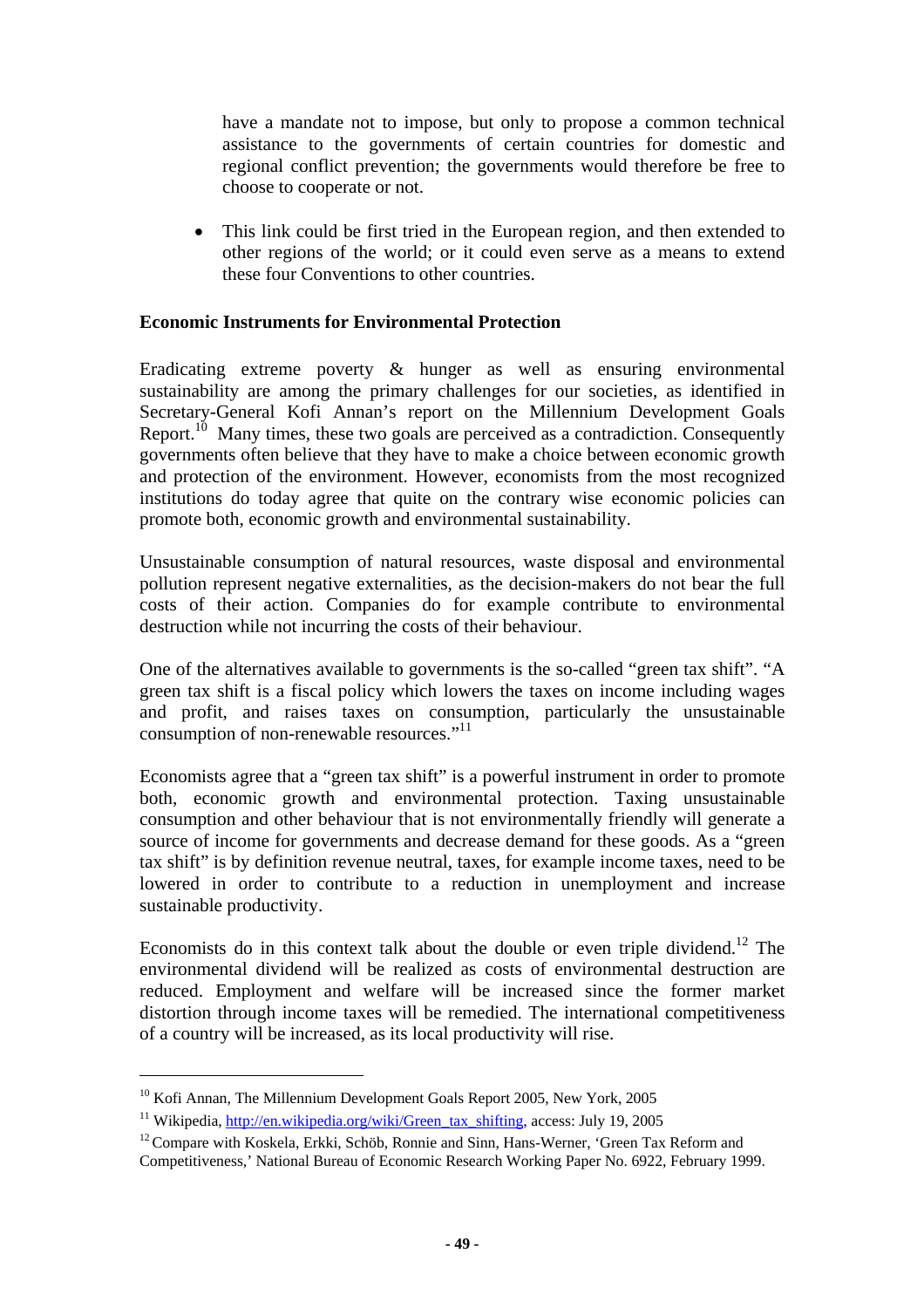Despite the benefits that could be realized by adopting this approach, only few countries have redesigned their fiscal policies; the reason for that stems from different concerns that countries are faced with.

To promote long-term green fiscal policies, we encourage UNEP to strengthen its activities in the field of Economic Incentives for Environmental Protection, for example through the creation of a specific UNEP consultancy unit. The aforementioned branch should provide pro bono counselling to governments who seek to redesign their economic instruments according to a long-term sustainable development approach. The consultancy should only become active upon the request of member States. However, they should also be enabled to provide States with their confidential analyses if they deem it critical. To offer the best available advice, tailored to the specific needs of each individual country, this unit should be comprised of academic scholars for economic and technical analysis as well as experienced consultants for their practical implementation.

#### **Technology Transfer Policy**

Global warming is one of the most important environmental issues. It is directly linked to energy consumption because of the emission of  $CO<sub>2</sub>$  when energy is produced or consumed. Future electricity must be green to ensure social and economic development for the two billion people lacking electricity and to combat global warming. Thus, we would like to place an emphasis on the importance of innovative zero emission energy technologies and the improvement of the energy efficiency of buildings and their implementation in developing countries. As a matter of fact, developed countries perform research to meet their own needs, which does not necessarily meet the needs in developing countries. Thus developed countries can provide assistance for developing countries and promote them to build joint research platforms adjusted to their needs. Research should then focus on technologies, which are adapted to the geographical location and climate of developing countries. Among other renewable technologies such as combined heat cycle, hydro-, wind- and solar power we would like to award research priority to the following two subjects:

- Developing and establishing a new power plant concept for the generation of electricity - the so-called "solar tower power plant". This concept was approved by a pilot project in Spain in the late 1980s and an Australian feasibility study in 2003. The Australian Government already gave its support to build such a power plant. This concept is ideal for all countries with high solar radiation such as North Africa, which could also export decentralized electricity to Europe.
- Enhancing the energy efficiency of buildings. About 40 per cent of the primary energy consumption is used in buildings including offices and dwellings. By using traditional architecture, energy consumption can be reduced in buildings, mainly reducing cooling and heating energy. Traditional building materials are the subjects of research in several institutions; these are ideal to substitute concrete and have better thermal insulating properties, which lead to significant energy savings. In addition, traditional materials are exploited locally. This has a positive economic and environmental impact.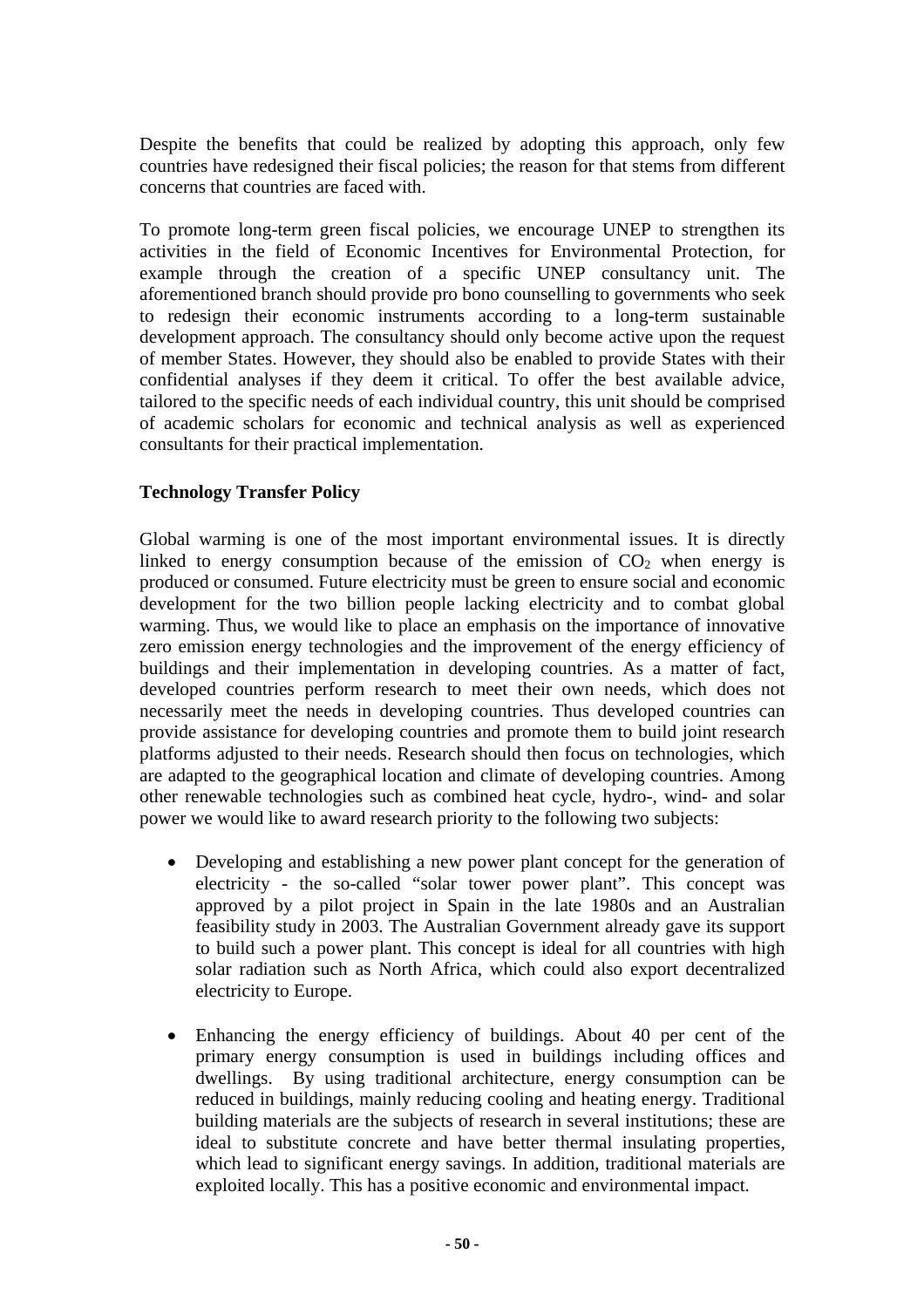We would like to see a United Nations' strategy that promotes neighbouring developing countries to pursue joint investments on the above subjects and a strategy to promote OECD countries to participate in financing these projects. With this approach we see multiple goals such as

- Reducing  $CO<sub>2</sub>$  emissions to combat global warming;
- Independency from fossil fuel and their rising prices;
- Supporting traditional technologies and architecture which will have a positive social impact;
- Boost a sustainable and environmentally friendly economy in developing countries;
- Involvement of the private sector in investments, construction and technology transfer;
- Promoting joint research creates a common interest as a basis for peace.

Once an attractive research activity is established, further activities can be developed. Initiating such cooperation projects in oil producing countries would be a strategic plan not only because these countries can afford research investments but also because of the tremendous need of research in fossil energy sector for cleaner and more efficient production. Some of these projects could include promoting new and renewable energy sources, oil recovery, methane flair reduction, geological carbon capture and carbon trading.

#### **Importance of Participating in Multilateral Environmental Agreements**

As we learn more about the consequences of human activities on the health and sustainability of our world environment, it is critical that we continue to implement preventive measures to curb further degradation. There currently exist multilateral environmental agreements on important international concerns such as hazardous waste, ozone, biodiversity, endangered species, wetlands, chemicals, climate, and desertification. Progress must continue if we are to address the environmental issues of today and avoid risks in future.

The critical factor in the success of multilateral agreements lies in the participation of all stakeholders. Environmental degradation is a global concern because of the delicacy and interdependency of the earth's natural systems. In the grand scheme of global environmental impacts no population is exempt. Accordingly, we find it essential that all nations, regardless of size, location, or geopolitical position, participate in the drafting and ratification of these agreements.

It is clear that every nation is not equal in its responsibility for environmental degradation or in its capability to cope with the challenges. Therefore, we call upon all nations with the means to abide by these international agreements to sign and fully comply with the guidelines set forth. To fully achieve the goals identified in these agreements, worldwide participation, ratification, and compliance are necessary. We hereby declare the importance that: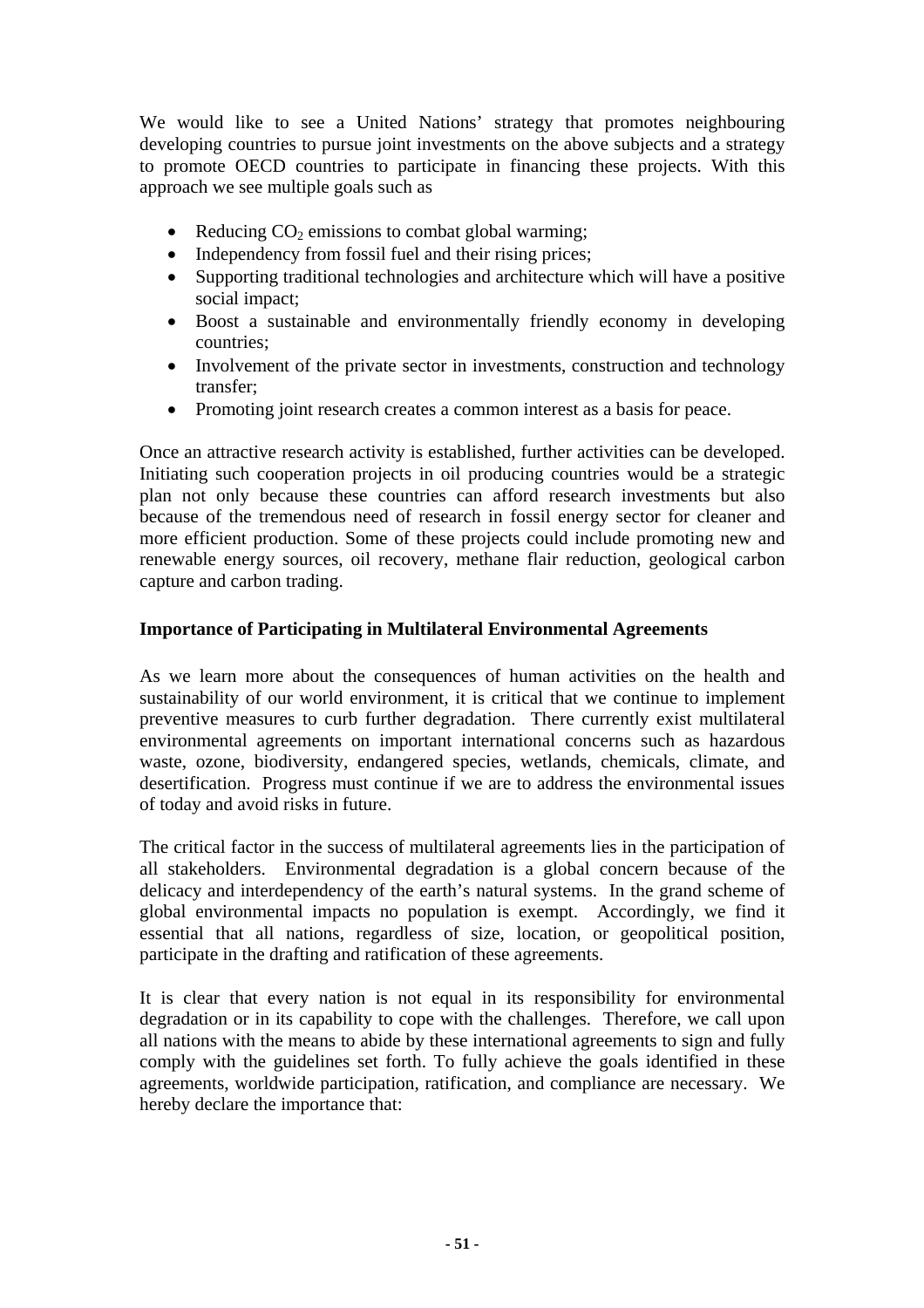- Nations that prospered at the expense of our global environment assume a particular responsibility to rectify degradation by partaking in a worldwide solution;
- Nations with limited means be afforded leniency as they develop and receive assistance in attaining sustainable growth;
- All developed nations exhibit leadership by example, taking the initiative to lead the world on a path of sustainable development.

Restoring the global environment requires a coordinated effort amongst all the nations of the world. Through these multilateral environmental agreements we can become responsible stewards of this earth. By entering into these pacts we are building trust amongst nations and expressing our commitment to future generations.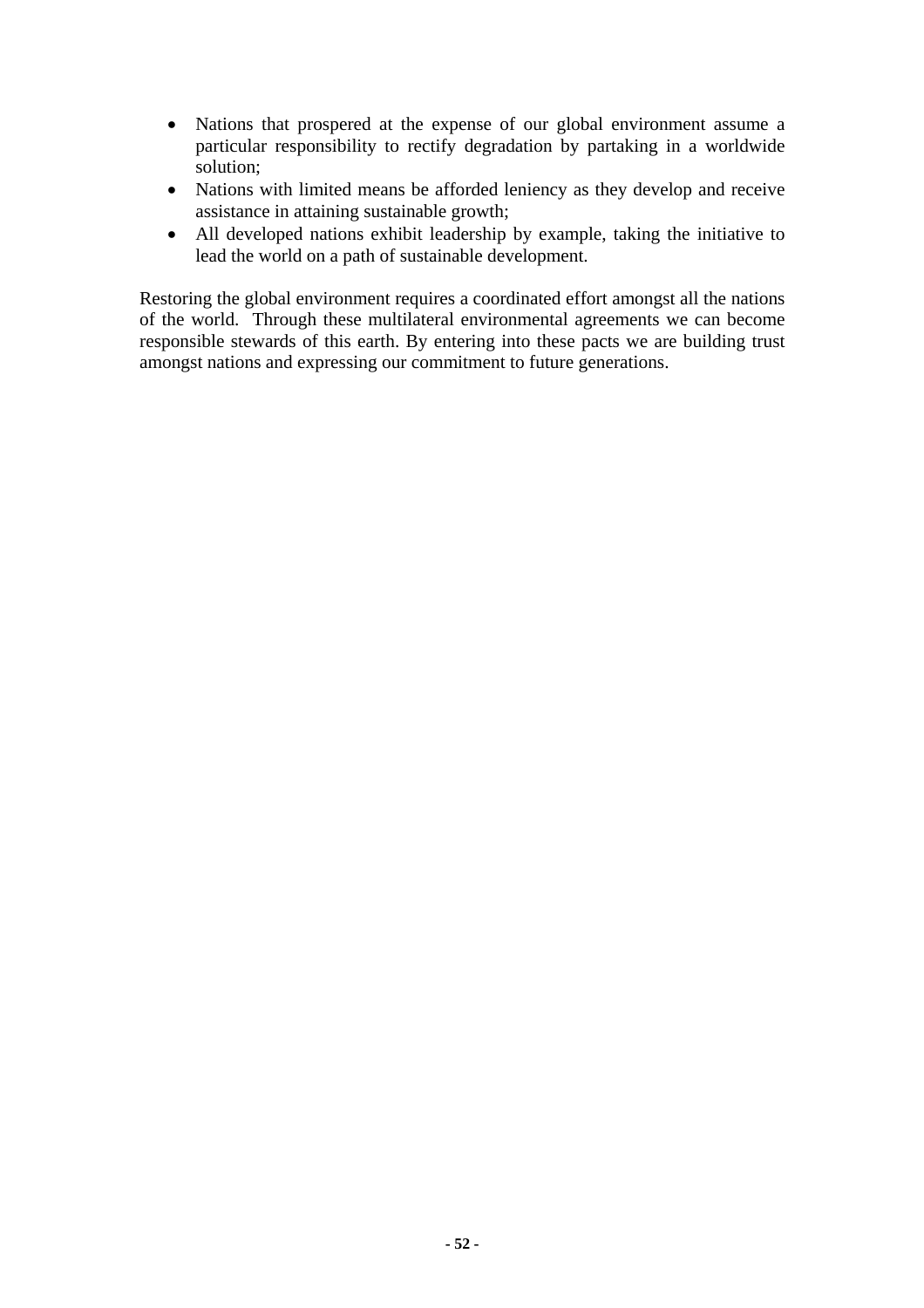Active participation of civil society in the decision-making processes on environmental matters cannot in today's world be overemphasized. Key environmental issues, such as the climate change and clean energy development, require extensive public participation for the effective implementation of strategies and policies.

On this matter, the Aahrus Convention, which deliberately calls for civil society participation in the decision-making processes concerning environmental sustainability goals, proves to be the boldest and most innovative political framework to deal with environmental problems. This is because previous conventions and agreements did not quite take into account the crucial role that public participation plays in the success of decision-making processes that, like the ones related with environmental matters, directly concern every single person on the planet.

Subsequently, we would like to propose a set of key interventions that seek to enhance the fundamental role of these civil societies on the worldwide struggle for environmental sustainability. Facing the various scales of the environmental problems, the proposed measures cover a wide range of governance levels, from the global and inter-governmental issue of external debt cancellation to localized matters of citizenship.

#### **Cancellation of External Debts for Environmental Sustainability**

Experience has proven that, in many cases, the aid supplied to developing countries does not correspond to the needs that motivated it to be earmarked for those countries. Due to several external reasons, which often correspond to a country's political situation or its governance structures, the aid that is intended to help a population and which aims to cover the needs of people in several vital aspects of their lives, does not always reach the intended recipient and is on many occasions used for other less justifiable ends.

Additionally, as it was discussed at the last G8 Summit, the cancellation of the external debt that exists between developed countries and those in process of reinforcing their economies is once again to be postponed to future meetings. This heavy charge that remains a recurrent asphyxia for many economies is not a subject to be resolved in the short-term and still constitutes a powerful weapon in many industrialized countries.

Therefore, it is our purpose to encourage debt relief in order to free those nations to spend funds on national environmental concerns. Following many years of external debts relieving as a way to force the implementation of structural adjustment programmes, we conversely propose the use of unconditional indirect aid. It is our view that the direct relation between aid and correct use of state budget could enable the advancement of civil societies throughout the world.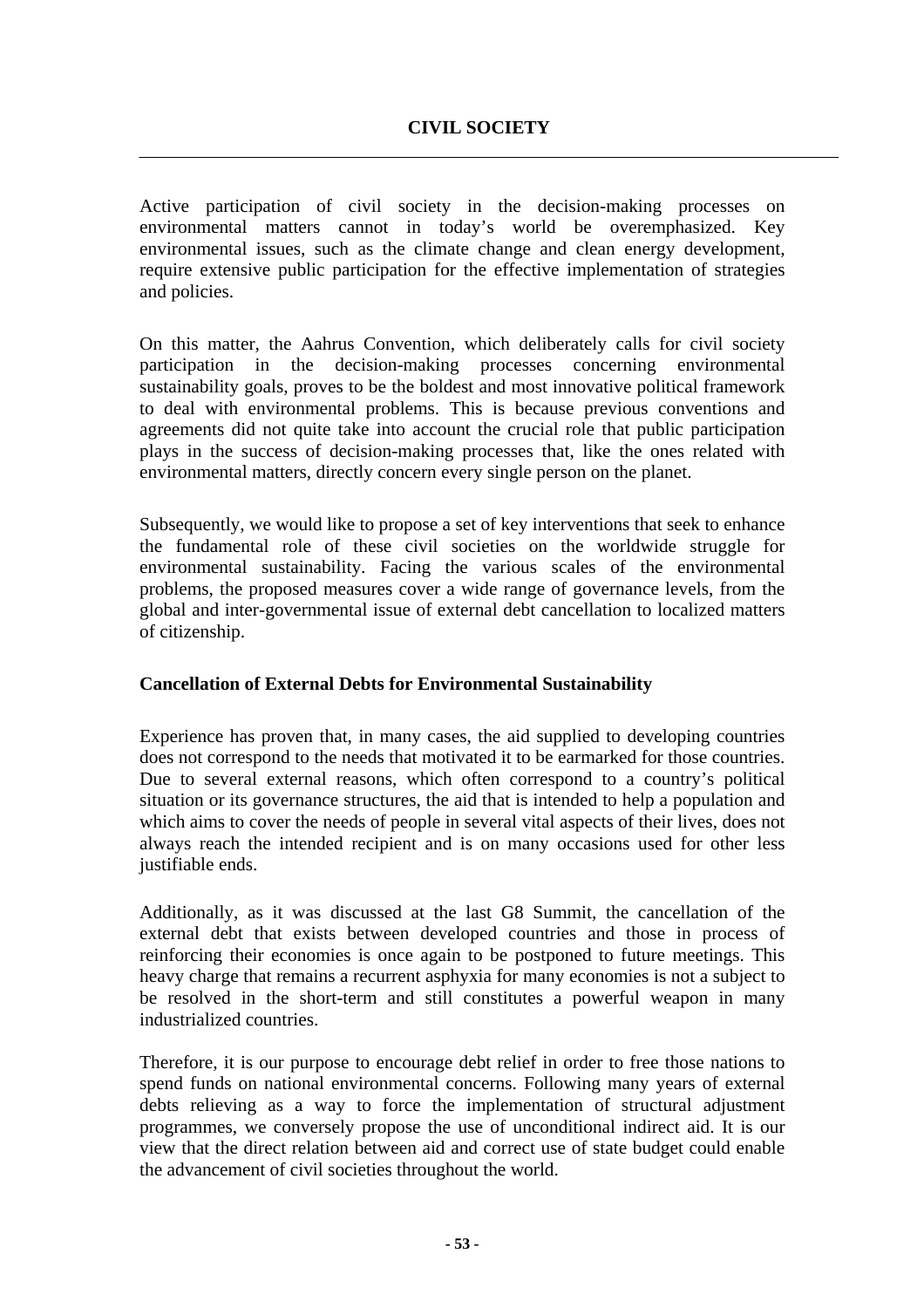#### **Transparency and Good Governance in Environmental Issues**

Our success in tackling the challenge of climate change, in promoting the use of renewable energies and in the achievement of sustainable development on a global scale depends significantly on the transparency of governments in the implementation of global agreements and conventions to which they entered into and ratified, namely in what concerns their honesty and accountability.

It is our belief that democratic governments can provide the machinery through which civil societies can channel their own contributions towards cleaner energy and sustainable development. But civil societies throughout the world will only participate in government-initiated programmes on tackling these environmental problems if trust exists for their ruling bodies.

It is therefore apparent that for governments to effectively implement successful programmes on climate change and other environmental issues, they need to have public trust for effective participation of the civil society. In order to earn this trust, it is our view that governments throughout the world need to be open and accountable in governance, which by and large is the proof of actual democratic governance.

#### **Environmental Incentives to Private Sector**

One of the most striking environmental problems in the contemporary world is the use of non-renewable energy. Coal-based energy, because of the great amount of  $CO<sub>2</sub>$ emissions, causes major impacts on the environment. Consequently, there is an international consensus regarding the environmental impacts of these emissions, which has been followed, in the Kyoto Protocol, by a general governmental commitment to reduce  $CO<sub>2</sub>$  emissions. However, until today, this commitment had no real effects. Energy from renewable resources could be an alternative to reduce the use of traditional energy. However, the replacement of energy resources has high costs regarding the initial investments and the profits deriving from it can only be perceived in the long-term. Consequently, the private sector doesn't recognize these forms of energy as profitable and therefore desirable ones.

We would then propose the implementation of mechanisms of incentives or governmental subsidies to 'renewable energy projects' in order to make them attractive to private sector investment. These projects are to be implemented specially in the developed countries, since they have higher rates of emissions. In our view, these replacements need to be implemented in a progressive way, and should be initiated in the developed world, allowing less developed countries to keep using nonrenewable energy, particularly those that depend on it.

Addressing the environmental problems from the supply side is only a part of the solution. Given their importance and complexity, they also need to be addressed by taking into account the demand. Both ends of civil society should, in our view, be addressed. In that sense, we recommend the implementation of these mechanisms of incentives to the consumers, which play a very important part in the global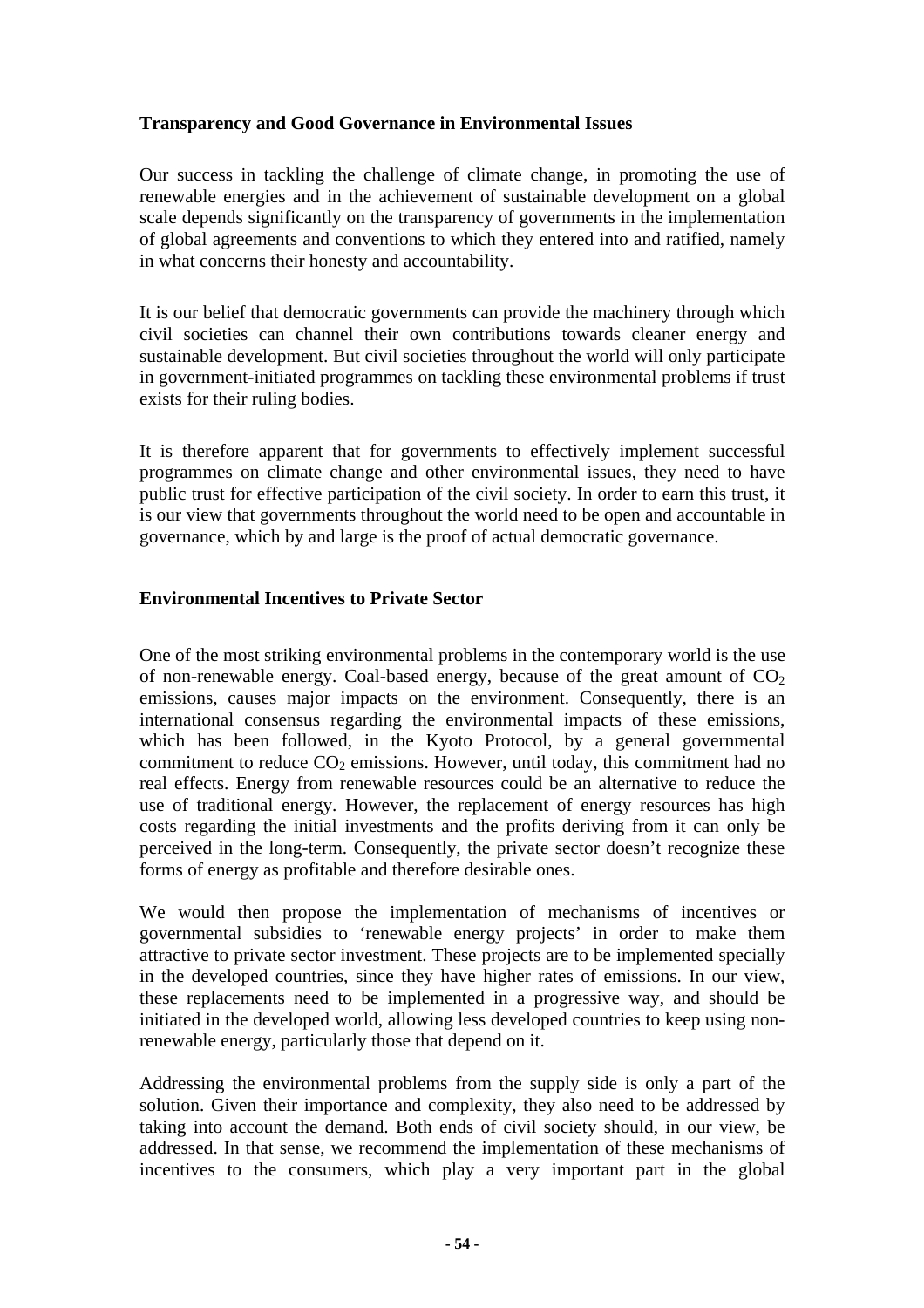environmental problem. Consumers have to reduce their demand of energy and be attracted to use renewable energy forms. These incentives can serve as a means of reducing taxes and by making the cost of renewable forms of energy competitive with the traditional ones.

#### **Strengthened Environmental Education**

In order to make people aware of the importance of their own role in protecting the environment they enjoy, it has always been considered to be necessary to introduce and implement environmental concerns through education. However, this concern has only been addressed to a satisfying extent a few times. Environmental education has only been implemented on the basis of sporadic campaigns, which had little effect on actual behavior of people in what concerns their lifestyle with regards of becoming more self-conscious on environmental topics. Consequently, we recommend decision makers to go one step further.

Following the increasing consideration of introducing the constitutional right to have a healthy environment that permits human beings to develop in full capacity, we hereby recommend the establishment of environmental education as part of regular study programmes. Through an interdisciplinary perspective with a theoretical and practical scope, we aim to present key environmental issues to students, giving them a deep understanding of the real importance of such issues in their everyday lives. This goal, which could be implemented throughout all levels of education, could most definitely promote a holistic vision of green issues, making the citizens of tomorrow more aware of how important the environmental factor is and will be in their own lives.

#### **Environmental Citizenship**

Although an important increase in people's concern on environmental issues has taken place in the last years, if compared with many others, like labor market or terrorism, there is still a certain reluctance to consider 'green affairs' as a top rank subject in the political and social agendas. A remaining gap between civil society and the environmental agenda finds its justification in many explanations. One of these is the observance of the environment and its care with regard to a higher scale issue. It is generally believed that only big actions, carried out by the governments or big corporations, will really matter in the struggle for a more pleasant and cleaner nature.

Nevertheless, it becomes more and more evident that it is only the sum of many daily actions that can have relevant positive consequences for the environment. Following the chaos theory statement that it takes one butterfly shaking its wings in Tokyo to create a tornado in New York, it is the small and collective action of a group that can determine in great measure the final result. By a concrete measured action or just by conditioning their vote to a particular political force, one human being can determine his or her future and contribute to make his or her environment safer.

One way of attaining this objective is to bring environmental issues closer to citizens by involving them in everyday "green affairs" and to generate some sensibility about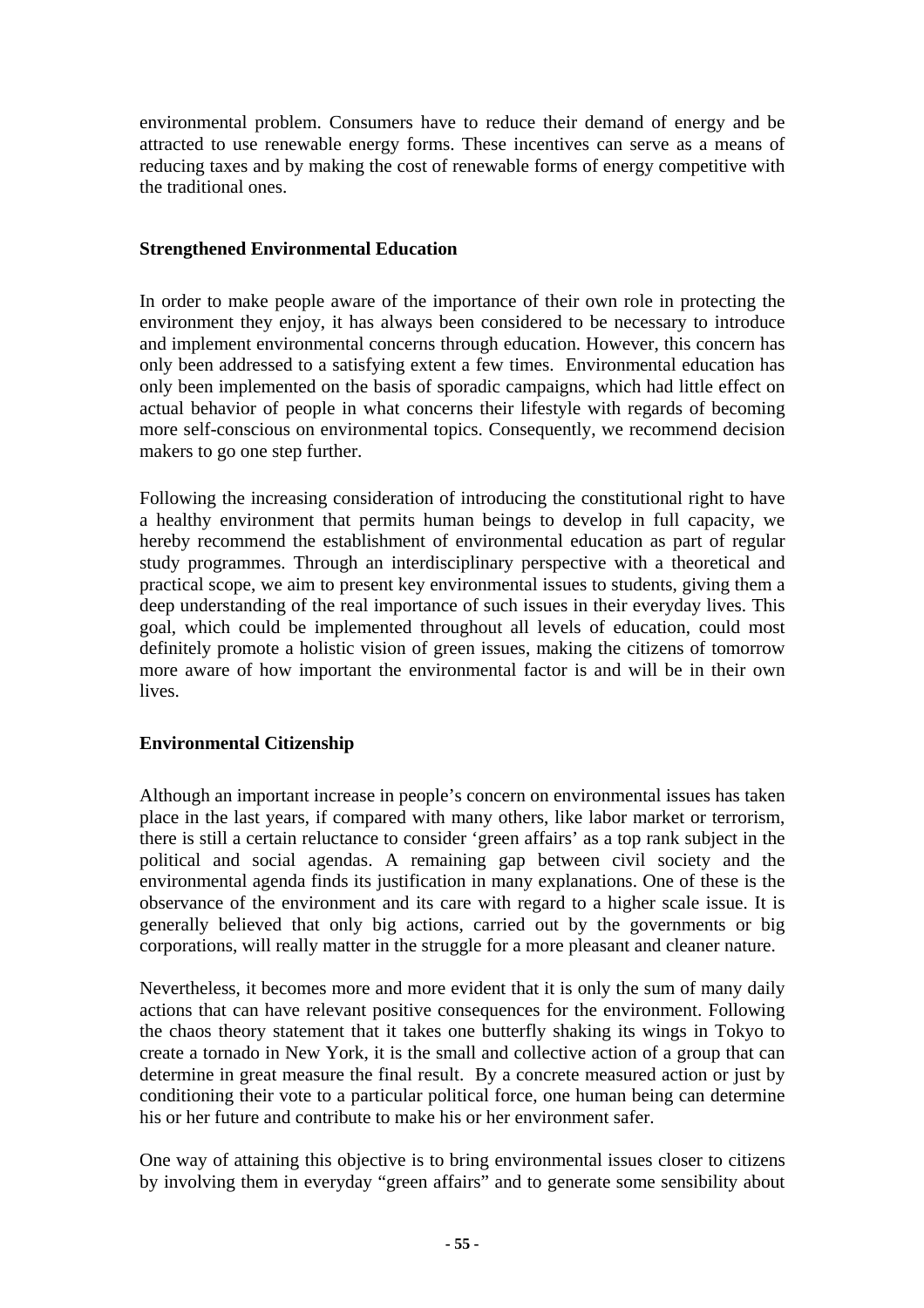these kinds of questions through direct experience, thus helping the citizen get in touch with the "green reality".

Our purpose consists of encouraging governments to offer tax advantages for those who participate in a wide range of regulated activities (i.e. educational, regenerating, prevention, etc...) that may result as a benefit for the environment.

By contributing through various ways to help securing healthier local environments, the common citizen could receive better tax treatment in a first stage. Thus, through this incentive, he or she would have the opportunity to get in touch with organizations, people and a whole set of issues that would at the same time allow them to know this green framework and to be more sensitive to the work that is carried out by the people as well as the importance of environmental conditions on everyday life. Further than a *quid pro quo* interchange, it pursues to create an extraordinary sensibility in people than goes far beyond business and aspires to create a 'green conscience'.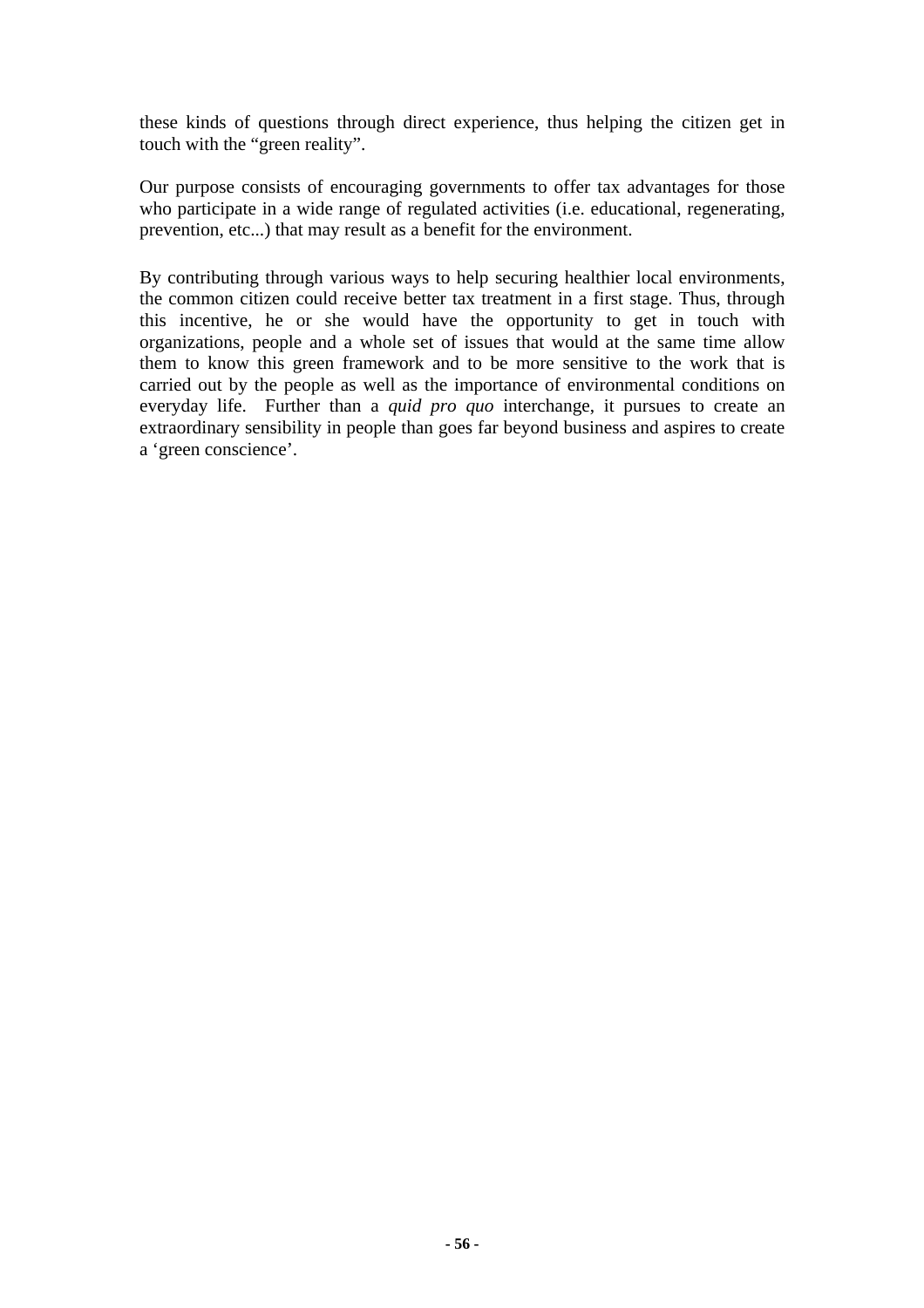The objective of the proposed set of measures is to empower civil societies worldwide in order to participate actively in the decision-making processes concerning environmental matters. However, it is essential to have in mind that the situation and position of human life in historical socio-political contexts create conditions that are highly contingent and beyond individual or collective will; established power relations can only be challenged through contextually bounded actions. In that sense, we think that it is fundamental to carefully study the particularities of the sociopolitical settings in which these multi-scaled recommendations are to be followed.

Following that, the use of conditional indirect aid that promotes the acquisition of environmental-friendly technologies needs to be accessed in terms of imposed conditions and its suitability in the recipient countries. At a different level, in the promotion of transparency and good governance, it is important to acknowledge the existence of different perceptions on concepts like openness and accountability of governmental structures. In what concerns environmental incentives to the private sector, it is crucial to evaluate the probable impacts of such measures in the specific economic contexts in which they are to be implemented. Finally, it is also essential to take into account geographical circumstances and natural contexts in the establishment of the proposed regularization of environmental study programmes and in the activities to be supported in the enhancement of environmental citizenship.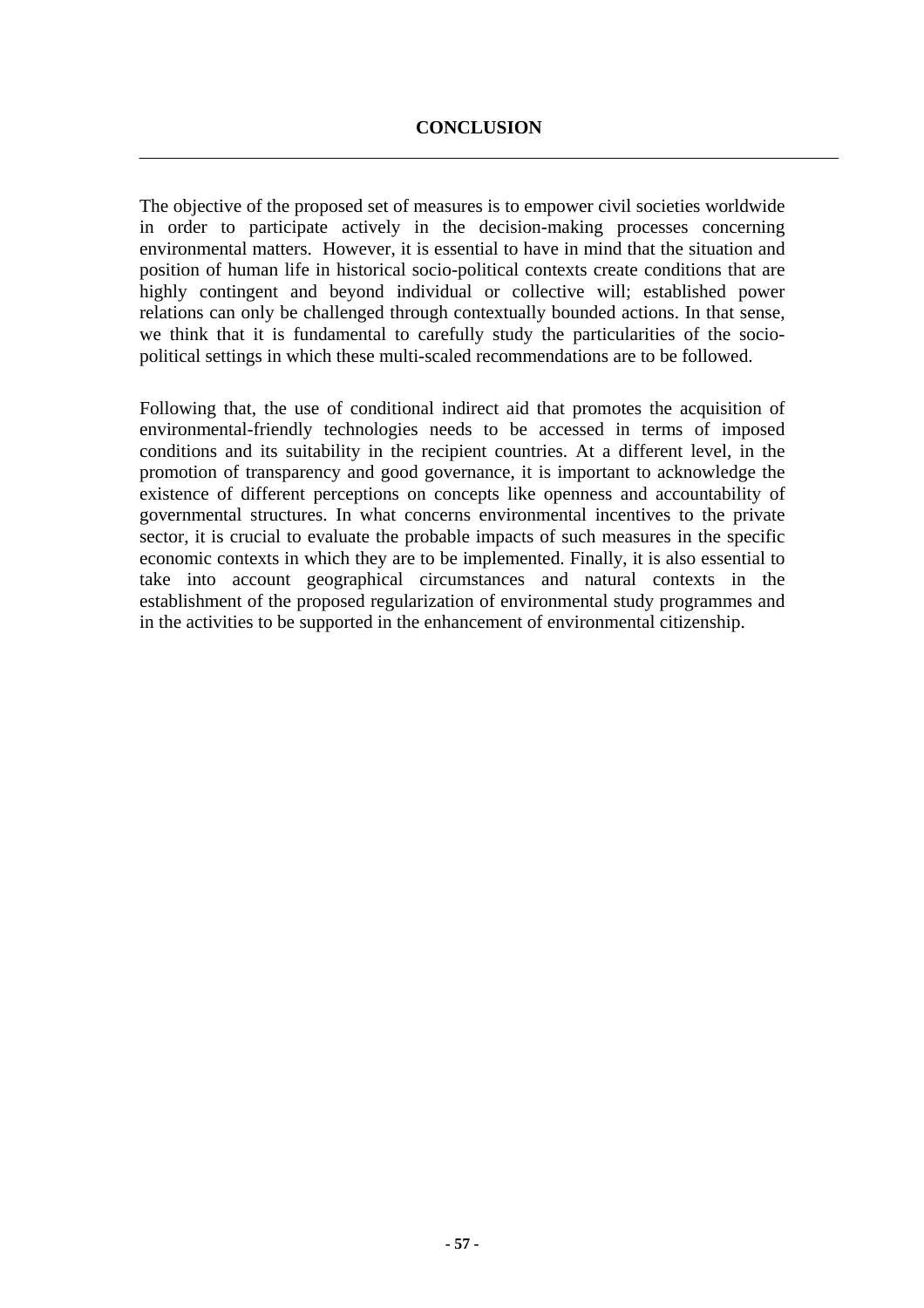Annan, Kofi, *the Millennium Development Goals Report* 2005, New York, 2005

Climate Change, information kit (2002). Published by UNEP and UNFCC

Johansson, Thomas B., McCormick Kes, Neij Lena, Turkenburg Wim (January 2004): *Renewable energy flows are very large in comparison with humankind's use of energy. Therefore, in principle, all our energy needs, both now and into the future, can be met by energy from renewable sources*. Bonn International Conference for Renewable Energies.

Kauffmann, Céline: *Energie et pauvreté en Afrique.* Selon les perspectives économiques en Afrique 2003 / 2004. Ed. BAD / OCDE, Repères n° 8.

Koskela, Erkki, Schöb, Ronnie and Sinn, Hans-Werner, *Green Tax Reform and Competitiveness*, National Bureau of Economic Research Working Paper No. 6922, February 1999.

Laudicina, Paul (Mai 2005)*: Le désordre du monde ; les grands axes de l'avenir*. Ed. Librairie Vuibert, Paris.

Simms, Andrew, Kjell Petra, and Woodward David (2005): *Mirage and Oasis, Energy choices in an age of global warming.* New Economics Foundation publication.

The Millennium Ecosystem Assessment Report, *Ecosystems and human well-being: Opportunities and Challenges for Business and Industry*, July 2005

UNEP, Annual report 2004

#### Webographie

<http://www.solarbuzz.com/> <http://www.undp.org/energy/> http://www.undp.org/energy/docs/UNDP\_energy\_brochure.pdf <http://www.eeaa.gov.eg/English/main/Env2003/Day1/PublicPrivate/kurvey.IIDEP.pdf> <http://www.iied.org/> <http://www.ulb.ac.be/ceese/meta/cds.html> http://www.undp.org/seed/energy/chapter2.html#2.1 [http://www.worldenergy.org](http://www.worldenergy.org/)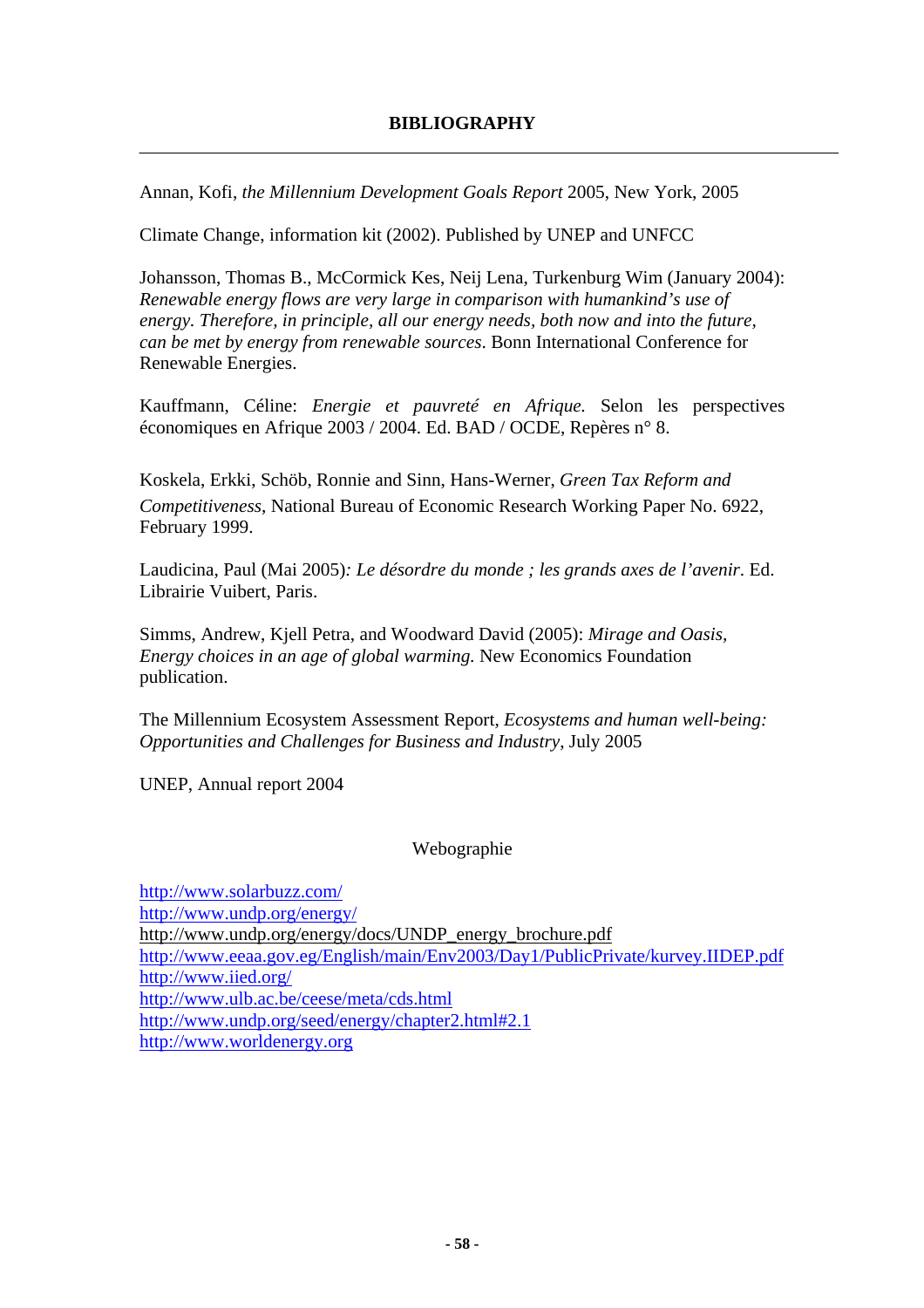# **Working group on Environmental issues**

| <b>Name</b>       | <b>First Name</b>   |
|-------------------|---------------------|
|                   |                     |
| Akpagnonite       | Novignon Novitin    |
| Calatayud Soriano | Diego               |
| Caro Masero       | Beatriz             |
| Cardoso           | Ricardo             |
| Diallo            | Ibrahim             |
| Dokolahy Belalahy | Rasoanirina Justine |
| Falk              | Oliver              |
| Iommi             | Gabrio              |
| Ipek              | Selim Volkan        |
| Iwunze            | Juliet              |
| Jacquat           | Olivier             |
| Johanson          | Randall             |
| Oliveira E Silva  | Antonio Jose        |
| Ouedraogo         | Soukeyna            |
| Ruffo             | Nicola Fabiano      |
| Salazar           | Maria Carolina      |
| Samaraee          | Tallha              |
| Seven             | Asli                |
| Weber             | Alexandra           |
|                   |                     |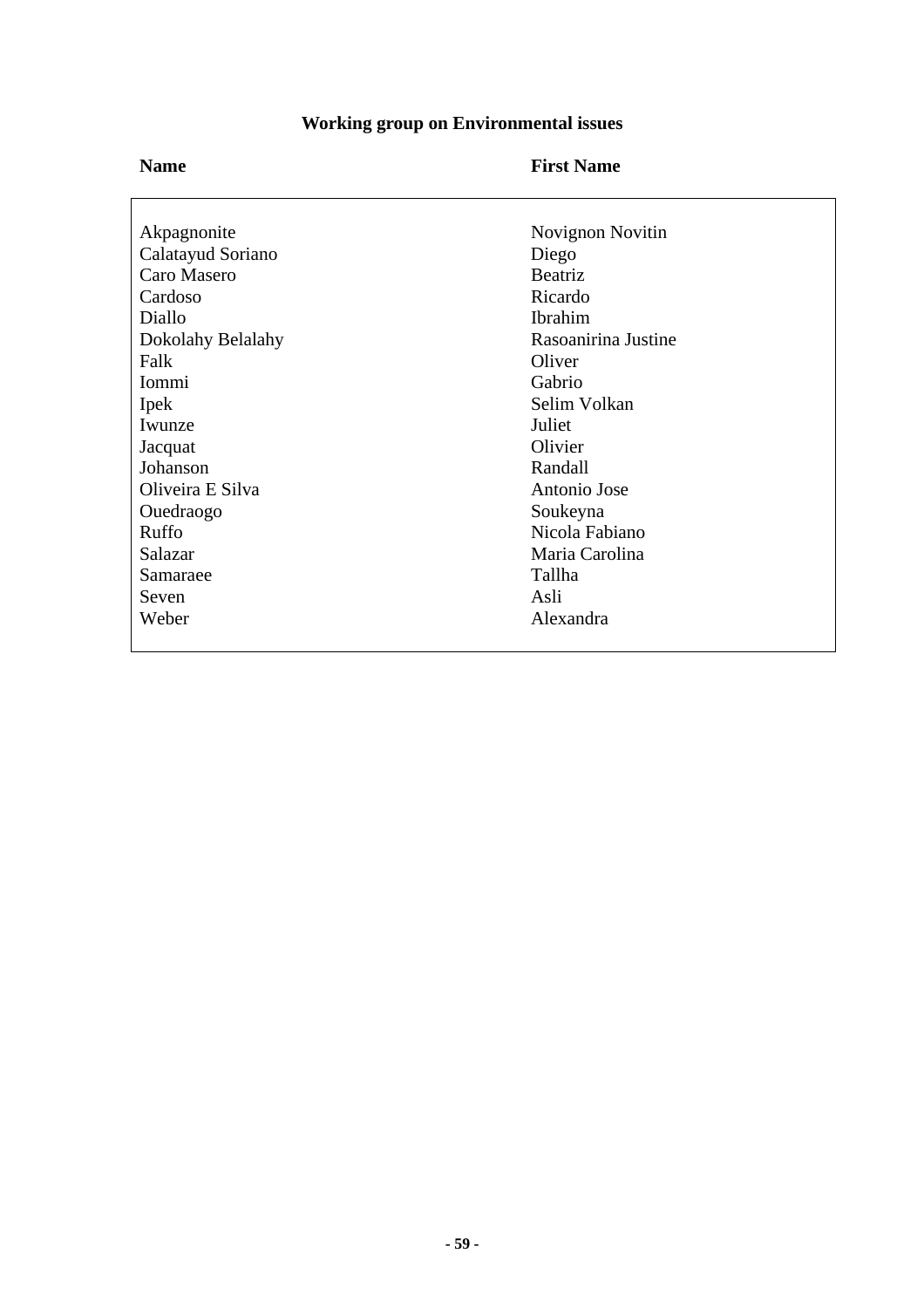



# **"THE U.N. AT 60: THE ROAD AHEAD"**

#### **PLENARY MEETINGS: CONFERENCE ROOM VII**

#### **WORKING GROUPS:**

#### **Environmental issues: Room A 206**

Moderators:

Mr. Michael Williams

Ms. Nicole Dawe, Information Officer of the Secretariat of the Basel Convention, Geneva \* United Nations Environment Programme (UNEP)

#### **Economic and Social Development: Room VII**

Moderator: Mr. Michael Herrmann, Policy Analysis and Research Cluster Special Programme for Least Developed Countries (LDCs) United Nations Conference on Trade and Development (UNCTAD)

#### **Human Rights: Room H-3**

Moderator: Mr. Daniel Prémont, Human Rights Officer Office of the High Commissioner for Human Rights (OHCHR)

**\*** Basel Convention on the Control of Transboundary Movements of Hazardous Wastes and their disposal.

**.../...**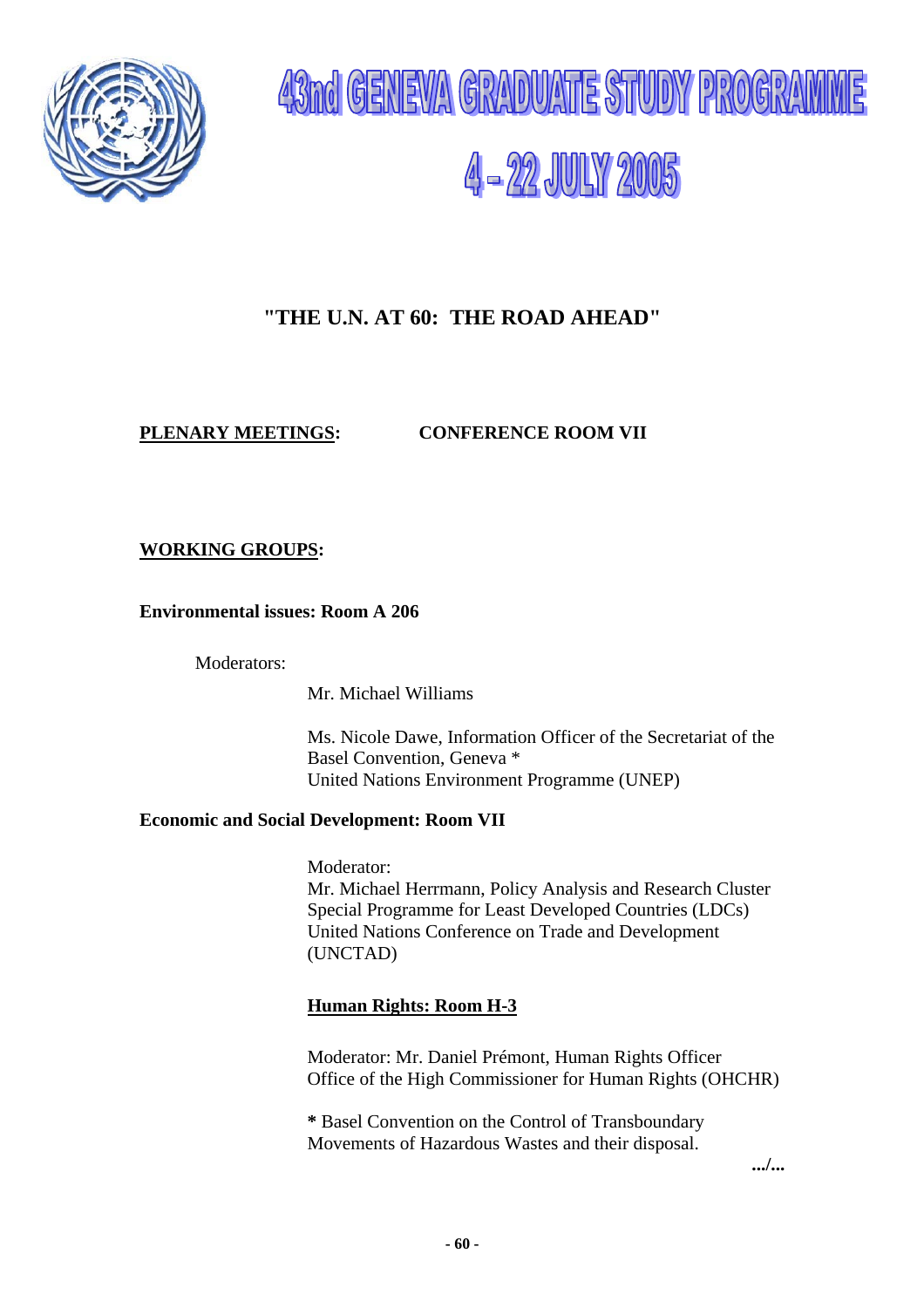# **Monday 4 July 2005**

| $10:15$ a.m.        | <b>Information about the Graduate Study Programme:</b><br><b>Room VII</b>                                                     |  |
|---------------------|-------------------------------------------------------------------------------------------------------------------------------|--|
|                     | Ms. Marie Heuzé, Director, United Nations Information<br>Service, Geneva (UNIS)                                               |  |
|                     | Ms. Elena Ponomareva-Piquier, Chief, Press and<br>External Relations Section, UNIS, and Coordinator of<br>the Programme       |  |
|                     | Mr. Rolando Gomez, Information Officer, Press and<br><b>External Relations Section</b>                                        |  |
|                     | Ms. Rachel El Haloui-Deléglise, Press and External<br><b>Relations Section</b>                                                |  |
| $10:30$ a.m.        | <u>Welcome address</u><br>Mr. Sergei Ordzhonikidze, Director-General,<br><u><b>United Nations Office at Geneva</b></u>        |  |
| $2:00$ p.m.         | <b>Guided Tour of the Palais des Nations:</b><br>Meeting room VII                                                             |  |
| $3:45$ p.m.         | <u>Visit to the UN Library and League of Nations</u><br><b>Museum</b><br>Ms. Ruth Hahn-Weinert, Chief, Users Services Section |  |
| 5:15                | <b>Reception: Bar de l'Escargot</b>                                                                                           |  |
| Tuesday 5 July 2005 |                                                                                                                               |  |
| 9:30 a.m.:          | Introduction to moderators and set-up of Working<br>Groups:<br>Room VII                                                       |  |
|                     | <b>Environmental</b> issues<br>$1_{-}$                                                                                        |  |
|                     | 2. Economic and Social Development                                                                                            |  |
|                     | 3. Human Rights                                                                                                               |  |
| 2:30 p.m.           | <b>Working Groups</b>                                                                                                         |  |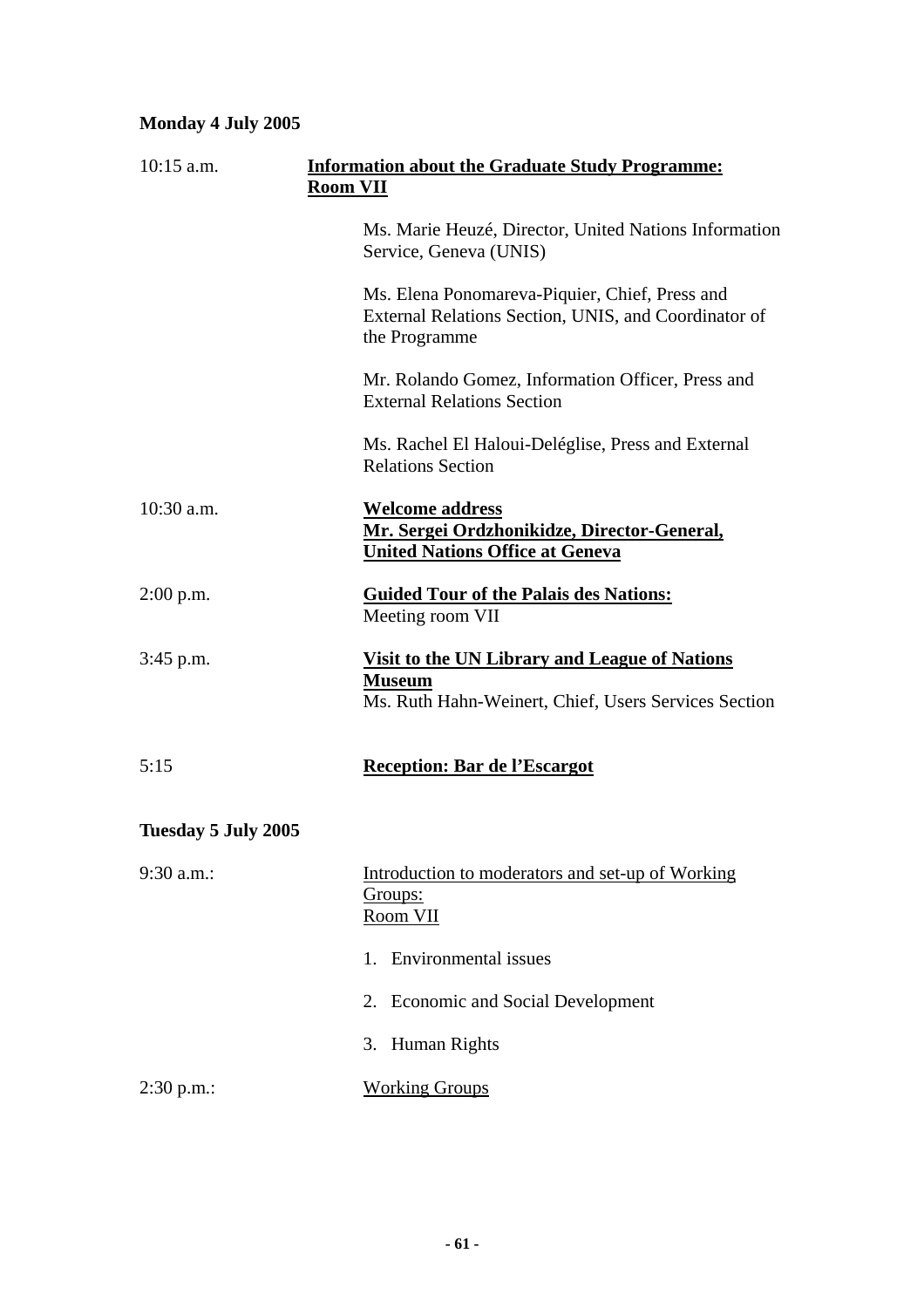# **Wednesday 6 July 2005**

| 10.30 a.m.           | <b>Office of the United Nations High Commissioner for</b><br><b>Refugees (UNHCR)</b>                                                                                                                                         |
|----------------------|------------------------------------------------------------------------------------------------------------------------------------------------------------------------------------------------------------------------------|
|                      | Mr. Andrew Harper, Bureau for Asia-Pacific                                                                                                                                                                                   |
| $2:30$ p.m.:         | Visit to <b>International Committee of the Red Cross</b><br>$(ICRC)$                                                                                                                                                         |
|                      | Mr. Jacques Forster, Vice-President                                                                                                                                                                                          |
| Thursday 7 July 2005 |                                                                                                                                                                                                                              |
| 9:30 a.m.:           | <b>Office of the United Nations High Commissioner for</b><br><b>Human Rights (OHCHR)</b><br>Mr. Anders Pedersen, Coordinator<br>Europe, North America and Central Asia Unit<br>Capacity Building and Field Operations Branch |
| $11:15$ a.m.:        | <b>Group Photo</b>                                                                                                                                                                                                           |
| $2:30$ p.m.:         | <b>Working Groups</b>                                                                                                                                                                                                        |
| Friday 8 July 2005   |                                                                                                                                                                                                                              |
| $10:00$ a.m.:        | <b>Conference on Disarmament (CD)</b><br>Mr. Jerzy Zaleski, Political Affairs Officer                                                                                                                                        |
| 11:30 a.m.           | <b>World Food Programme (WFP)</b><br>Ms. Christiane Berthiaume, Spokesperson                                                                                                                                                 |
| $2:30$ p.m.:         | <b>Working Groups</b>                                                                                                                                                                                                        |
| Monday 11 July 2005  |                                                                                                                                                                                                                              |
| $9:30$ a.m.:         | <b>UN Recruitment - Office of Human Resources</b><br>Mr. Sergei Raskalei, Human Resources Officer (tbc)                                                                                                                      |
| $11:00$ a.m.:        | <b>Non-Governmental Organizations (NGOs)</b>                                                                                                                                                                                 |
|                      | Mr. Ricardo Espinosa, NGO Liaison Officer, Office of<br>the Director-General, UNOG                                                                                                                                           |
|                      | Ms. Bruna Faidutti, World Federation of United Nations<br>Associations (WFUNA)                                                                                                                                               |
| $2:30$ p.m.:         | <b>Working Groups</b>                                                                                                                                                                                                        |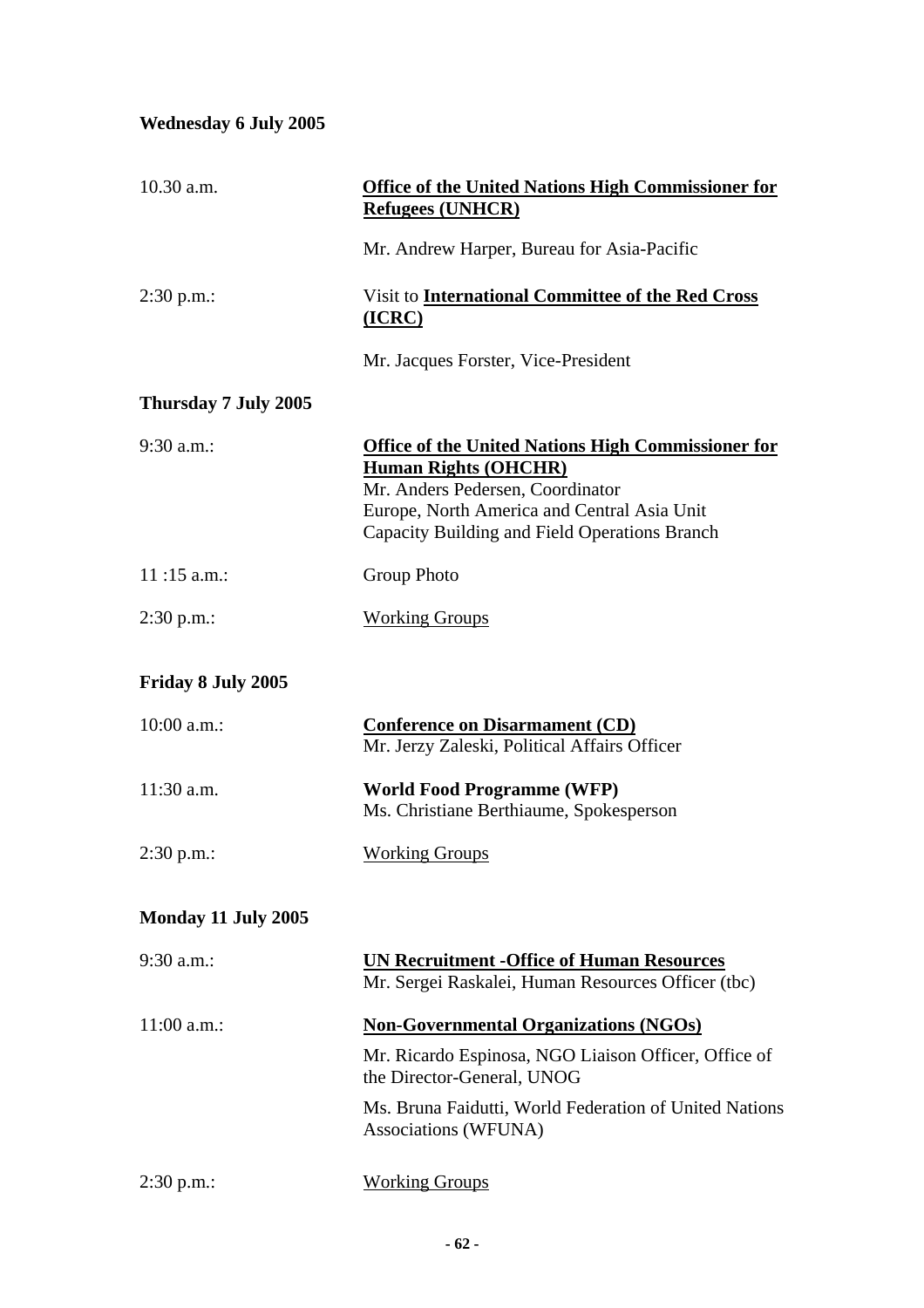#### **Tuesday 12 July 2005**

| $9.30$ a.m.:                  | <b>World Trade Organization (WTO)</b><br>Mr. Hans Peter Werner, Counsellor, Development<br>Division                                                                                                                                                                                        |
|-------------------------------|--------------------------------------------------------------------------------------------------------------------------------------------------------------------------------------------------------------------------------------------------------------------------------------------|
| $11:00$ a.m.:                 | <b>Association of United Nations Correspondents</b><br><u>(ACANU)</u><br>Mr. Jan-Dirk Herbermann, President                                                                                                                                                                                |
| 2:30 p.m.                     | <b>Working Groups</b>                                                                                                                                                                                                                                                                      |
| <b>Wednesday 13 July 2005</b> |                                                                                                                                                                                                                                                                                            |
| $9.30$ a.m.:                  | <b>United Nations Conference on Trade and</b><br><b>Development (UNCTAD)</b><br>Mr. Taffere Tesfachew, Chief, Policy Review Section,<br>Division of Investment, Technology and Enterprise<br>Development, UNCTAD<br>Ms. Catherine Cattell, Public Information and Outreach<br>Unit, UNCTAD |
| 11.00 a.m.:                   | <b>UNAIDS</b> – Joint United Nations Programme on<br><b>HIV-AIDS</b><br>Ms. Annemarie Hou, Chief, Communication and Public<br>Information                                                                                                                                                  |
| $2:30$ p.m.:                  | <b>Working Groups</b>                                                                                                                                                                                                                                                                      |
| Thursday 14 July 2005         |                                                                                                                                                                                                                                                                                            |
| $9:30$ a.m.:                  | <b>Office for Coordination of Humanitarian Affairs</b><br>(OCHA)<br>Mr. Sergio Piazzi, Chief, External Relations                                                                                                                                                                           |
| 11.00 a.m.:                   | <b>International Organization for Migration (IOM)</b><br>Mr. Jean-Philippe Chauzy, Spokesperson                                                                                                                                                                                            |
| 2:30 p.m.                     | <b>Working Groups</b>                                                                                                                                                                                                                                                                      |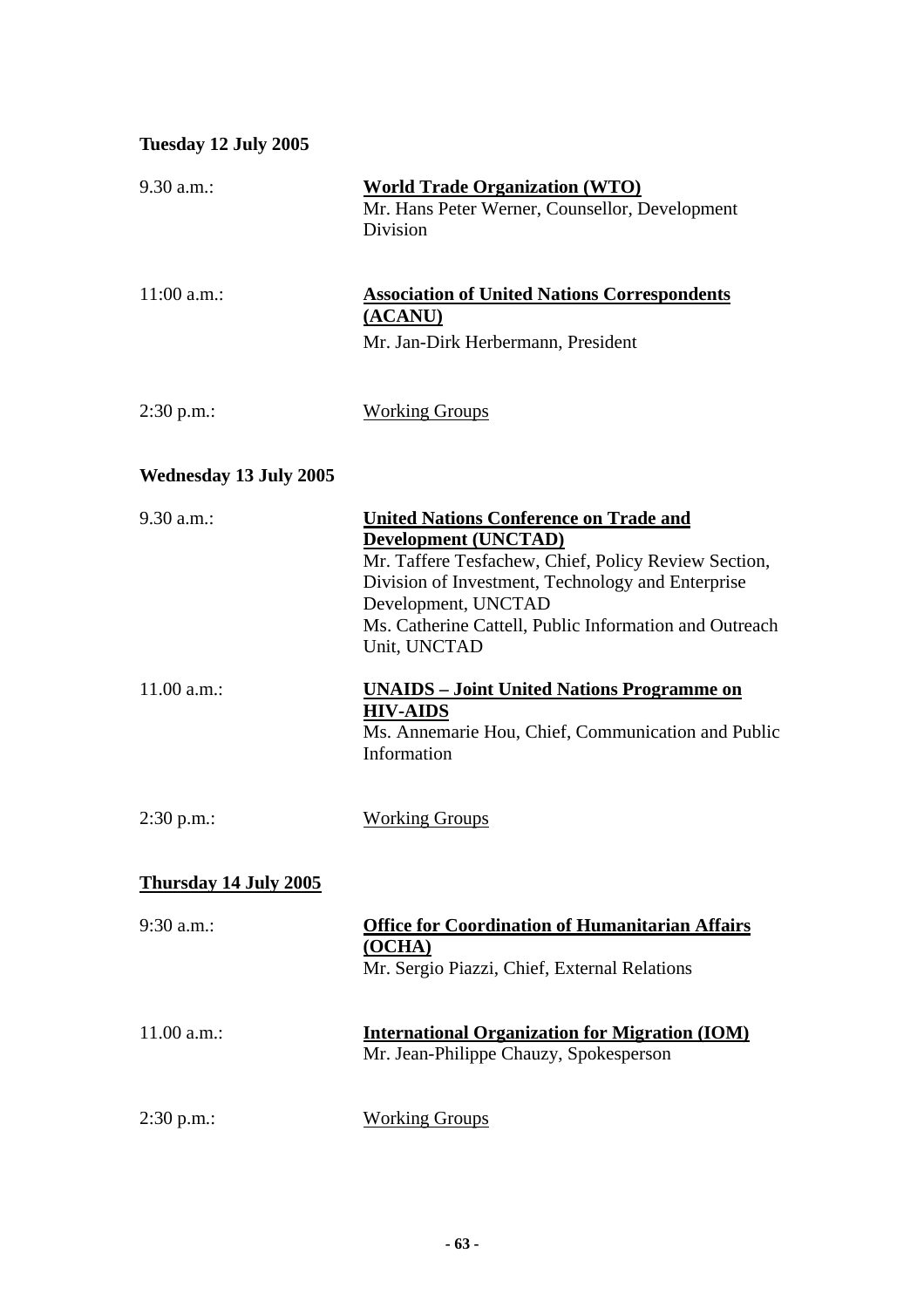# **Friday 15 July 2005**

| 9.30 a.m.:                    | <b>United Nations/International Strategy for Disaster</b><br><b>Reduction (UN/ISDR)</b><br>Mr. Praveen Pardeshi, Senior Adviser, UN/ISDR                                                                        |
|-------------------------------|-----------------------------------------------------------------------------------------------------------------------------------------------------------------------------------------------------------------|
| 11:00 a.m.:                   | <b>United Nations Office at Geneva</b><br>Mr. Fabrice Arlot, Cultural Activities Coordinator at the<br>Palais des Nations<br>(Tour of United Nations 60 <sup>th</sup> Anniversary Exhibit)                      |
| $2:30$ p.m.:                  | <b>Working Groups</b>                                                                                                                                                                                           |
| Monday 18 July 2005           |                                                                                                                                                                                                                 |
| 9.30 a.m.:                    | <b>United Nations Economic Commission for Europe</b><br>(UN/ECE)<br>Mr. Patrice Robineau, Deputy Executive-Secretary,<br>Senior Adviser to the Executive-Secretary, ECE                                         |
| 11.00 a.m.:                   | <b>International Labour Organization (ILO)</b><br>Mr. Stephen Pursey, Senior Adviser, Office of the<br><b>Director General</b><br>Mr. Philippe Egger, Senior Economist, Bureau of<br>Programming and Management |
| $2:30$ p.m.:                  | <b>Working Groups</b>                                                                                                                                                                                           |
| Tuesday 19 July 2005          |                                                                                                                                                                                                                 |
| $9:30$ a.m.:                  | <b>World Health Organization (WHO)</b><br>Dr. Ian Smith, Adviser to the WHO Director-General                                                                                                                    |
| $11:00$ a.m.:                 | <b>World Intellectual Property Organization (WIPO)</b><br>Ms. Valerie Etim, Programme Officer, Genetic<br>Resources, Biotechnology and Associated Traditional<br>Knowledge, WIPO                                |
| $2:30 p.m.$ :                 | <b>Working Groups</b>                                                                                                                                                                                           |
| <b>Wednesday 20 July 2005</b> |                                                                                                                                                                                                                 |
| 9:30 a.m.:                    | <b>United Nations Children's Fund (UNICEF)</b><br>Mr. Jean-Ludovic Métenier, Planning Officer                                                                                                                   |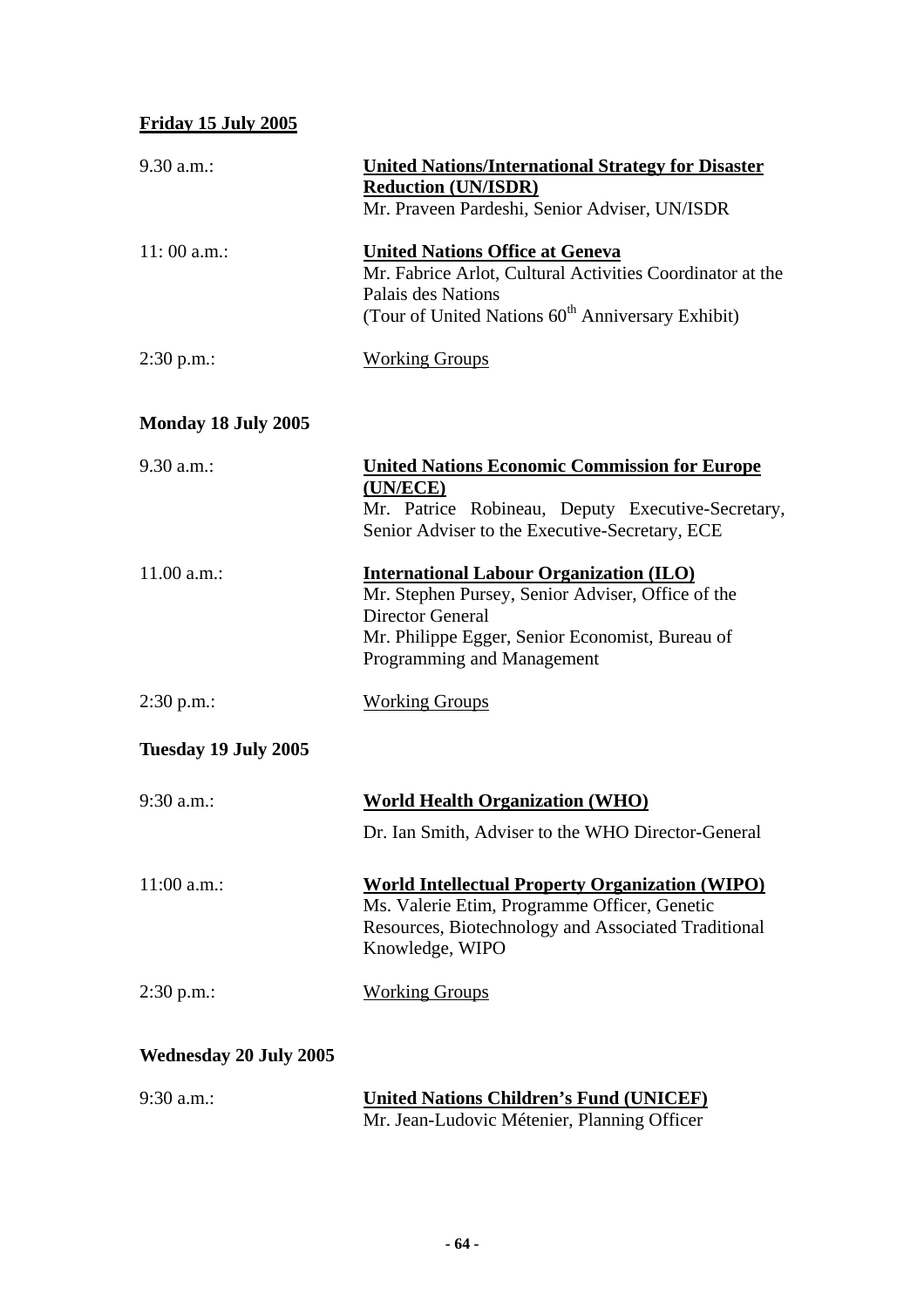| $11:00$ a.m.:         | <b>International Telecommunication Union (ITU)</b><br>Ms. Lara Srivastava, Director, New Initiatives<br>Programme |  |
|-----------------------|-------------------------------------------------------------------------------------------------------------------|--|
| $2:30$ p.m.:          | <b>Working Groups</b>                                                                                             |  |
| Thursday 21 July 2005 |                                                                                                                   |  |

| $11:00$ a.m. | Plenary: Discussion of Working Groups' proposals<br>Adoption of the final document<br>Debate co-ordinated by Moderators of Working Groups |
|--------------|-------------------------------------------------------------------------------------------------------------------------------------------|
| $2:30$ p.m.: | Ad hoc drafting group to edit final document                                                                                              |

#### **Friday 22 July 2005**

| 9:30 a.m. | Closing ceremony, Room VII, Presentation and adoption of   |  |  |
|-----------|------------------------------------------------------------|--|--|
|           | the final document, concluding remarks and distribution of |  |  |
|           | certificates                                               |  |  |
|           | Ms. Elena Ponomareva-Piquier, Chief, Press and             |  |  |

External Relations Section and Coordinator of the Programme, Press and External Relations Section

Mr. Rolando Gomez, Information Officer, Press and External Relations Section

Mr. Jon Herbertsson, Chief, Visitors Service, United Nations Information Service

\* \*\*\* \*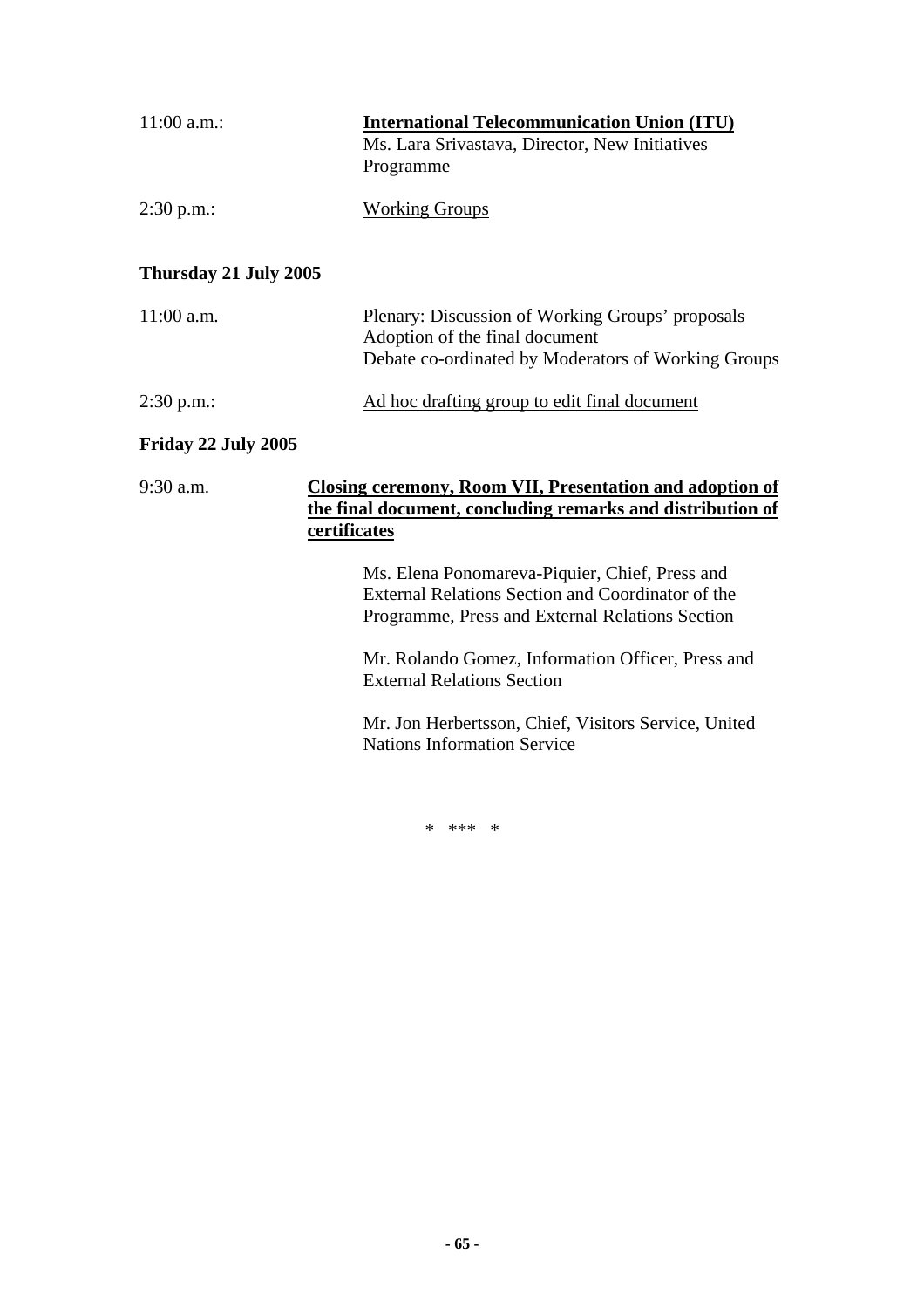# LIST OF PARTICIPANTS (alphabetical order)

| <b>Last Name</b>  | <b>First Name</b>    | <b>Signature</b>      |
|-------------------|----------------------|-----------------------|
| Agbodjan          | Edoe Djimitri        | Togo                  |
| Akpagnonite       | Novignon Novitin     | Togo                  |
| Alasino           | <b>Enrique Oscar</b> | Argentina             |
| Angst             | Simone               | Switzerland           |
| Arndt             | Robert               | Switzerland           |
| Baaijens          | Simone               | Netherlands           |
| <b>Babat</b>      | Sevgi                | Turkey                |
| Bachmann          | Sascha-Dominik       | Germany               |
| Bal               | Hapsatou             | Mauritania            |
| <b>Berns</b>      | Laetitia             | Belgium               |
| Bonamini          | Claudia              | Italy                 |
| <b>Botaka</b>     | Marius               | Congo                 |
| <b>Bruun</b>      | Larissa              | Finland               |
| Calatayud Soriano | Diego                | Spain                 |
| Cardoso           | Ricardo              | Portugal              |
| Caro Masero       | <b>Beatriz</b>       | Spain                 |
| Chen              | Zhuo                 | China                 |
| Ciaccia-Huguenin  | Natasha              | Italy                 |
| Coelho            | Eugenia              | Portugal              |
| Collister         | Heather              | <b>United Kingdom</b> |
| Damm              | Manuela              | Germany               |
| De Kwant          | Marina               | Australia             |
| De Leon           | Shirley              | Guatemala             |
| Diallo            | Ibrahim              | <b>Burkina Faso</b>   |
| Dokolahy Belalahy | Rasoanirina Justine  | Madagascar            |
| Elliot            | Katrina              | Australia             |
| Essammary         | Asma                 | Tunisia               |
| Falk              | Oliver               | Germany               |
| Farah             | Dega                 | <b>USA</b>            |
| Gueye             | Ababacar             | France                |
| Harrach           | Flavia               | France                |
| Iommi             | Gabrio               | Italy                 |
| Ipek              | Selim Volkan         | Turkey                |
| Iwunze            | Juliet               | Nigeria               |
| Jacquat           | Olivier              | Switzerland           |
| Jankechova        | Zuzana               | Slovakia              |
| Johanson          | Randall              | <b>USA</b>            |
| Kaussler          | Bernd                | Germany               |
| Kim               | Yoon Jung            | Korea                 |
| Kingsley          | Odiete               | Nigeria               |
| Lundehn           | Christina            | Sweden                |
| Mailly            | Grégory              | France                |
| Manson            | Hernan Alfredo       | Argentina             |
| Masmoudi          | Fériel               | Tunisia               |